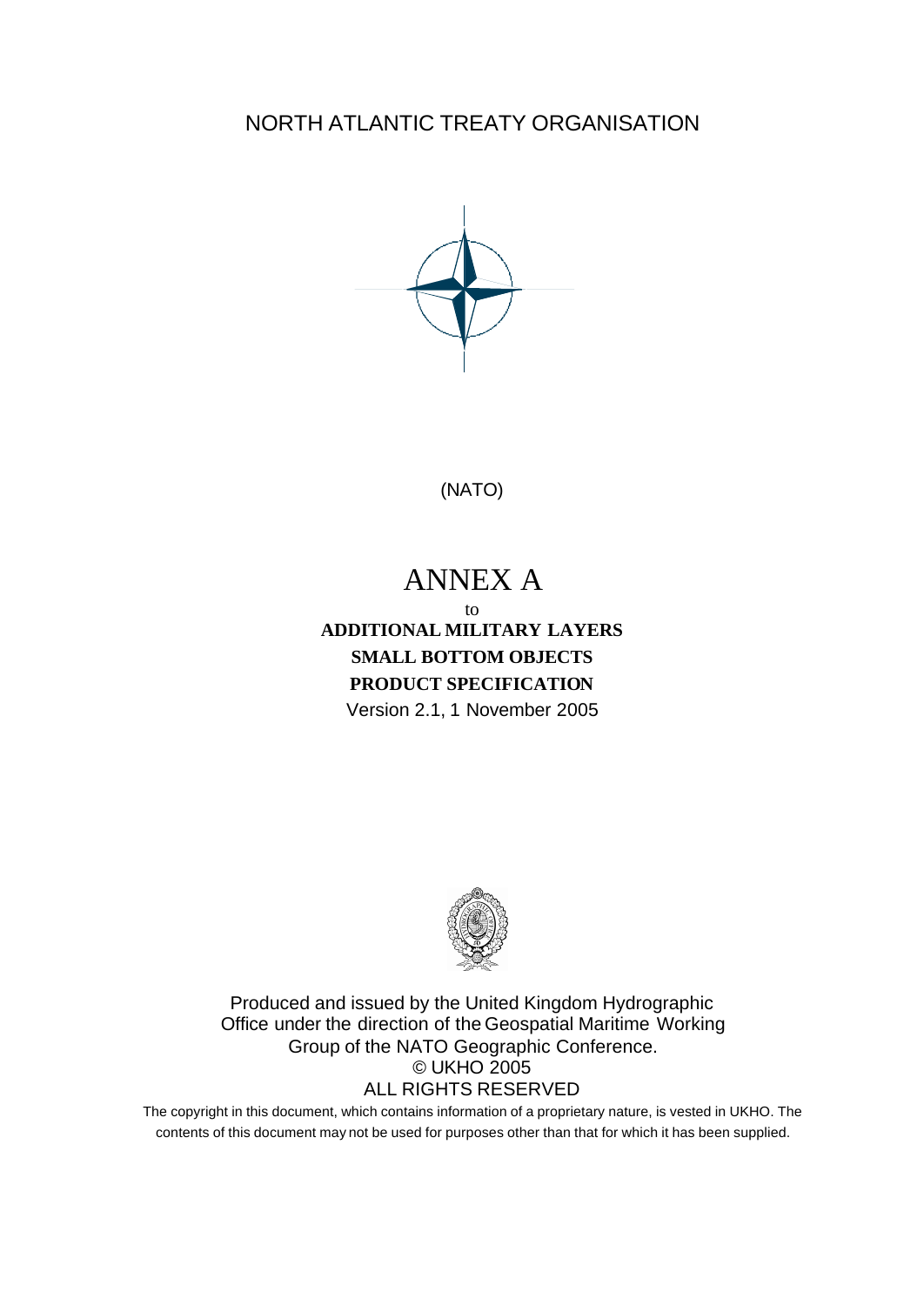## **ANNEX A S-57 IMPLEMENTATION OF SBO PRODUCT SPECIFICATION**

## **Document Control**

#### **ISSUE**

| <b>Date</b> | <b>Author</b>   | <b>Issue</b> | <b>Summary of Changes</b>                                                             |
|-------------|-----------------|--------------|---------------------------------------------------------------------------------------|
| 1/11/01     | AML             | 1.0          | Part of the v1.0 Product Specification                                                |
| 31/07/04    | <b>B</b> Parish | 2.0          | Includes amendments to AML SBO Product<br>Specification approved by AHHWG<br>12/05/04 |
| 1/11/05     | <b>B</b> Parish | 2.1          | Errors identified by industry fixed                                                   |

#### **APPROVALS**

| <b>Approver and Title</b> | <i><b>Signature</b></i> | <b>Date</b> |
|---------------------------|-------------------------|-------------|
| Chairman GMWG             |                         | 121/10/05   |

#### **VERSION CONTROL**

| <b>Version</b> |             | <b>Review Date   Reviewed By</b>               |
|----------------|-------------|------------------------------------------------|
| $1.2$ Draft    | 12/05/04    | NATO Ad-Hoc Hydrographic Working Group (AHHWG) |
| 2.0            | To 18/10/05 | industry                                       |
|                |             |                                                |

#### **FILE DETAILS**

| <b>Component</b>                | <b>Name &amp; Location</b>                                     | <b>Tool</b> |
|---------------------------------|----------------------------------------------------------------|-------------|
| Document text                   | J:\AML\Specification\Specifications\SBO\SB<br>O PS Annex A 2.1 | MS Word     |
| Correspondence<br>and hard copy | HA/351/002/011                                                 | N/A         |
|                                 |                                                                |             |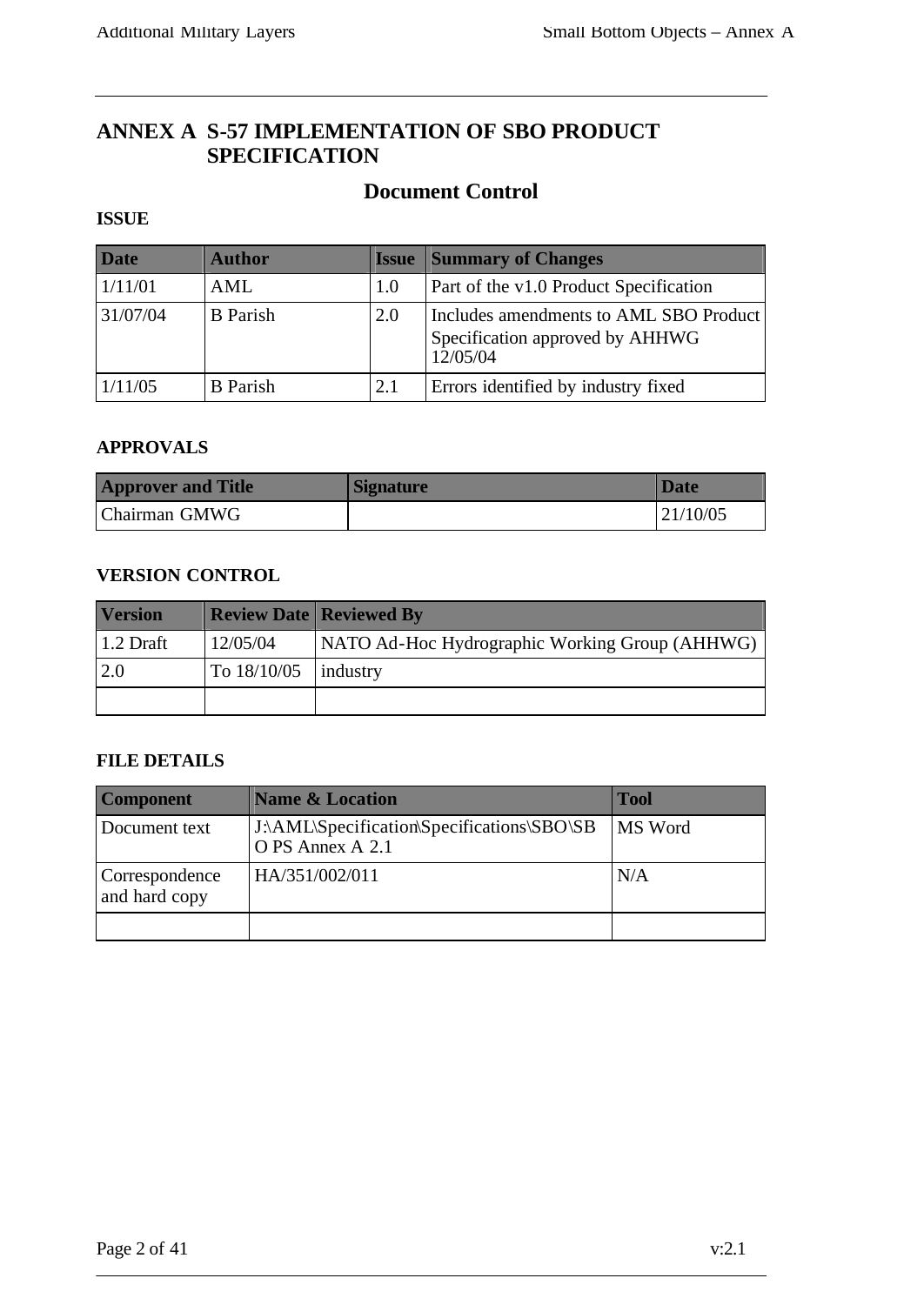## **CONTENTS**

| A.1   |         | AML S-57 FORMAT TABLE AND FILE STRUCTURE           | 5  |    |
|-------|---------|----------------------------------------------------|----|----|
| A.1.1 |         | <b>GENERAL INFORMATION</b>                         |    | 5  |
|       | A.1.1.1 | Cells                                              |    | 5  |
|       | A.1.1.2 | Geometry                                           |    | 5  |
|       | A.1.1.3 | Groups                                             |    | 5  |
|       | A.1.1.4 | Language and Alphabet                              |    | 6  |
|       | A.1.1.5 | <b>Exchange Set</b>                                |    | 6  |
|       | A.1.1.6 | Data Sets                                          |    | 9  |
|       | A.1.1.7 | File Naming                                        |    | 9  |
|       | A.1.1.9 | <b>Error Detection</b>                             |    | 13 |
| A.1.2 |         | <b>Application Profiles</b>                        |    | 14 |
|       | A.1.2.2 | Catalogue and Data Set Files                       |    | 14 |
|       | A.1.2.3 | Records                                            |    | 14 |
|       | A.1.2.4 | Fields                                             |    | 14 |
|       | A.1.2.5 | Subfields                                          |    | 14 |
|       | A.1.2.6 | Catalogue File                                     |    | 15 |
|       | A.1.2.7 | AML (Base Cell) File Structure                     |    | 16 |
|       | A.1.2.8 | AML (Update) File Structure                        |    | 22 |
| A.2   |         | AML S-57 DATA DICTIONARY                           | 30 |    |
| A.2.1 |         | <b>General Guidelines</b>                          |    | 30 |
|       | A.2.1.1 | <b>Feature Object Identifiers</b>                  |    | 30 |
|       | A.2.1.2 | Cartographic Objects                               |    | 30 |
|       | A.2.1.3 | Time Varying Objects                               |    | 30 |
|       | A.2.1.4 | <b>Prohibited Attributes</b>                       |    | 30 |
|       | A.2.1.5 | <b>Numeric Attribute Values</b>                    |    | 30 |
|       | A.2.1.6 | <b>Text Attribute Values</b>                       |    | 30 |
| A.2.2 |         | <b>Unknown Attribute Values</b>                    |    | 30 |
| A.2.3 |         | Use of Meta Information                            |    | 31 |
|       | A.2.3.1 | <b>AML Data Set Metadata</b>                       |    | 31 |
|       | A.2.3.2 | Hierarchy of Meta Data                             |    | 32 |
| A.2.4 |         | Schema                                             |    | 33 |
|       | A.2.4.1 | AML SBO Meta Information Table                     |    | 33 |
|       | A.2.4.2 | <b>AML SBO Object Table</b>                        |    | 35 |
|       | A.2.4.3 | <b>AML SBO Attribute Table</b>                     |    | 35 |
|       | A.2.4.4 | <b>Mandatory Attributes</b>                        |    | 38 |
|       | A.2.4.5 | <b>Mandatory Features</b>                          |    | 39 |
|       | A.2.4.6 | <b>Attribute Definitions</b>                       |    | 39 |
|       | A.2.4.7 | <b>Relationships Between Features</b>              |    | 39 |
|       | A.2.4.8 | Dependency Between Attributes                      |    | 39 |
| A.3   |         | AML SBO GUIDANCE ON FEATURE CODING AND ATTRIBUTION | 40 |    |
| A.3.1 |         | scope                                              |    | 40 |
| A.3.2 |         | <b>General Rules</b>                               |    | 40 |
|       | A.3.2.1 | <b>Sounding Datum</b>                              |    | 40 |
|       | A.3.2.2 | Units                                              |    | 40 |
| A.3.3 |         | Small bottom object information                    |    | 41 |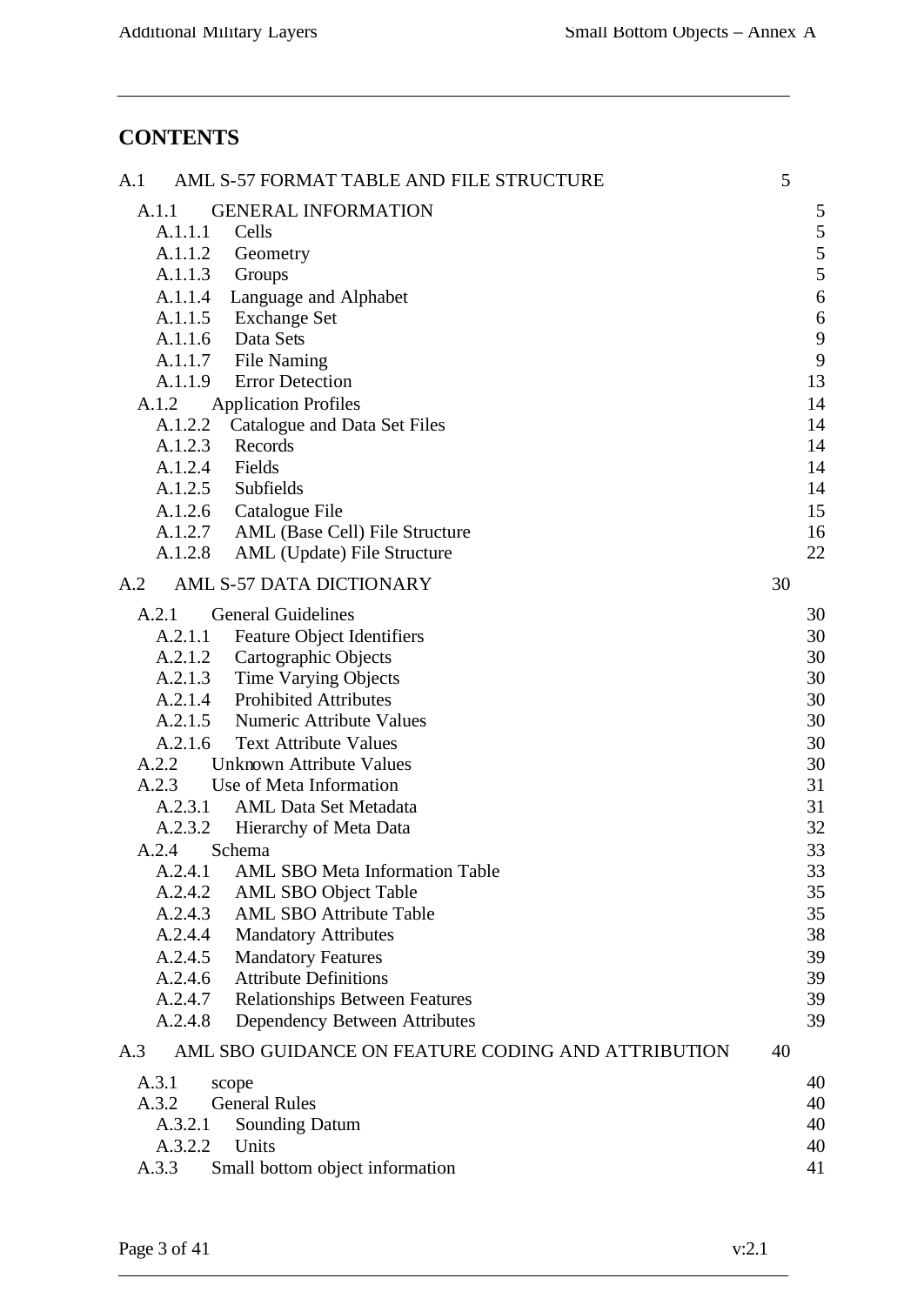| <b>Small Bottom Object</b> |  |
|----------------------------|--|
| <b>Contact History</b>     |  |
| Viewpoint                  |  |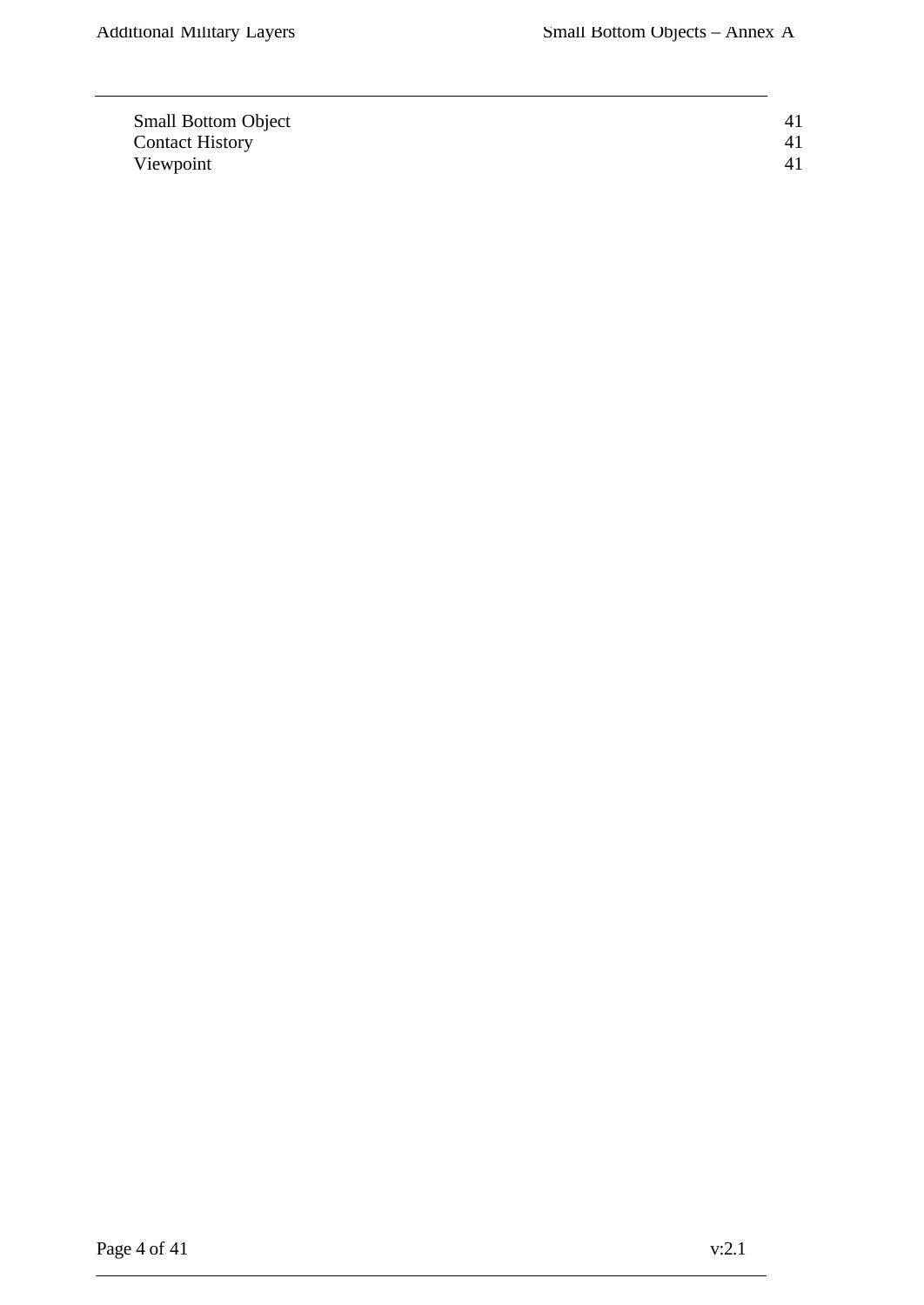## **A.1 AML S-57 FORMAT TABLE AND FILE STRUCTURE**

## **A.1.1 GENERAL INFORMATION**

The binary implementation of S-57 must be used for AML SBO using the Chain-Node vector model described in S-57, part 2, Theoretical Data Model.

The application profiles define the structure and content of the catalogue file and data set files in an exchange set.

#### **A.1.1.1 Cells**

In order to facilitate the efficient processing of AML data the geographic coverage of a given usage must be split into cells. Each cell of data must be contained in a physically separate, uniquely identified file on the transfer medium, known as a data set file (see section A.1.1.6 and A.1.1.7.3 of this Product Specification).

Cells are no longer constrained to be rectangular (i.e. defined by 2 meridians and 2 parallels). It is recommended that the geographic extent of the cell be chosen by the AML producer to ensure that the resulting data set file contains no more than 5 Megabytes of data. Subject to this consideration, the cell size must not be too small in order to avoid the creation of an excessive number of cells.

The coordinates of the vertices of the cell are encoded in decimal degrees in the catalogue file.

The area within the cell which contains data must be indicated by a meta object M\_COVR with CATCOV = 1 (see section A.2.3.1 of this Product Specification). Any other area not containing data must be indicated by a meta object M\_COVR with CATCOV =  $2$ .

Cells of the same scale band (see section 2.2) may overlap. However, data within the cells must not overlap unless the cells are of different security classifications (see section 1.4.2).

Point or line feature objects which are at the border of two cells with the same intended usage must be part of only one cell. They are put in the south or west cell (i.e. north and east borders of the cell are part of the cell, south and west borders are not).

When a feature object exists in several cells its geometry must be split at the cell boundaries and its complete attribute description must be repeated in each cell.

#### **A.1.1.2 Geometry**

The presentation of symbolised lines may be affected by line length. Therefore, the encoder must be aware that splitting a line into numerous small edges may result in poor symbolisation.

In certain circumstances, the symbolisation of an edge may need to be suppressed. This is done using the value {1} in the "Masking Indicator" [MASK] subfield of the "Feature Record to Spatial Record Pointer" [FSPT] field. If the value in the "Usage Indicator" [USAG] subfield is set to {3} (exterior boundary truncated by the data limit), the MASK subfield must be set to {255} (null).

#### **A.1.1.3 Groups**

The group (GRUP) sub-field is not used for AML products and the value must be set to {255}null.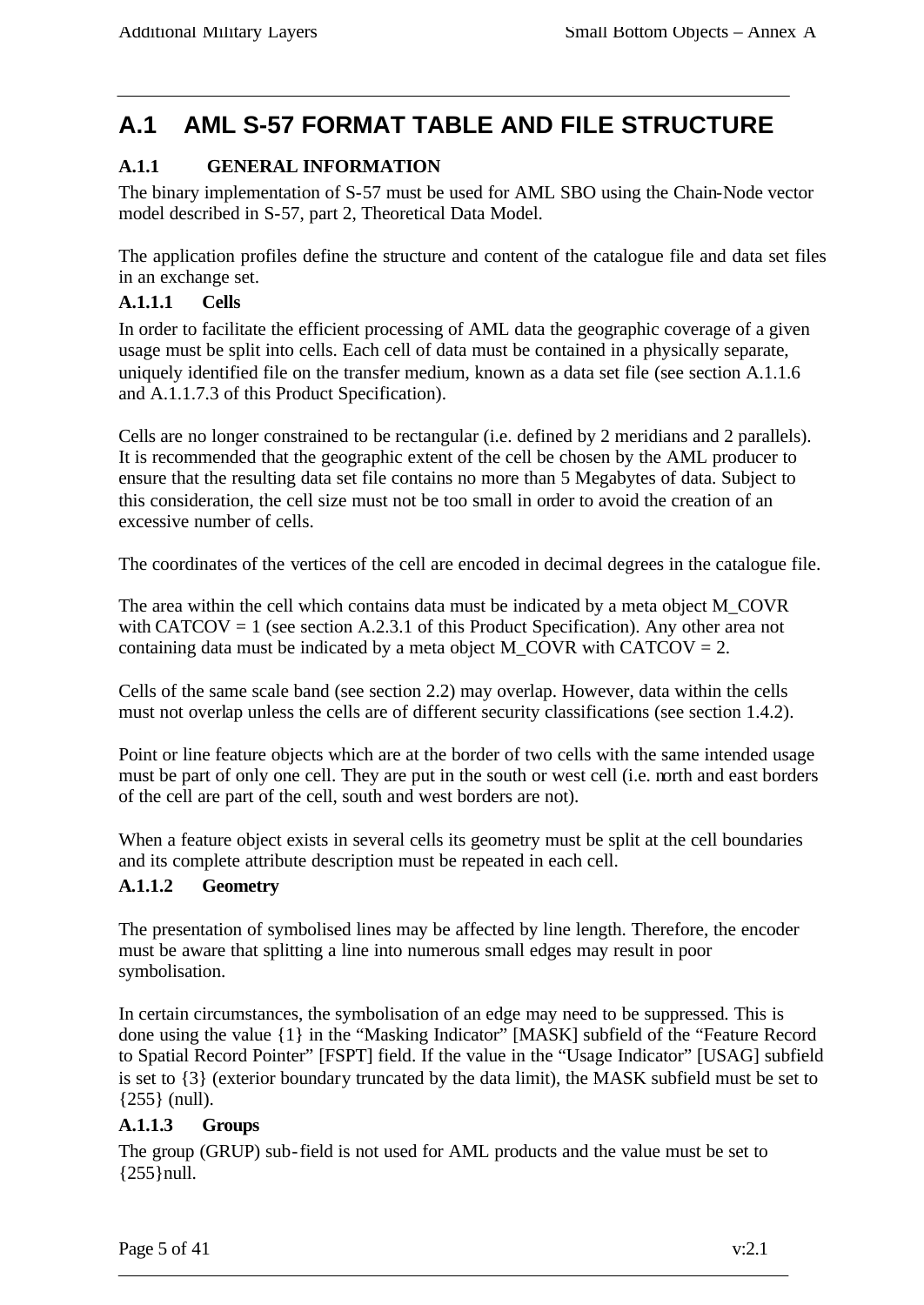#### **A.1.1.4Language and Alphabet**

#### *A.1.1.4.1 Language*

The exchange language must be English. Other languages may be used as a supplementary option.

In general this means that, when a national language is used in textual national attributes (NINFOM and NOBJNM), the English translation must exist in the international attributes (INFORM and OBJNAM). However, national geographic names do not need to be translated in the international attributes, they may be left in their original national language form or may be transliterated or transcribed.

## *A.1.1.4.2 Use of lexical level 2*

If the national language cannot be expressed in lexical levels 0 or 1, the following rules apply:

- the exact spelling in the national language is encoded in the "National Attributes" [NATF] field (see sections A.1.2.7.3.4 and A.1.2.8.3.4) using lexical level 2
- translated text, including transliterated or transcribed national geographic names is encoded in the "International Attributes" [ATTF] field (see sections A.1.2.7.3.3 and A.1.2.8.3.3) using lexical level 0 or 1

Where possible international standards should be used for the transliteration of non-Latin alphabets.

#### **A.1.1.5 Exchange Set**

The AML SBO implements the international standard ISO/IEC 8211 as a means of encapsulating S-57 structured data. The ISO/IEC 8211 standard provides a file based mechanism for the transfer of data from one computer system to another, independent of make. In addition, it is independent of the medium used to establish such a transfer. It permits the transfer of data and the description of how such data is organised.

For a summary of the S-57 implementation of ISO/IEC 8211, refer to S-57 - Part 3: Annex A.

## *A.1.1.5.1 Content of the Exchange Set*

An exchange set is composed of one and only one catalogue file and at least one data set file. Additional files can also be included in the AML exchange set. These files may be included to provide additional information within an AML product.

An exchange set may also contain an optional README file.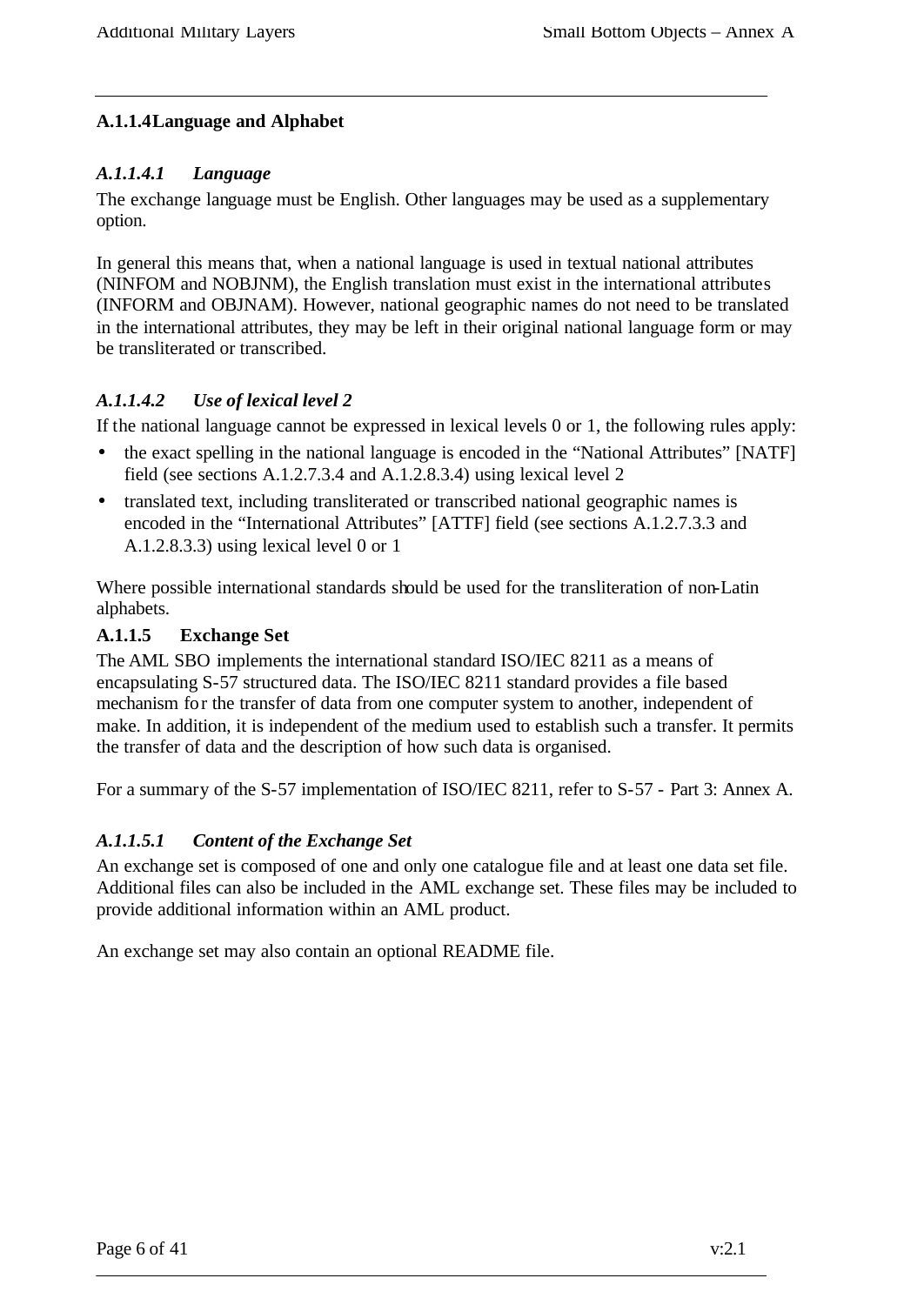Exchange set

| |--<1>-- README file (see A.1.1.7.1) | |--<1>-- Catalogue file (see A.1.2.6) |  $\left| \left| \left| \right| < R \right| \right|$  Data set file (see A.1.1.6) | |--<R>-- Text file (see A.1.1.7.4) |  $\left| \left| \left| \right| < R \right| \right|$  Picture file (see A.1.1.7.4)

In tables A.1.1.5.1.1 and A.1.1.5.1.2, all files contained in an Exchange Set (shown in the File Type columns) must be in the formats given in column two of the tables (File Format/Extension). The IMPL subfield values, defined in AML Product Specifications, for the Catalogue Directory field (CATD) are given in the third column (Subfield Value).

#### *A.1.1.5.1.1 Mandatory Exchange Set File Types*

The table below provides details of the file types and formats that are mandatory in an AML Exchange Set.

| <b>File Type</b> | Implementation | <b>Subfield Value</b> |
|------------------|----------------|-----------------------|
| Catalogue        | ASCII          | ASC                   |
| Data Set         | Binary         | BIN                   |

#### *A.1.1.5.1.2 Additional Exchange Set File Types*

The table below provides examples of the file contents and formats that may be included within an AML Exchange Set.

| <b>File Type</b> | <b>File Format/Extension</b> | <b>Subfield Value</b> |
|------------------|------------------------------|-----------------------|
| Text             | <b>TXT</b>                   | <b>TXT</b>            |
| Picture          | <b>TIFF</b>                  | <b>TIF</b>            |
| Document         | <b>PDF</b>                   | <b>PDF</b>            |
| Document         | <b>HTML</b>                  | <b>HTM</b>            |
| Photo            | <b>JPEG</b>                  | <b>JPG</b>            |
| Video            | <b>AVI</b>                   | <b>AVI</b>            |
| Video            | <b>MPEG</b>                  | <b>MPG</b>            |

#### *A.1.1.5.2 Exchange Set Naming*

All AML products will follow the exchange set naming convention specified in this section.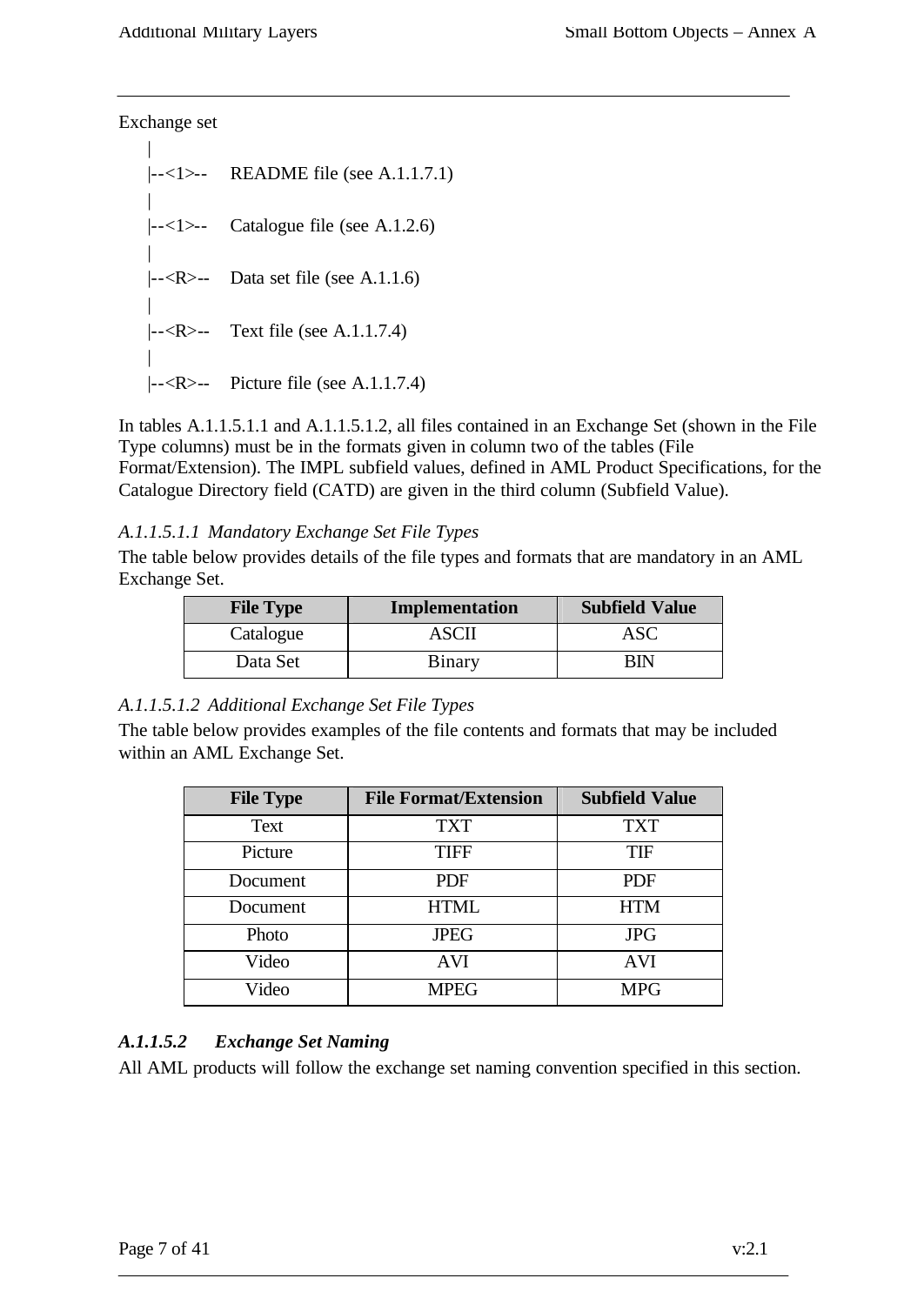Format

XXSbcDDD

Where

- $\bf{XX}$  = the two-letter NATO country code of the producer (NATO STANAG 1059)
- **S** = the first character of the three-letter AML product identifier (SBO).
- **= identifies whether the exchange set is a base or update exchange set.**

B – Base. A base exchange set may contain original base cells, new editions and reissues. All three are base cell files as defined in section A.1.2.7.

U – Update. An update exchange set will contain update cell files as defined in section A.1.2.8 but may also contain new editions and new base cells.

 $c =$  the security classification code: N – COSMIC TOP SECRET W – FOCAL TOP SECRET T – TOP SECRET S - SECRET C - CONFIDENTIAL R - RESTRICTED U - UNCLASSIFIED

**DDD** = is the mandatory alphanumeric geographic area identification code. Codes for use in AML are product specific have yet to be defined. Update exchange sets may not require geographical identification in which case this field will be populated with XXX.

#### *A.1.1.5.3 Directory Structure*

The following is an example directory structure for an AML SBO exchange set in MS-DOS format.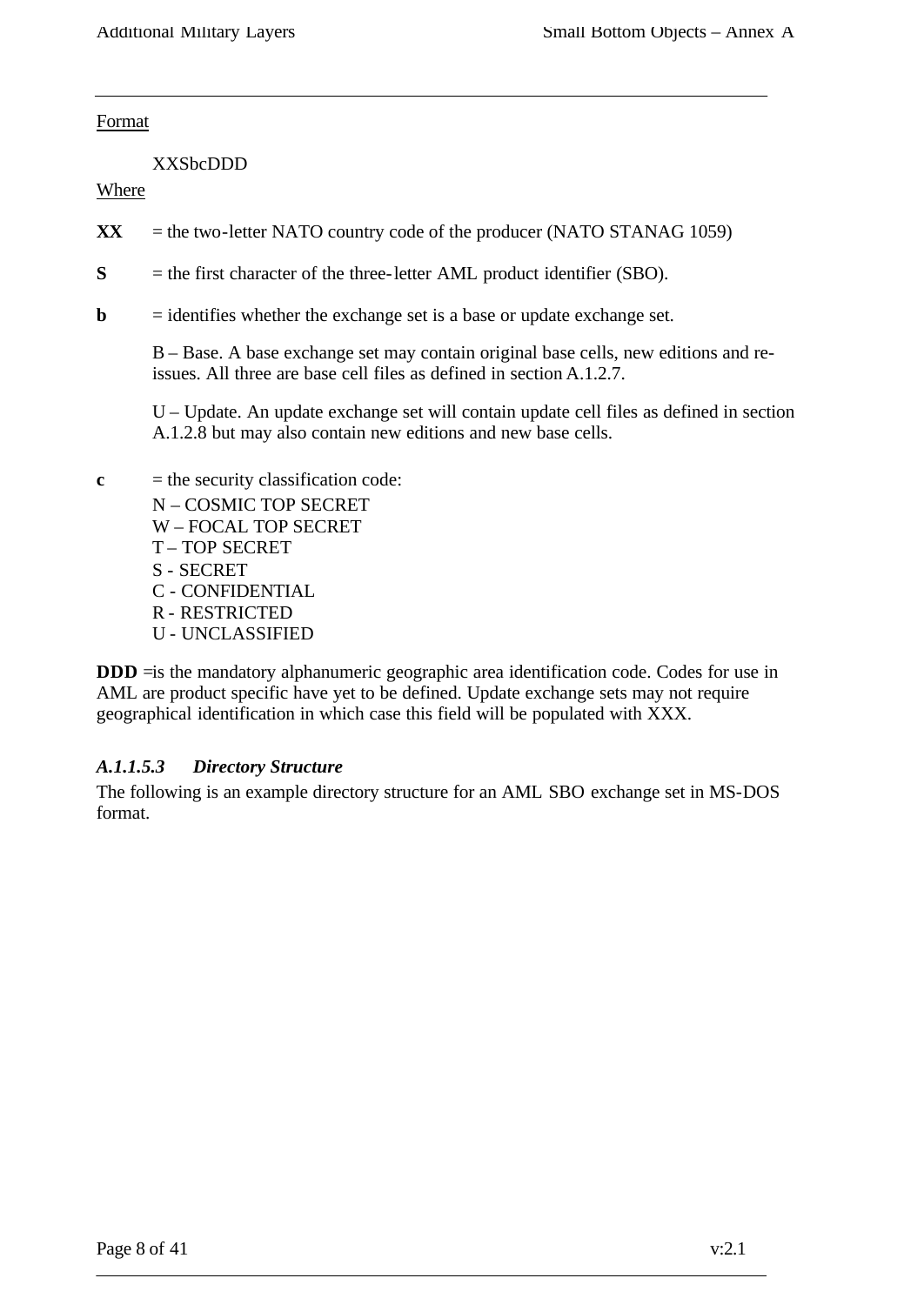| $<$ DIR $>$               |     |                    | $09 - 15 - 96$       | 12:40p                           |
|---------------------------|-----|--------------------|----------------------|----------------------------------|
| $<$ DIR $>$               |     |                    | $09 - 15 - 96$       | 12:40p                           |
| CATALOG <sup>4</sup>      | 031 | 1,584              | $09 - 15 - 96$       | 12:46p CATALOG.031               |
| UKS0C123 <sup>1</sup> 000 |     | 45,584             | $09 - 15 - 96$       | 12:50p UKS0C123.000 <sup>3</sup> |
| UKS0C123 <sup>1</sup> 001 |     | 1,095              | $09 - 15 - 96$       | 12:54p UKS0C123.001              |
| UKS0C123 <sup>1</sup> 002 |     | 1,722              | $09 - 15 - 96$       | 12:54p UKS0C123.002              |
| README <sup>2</sup> TXT   |     | 504                | $09 - 15 - 96$       | 12:44p README.TXT                |
|                           |     | $5$ file(s)        | 49,489 bytes         |                                  |
|                           |     | $2 \text{ dir}(s)$ | 1,405,952 bytes free |                                  |
|                           |     |                    |                      |                                  |

#### Directory of D:\UKS0CDDD

Notes:

1. UKS0C123 follows the file naming convention specified in section A.1.1.7 of this Product Specification.

2. The Exchange set directory may also contain a general README file containing ASCII text.

3. For each file in the exchange set the catalogue file must contain the name of the volume on which it is held and the full path name relative to the exchange set directory in that volume. The full path name relative to the exchange set directory must be encoded in the FILE subfield of the "Catalogue Directory" [CATD] field. The LFIL subfield of the CATD field may be used for other purposes. The full path name of the UKS0C123 file shown in the example is UKS0C123.000.

4. The catalogue file must be in the root directory of the exchange set

#### **A.1.1.6 Data Sets**

For each individual AML product, four kinds of data sets may be produced:

- new data set: no AML data has previously been produced for this area for the same purpose, or, at the same security classification
- update: changing some information in an existing data set
- re-issue of a data set: including all the updates applied to the original data set up to the date of the re-issue. A re-issue does not contain any new information additional to that previously issued by updates
- new edition of a data set: including new information which has not been previously distributed by updates

Each new data set, re-issue, or new edition is called a base cell file.

A data set containing updates to one base cell file is called an update cell file.

#### **A.1.1.7 File Naming**

AML SBO will follow the file naming convention specified below.

Format

XXS0c123.eee

Where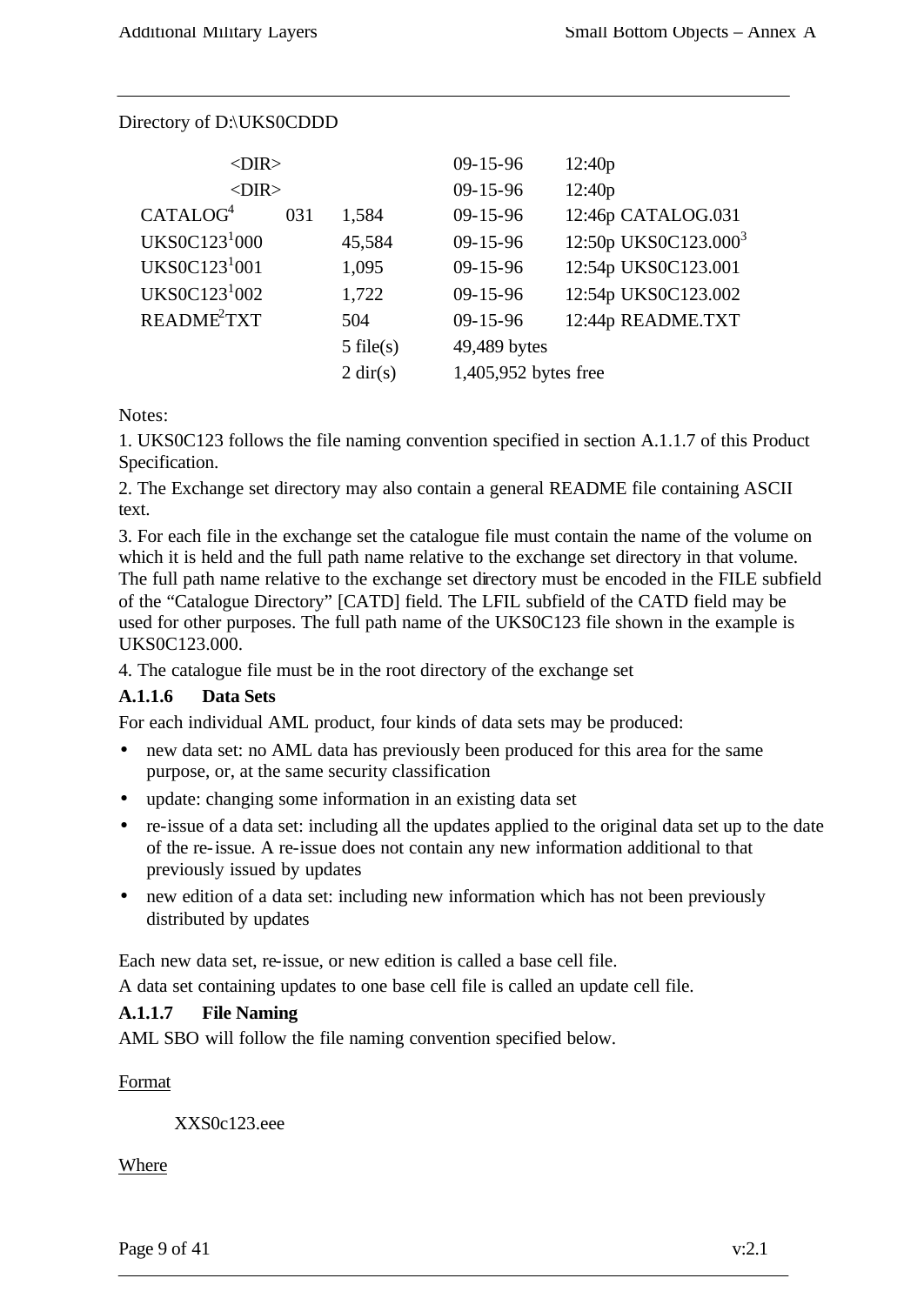- $\bf{XX}$  = the two-letter NATO country code of the producer (NATO STANAG 1059)
- **S** = the first character of the three-letter AML product identifier. As defined, the overall basic AML service would be made up of seven S-57 products:
	- M MFF (Maritime Foundation and Facilities)
	- E ESB (Environment, Seabed and Beach)
	- R RAL (Routes Areas and Limits)
	- L LBO (Large Bottom Objects)
	- S SBO (Small Bottom Objects)
	- C CLB (Contour Line Bathymetry)
	- I IWC (Integrated Water Column)
- **0** = 'Usage Band' values and scale ranges for AML. Potential values are given below.
	- 0 Non-Scaled Information only
	- $1 1:100,000,000$
	- 2 1: 25,000,000
	- 3 1: 5,000,000
	- 4 1:1,000,000
	- 5 1:250,000
	- $6 1:50,000$
	- 7 1:10,000
	- 8 1:2,500
	- $9 1:1,600$
- $c =$  the security classification code:
	- N COSMIC TOP SECRET W – FOCAL TOP SECRET T – TOP SECRET S - SECRET C - CONFIDENTIAL R - RESTRICTED U - UNCLASSIFIED

**123** = product specific alphanumeric identification. This is dependent upon the geographical partitioning of the product and has yet to be fully defined.

**eee** = extension where 000 is base cell and 001, 002 etc are successive updates.

#### *A.1.1.7.1 README File*

The README file is an optional ASCII file of general information.

README.TXT is the mandatory name for this file.

#### *A.1.1.7.2 Catalogue File*

The catalogue file acts as the table of contents for the exchange set (see section A.1.1.5.3).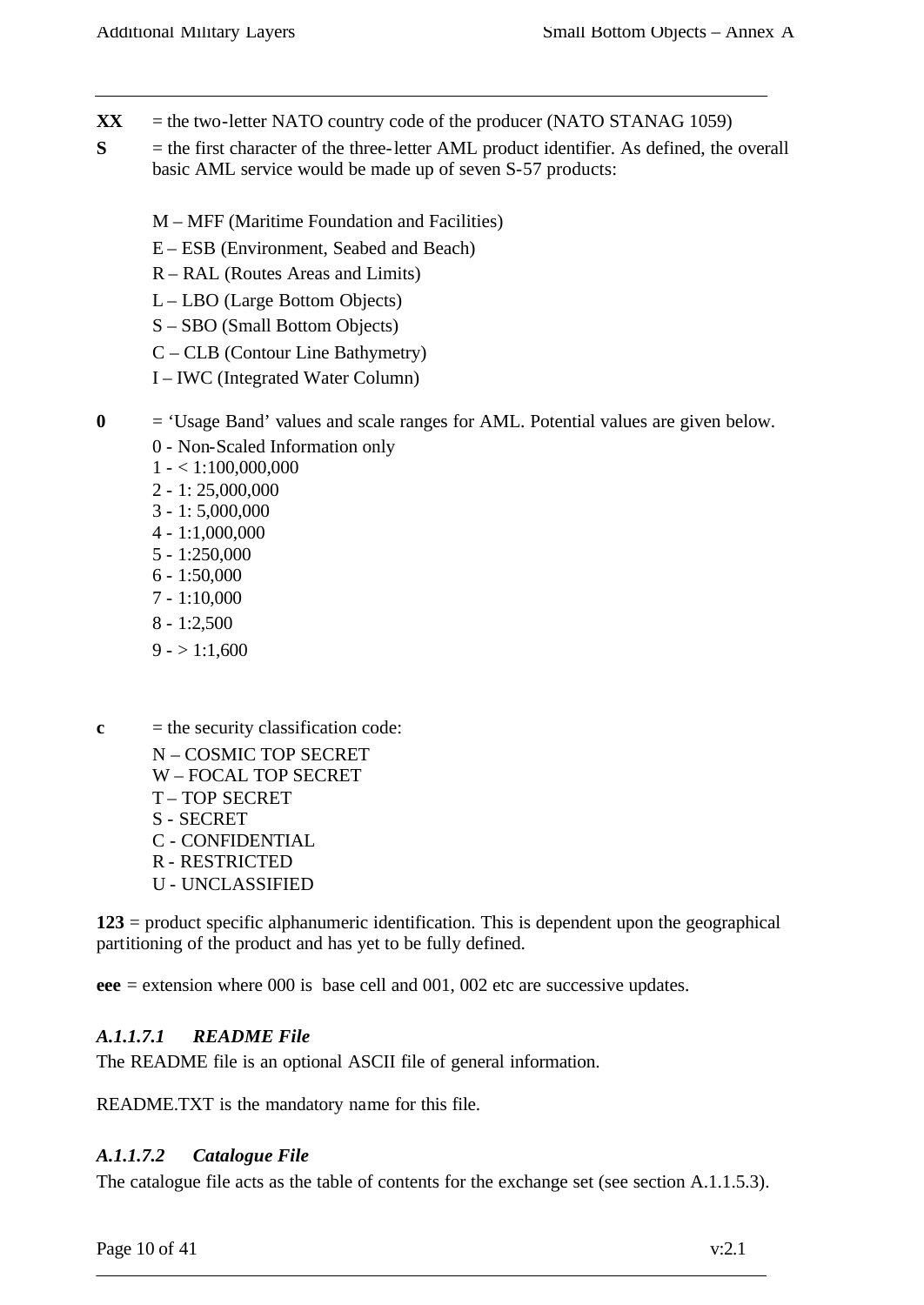The catalogue file of the exchange set must be named CATALOG.EEE.

Where EEE is the edition number of S-57 used for this exchange set, i.e. 031 for this edition (3.1). No other file may be named CATALOG.

#### *A.1.1.7.3 Data Set Files*

Each data set file contains data for one cell (see section A.1.1.1). This includes:

- data set descriptive information that is specific to the data set
- the description and location of the real-world features

#### *A.1.1.7.4 Text and Picture Files*

Text and picture files do not conform to ISO/IEC 8211 and are not described in the main body of S-57. These files are specific to this Product Specification (see sections 2.5.5 and A.1.1.5.1.2).

#### A.1.1.8 **Updating**

In order to ensure that updates are incorporated in the correct sequence without any omission, the file extension and a number of subfields in the "Data Set Identification" [DSID] field are used in the following way:

| file extension          | every new data set, re-issue or new edition must have a "000"<br>extension. For update cell files the extension is the number of the<br>update, ranging from "001" to "999". These numbers must be<br>used sequentially, without omission. Number "001" is the first<br>update after a new data set or a new edition, but not after a re-<br>issue. The update sequence is not interrupted by a re-issue. After<br>a re-issue, subsequent updates may be incorporated into the<br>display system created from this re-issue or to the display system<br>created from the original data and kept continuously updated. |
|-------------------------|-----------------------------------------------------------------------------------------------------------------------------------------------------------------------------------------------------------------------------------------------------------------------------------------------------------------------------------------------------------------------------------------------------------------------------------------------------------------------------------------------------------------------------------------------------------------------------------------------------------------------|
| edition number          | when a data set is initially created, the edition number 1 is<br>assigned to it. The edition number is increased by 1 at each new<br>edition. Edition number remains the same for a re-issue.                                                                                                                                                                                                                                                                                                                                                                                                                         |
| update number           | update number 0 is assigned to a new data set. The first update<br>cell file associated with this new data set must have update<br>number 1. The update number must be increased by one for each<br>consecutive update, until a new edition is released. The new<br>edition must have update number 0. A re-issue of a data set must<br>have the update number of the last update applied to the data set.<br>In the case of an update cell file the file extension is the same as<br>the update number.                                                                                                              |
| update application date | this date is only used for the base cell files (i.e. new data sets, re-<br>issue, and new edition), not update cell files. All updates dated<br>on or before this date must have been applied by the producer.                                                                                                                                                                                                                                                                                                                                                                                                        |
| issue date              | date on which the data was made available by the data producer.                                                                                                                                                                                                                                                                                                                                                                                                                                                                                                                                                       |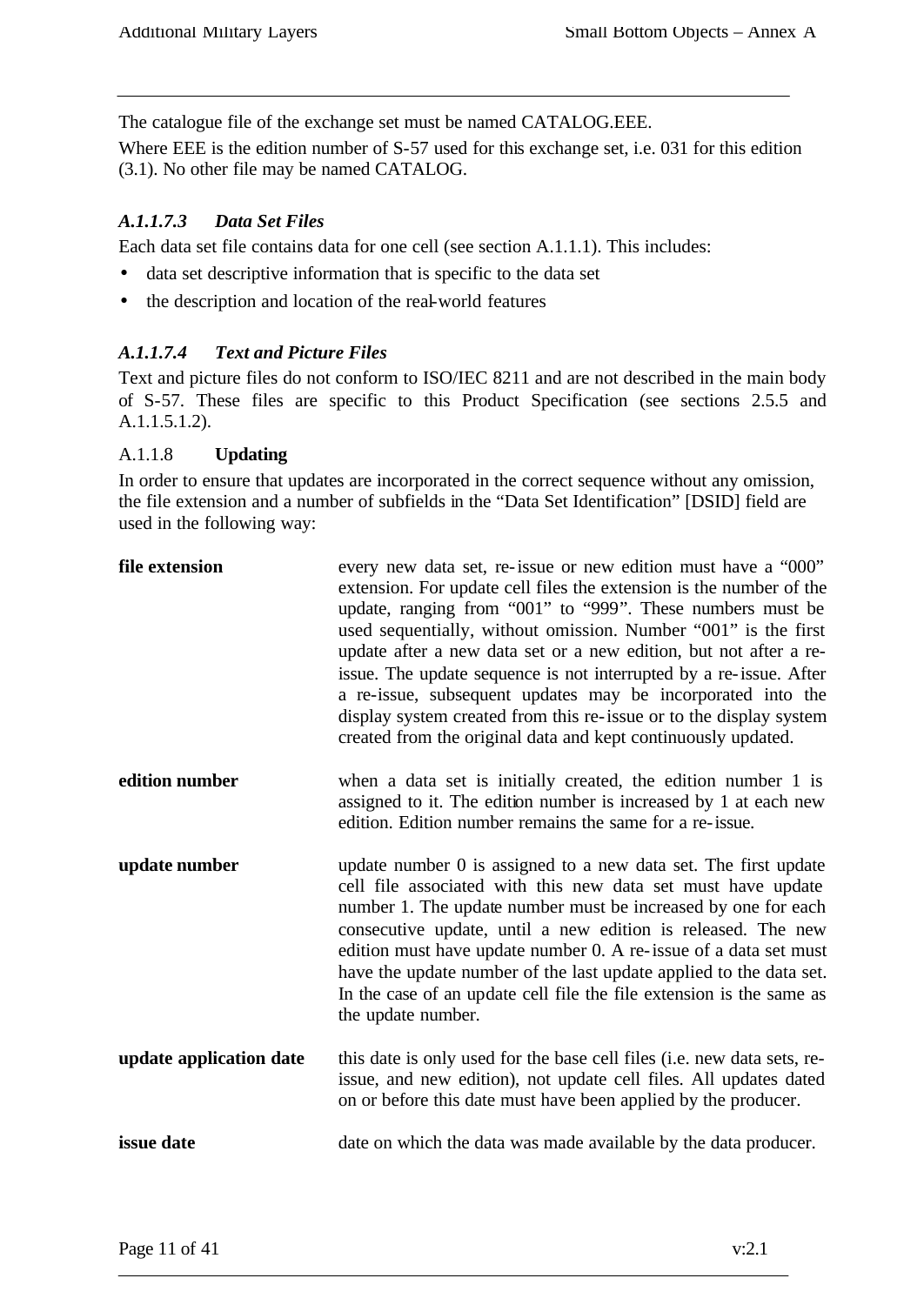Table A.1.1.8.1 gives examples of the way to manage the file extension, the "Edition Number" [EDTN], the "Update Number" [UPDN], the "Update Application Date" [UADT] and the "Issue Date" [ISDT] subfields.

| Event                  | <b>File extension</b> | <b>EDTN</b>    | <b>UPDN</b>      | <b>UADT</b> | <b>ISDT</b> |
|------------------------|-----------------------|----------------|------------------|-------------|-------------|
| New data set           | .000                  | 1              | $\mathbf{0}$     | 19950104    | 19950104    |
| Update 1               | .001                  | 1              | 1                | prohibited  | 19950121    |
| Update 2               | .002                  | 1              | $\mathfrak{2}$   | prohibited  | 19950225    |
| $\cdots$               |                       |                |                  |             |             |
| Update 31              | .031                  |                | 31               | prohibited  | 19950905    |
| Re-issue of a data set | .000                  | 1              | 31               | 19950905    | 19950910    |
| Update 32              | .032                  | 1              | 32               | prohibited  | 19951023    |
| $\cdots$               |                       |                |                  |             |             |
| Update 45              | .045                  | 1              | 45               | prohibited  | 19951112    |
| New edition            | .000                  | 2              | $\boldsymbol{0}$ | 19951201    | 19951201    |
| Update 1 to edition 2  | .001                  | $\overline{c}$ | 1                | prohibited  | 19960429    |
| $\cdots$               |                       |                |                  |             |             |

*A.1.1.8.1 File Extension and Sub-field Examples*

This example table relates to the specifications given in S-52 Appendix 1, "Guidance on Updating the Electronic Navigational Chart", in the following way:

- The update information encoded in each individual cell file is called a sequential update.
- The collection of the update information encoded in the update cell files which have been issued since the last new data set, the last re-issue of a data set or since the last update was applied to the display system is called a cumulative update. In the example, the cumulative update for the new data set starts with update number 1. The cumulative update for the reissue of a data set starts with update number 32. The cumulative update for a data set to which update number n has been applied starts with update number  $n+1$ .
- The update information which has been incorporated in a re-issue of a data set is called a compilation update.

Each re-issue or new edition of a data set must have the same name as the base cell file which it replaces.

The update mechanism is described in S-57 Part 3, clause 8.

In order to delete a data set, an update cell file is created, containing only the Data Set General Information record with the "Data Set Identifier" [DSID] field. The "Edition Number" [EDTN] subfield must be set to 0. This message is only used to cancel a base cell file.

To inform the user that a new edition is available, an update cell file is created, containing only the Data Set General Information record with the "Data Set Identifier" [DSID] field. The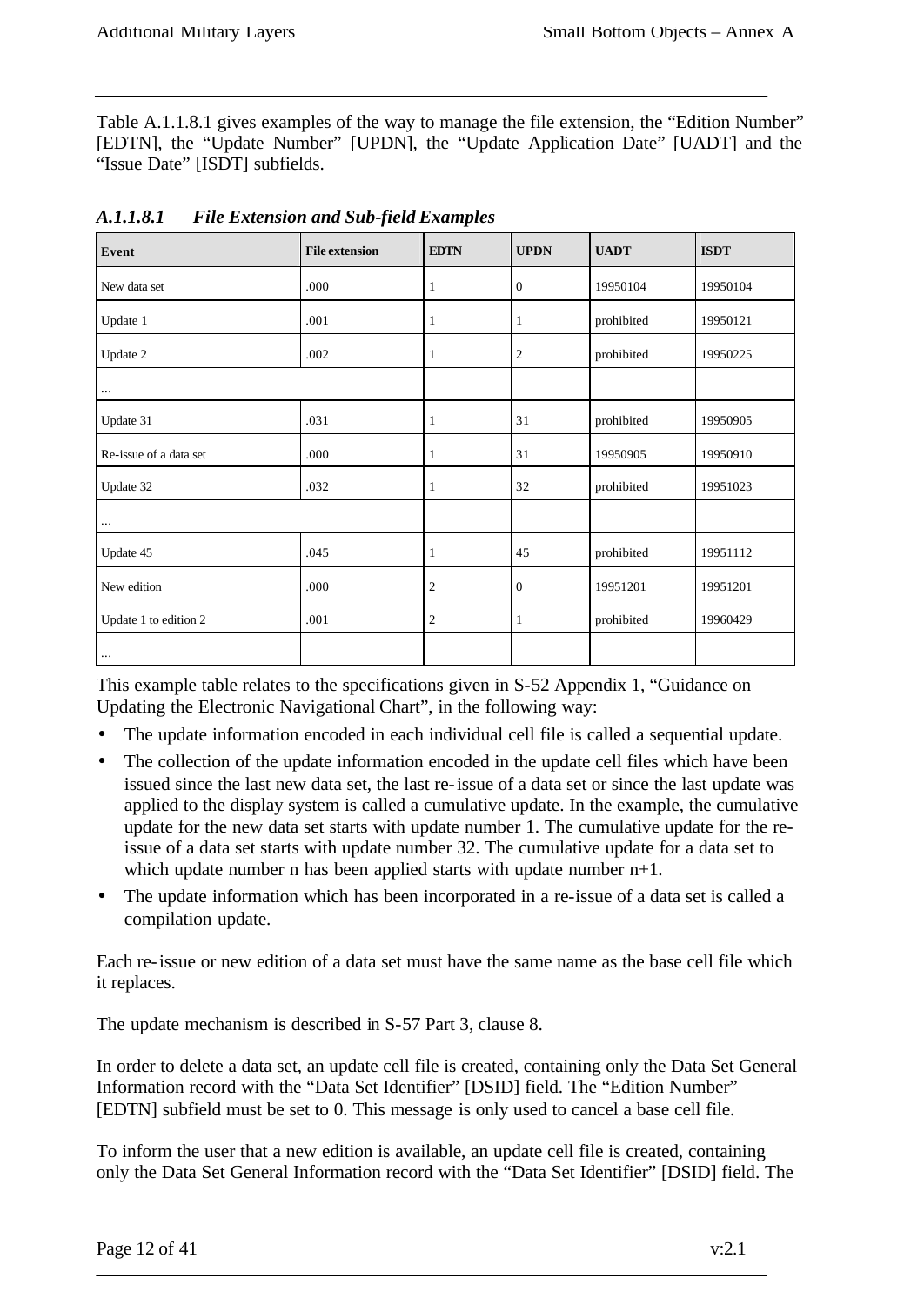"Edition Number" [EDTN] subfield must contain a value one higher than the current edition number.

In order to modify a text, picture or application file, a new file with the same name is created.

When an object pointing to a text, picture or application file is deleted or updated so that it no longer references the file, the display system software should check to see whether any other object reference the same file, before that file is deleted.

An exchange set may contain base cell files and update cell files for the same cells. Under these circumstances the update cell files must follow on in the correct sequential order from the last update applied to the base cell file.

The record version of each feature or vector record is indicated in the "Record Version" [RVER] subfield of the "Feature Record Identifier" [FRID] field or the "Vector Record Identifier" [VRID] field. At each update of a record, this version number is incremented by 1.

#### **A.1.1.9 Error Detection**

File integrity checks are based on the CRC-32 algorithm (a 32 bit Cyclic Redundancy Check algorithm) as defined in ANSI/IEEE Standard 802.3 (section 1.6.1 refers).

#### *A.1.1.9.1 Implementation*

The checksums for each data set are held in the "CRC" [CRCS] subfield of the "Catalogue Directory" [CATD] field. They allow the integrity of each file in the exchange set to be checked on receipt. The CRC value computed on the received file must the same as the CRC value transmitted.

The CRC values are recorded in ASCII as a hexadecimal number most significant byte first.

#### *A.1.1.9.2 Processing*

Encoding is defined by the following generating polynomial:

 $G(x) = x^{32} + x^{26} + x^{23} + x^{22} + x^{16} + x^{12} + x^{11} + x^{10} + x^8 + x^7 + x^5 + x^4 + x^2 + x + 1$ 

Processing is applied to relevant files as they appear in the exchange set.

The CRC value of the file is defined by the following process:

- 1. The first 32 bits of the data are complemented.
- 2. The n bits of the data are then considered to be the coefficients of a polynomial  $M(x)$  of degree n-1.
- 3. M(x) is multiplied by  $x^{32}$  and divided by G(x), producing a remainder R(x) of degree<31.
- 4. The coefficients of  $R(x)$  are considered to be a 32-bit sequence.
- 5. The bit sequence is complemented and the result is the CRC.

The hexadecimal format of CRCs are converted to ASCII characters and stored in the "Catalogue Directory" [CATD] field.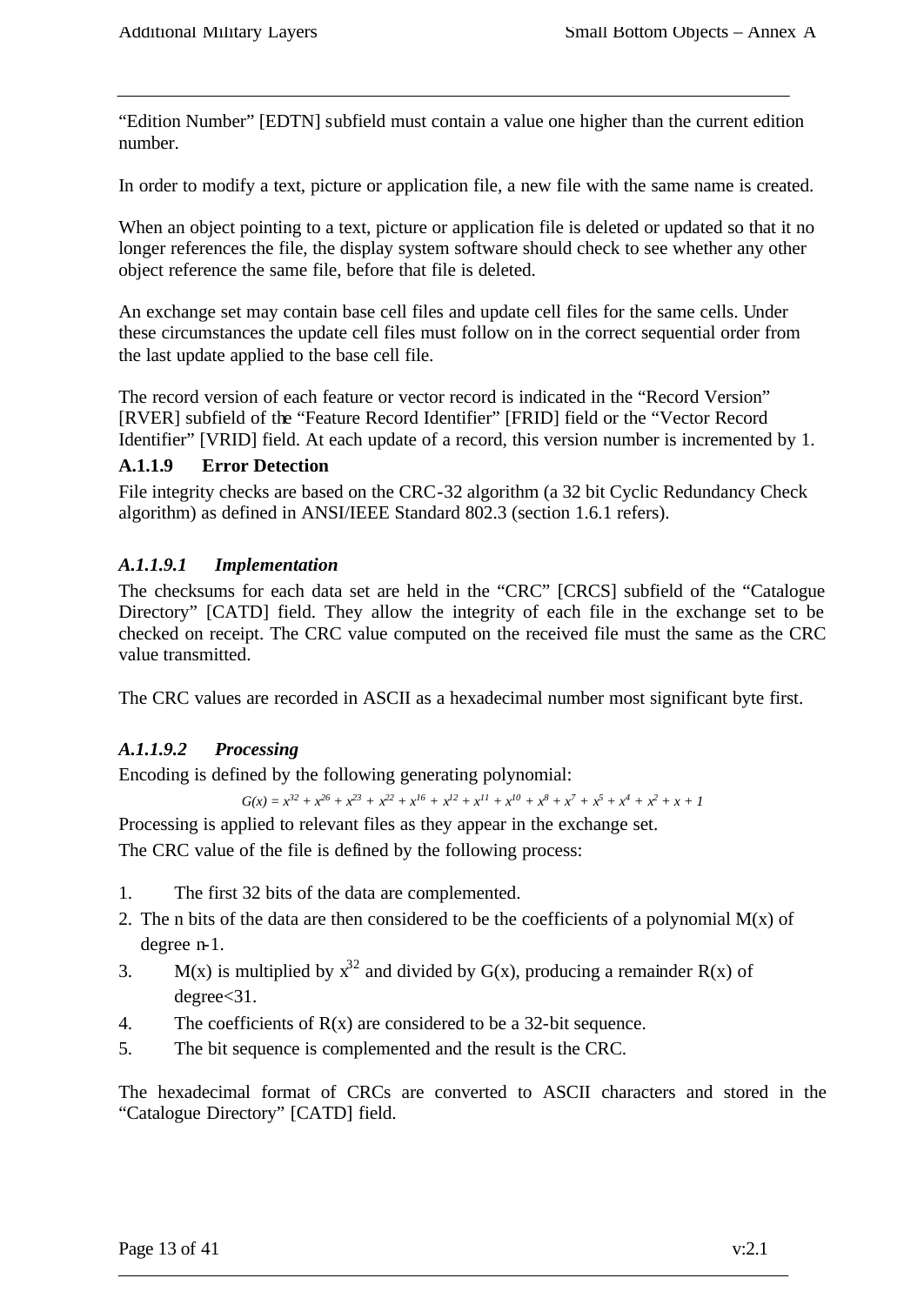## **A.1.2 APPLICATION PROFILES**

#### A.1.2.1 **General**

The binary implementation of S-57 must be used for AML. Therefore, the "Implementation" [IMPL] subfield of the "Catalogue Directory" [CATD] field must be set to "BIN" for the data set files (see section A.1.2.6.1.1).

#### **A.1.2.2Catalogue and Data Set Files**

These files are composed of the records and fields defined in the following tree structure diagrams (see sections A.1.2.6.1, A.1.2.7, and A.1.2.8).

The order of data in each base or update cell file is described below:

Data set file

Data set general information record

Data set geographic reference record (for Base application profile)

Vector records

Isolated nodes (SG2D)

Edges

Feature records

Meta features Geo features (ordered from slave to master) Collection features

This order of records will enable the import software to check that the child record exists each time the parent record references it (i.e. it will already have read the child record so it will know if it exists or not).

Note:

#### **A.1.2.3 Records**

Records and fields that do not appear in the following tree structure diagrams are prohibited. The order of records in the files must be the same as that described in the tree structure diagrams. The combination of the file name and the "Name" of the record must provide a unique world-wide identifier of the record.

#### **A.1.2.4 Fields**

For base cell files, some fields may be repeated (indicated by  $\langle R \rangle$ ) and all of their content may be repeated (indicated by \*). In order to reduce the volume of data, the encoder should repeat the sequence of subfields, in preference to creating several fields.

#### **A.1.2.5 Subfields**

Mandatory subfields must be filled by a non-null value.

Prohibited subfields must be encoded as missing subfields values (see S-57 Part 3, clause 2.1). The exact meaning of missing attribute values is defined in section A.2.2.

In the tables following the tree structure diagrams, mandatory subfields are shown by "M" in the "use" column and prohibited subfields by "P" in the same column. If there is nothing in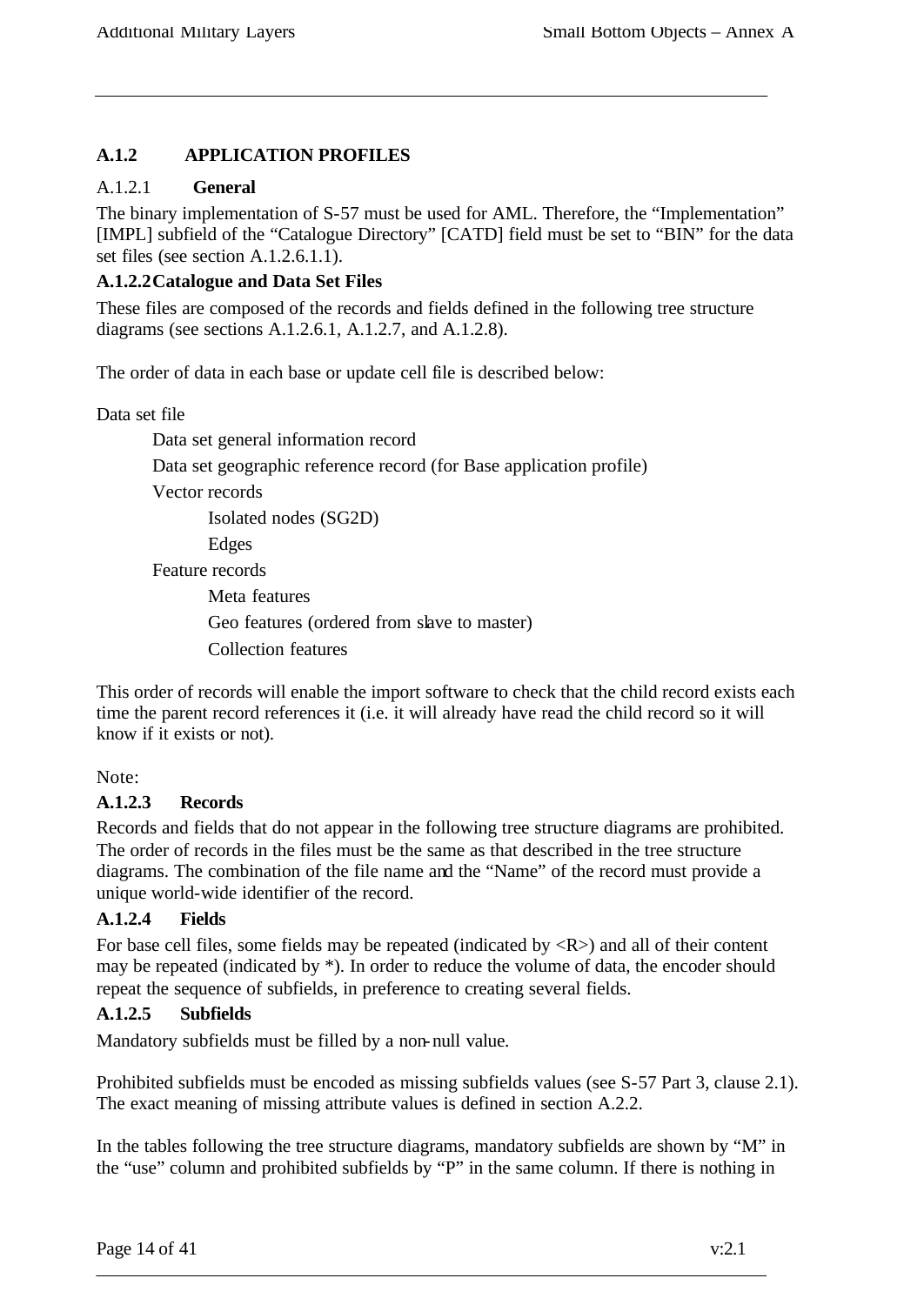this column, it means that the use of this subfield is optional. When a subfield value is prescribed, it is indicated in the "value" column. The "comment" column contains general comments and an indication of whether the subfield is ASCII or binary coded.

#### **A.1.2.6 Catalogue File**

The catalogue has the same structure for base and update cell application profiles.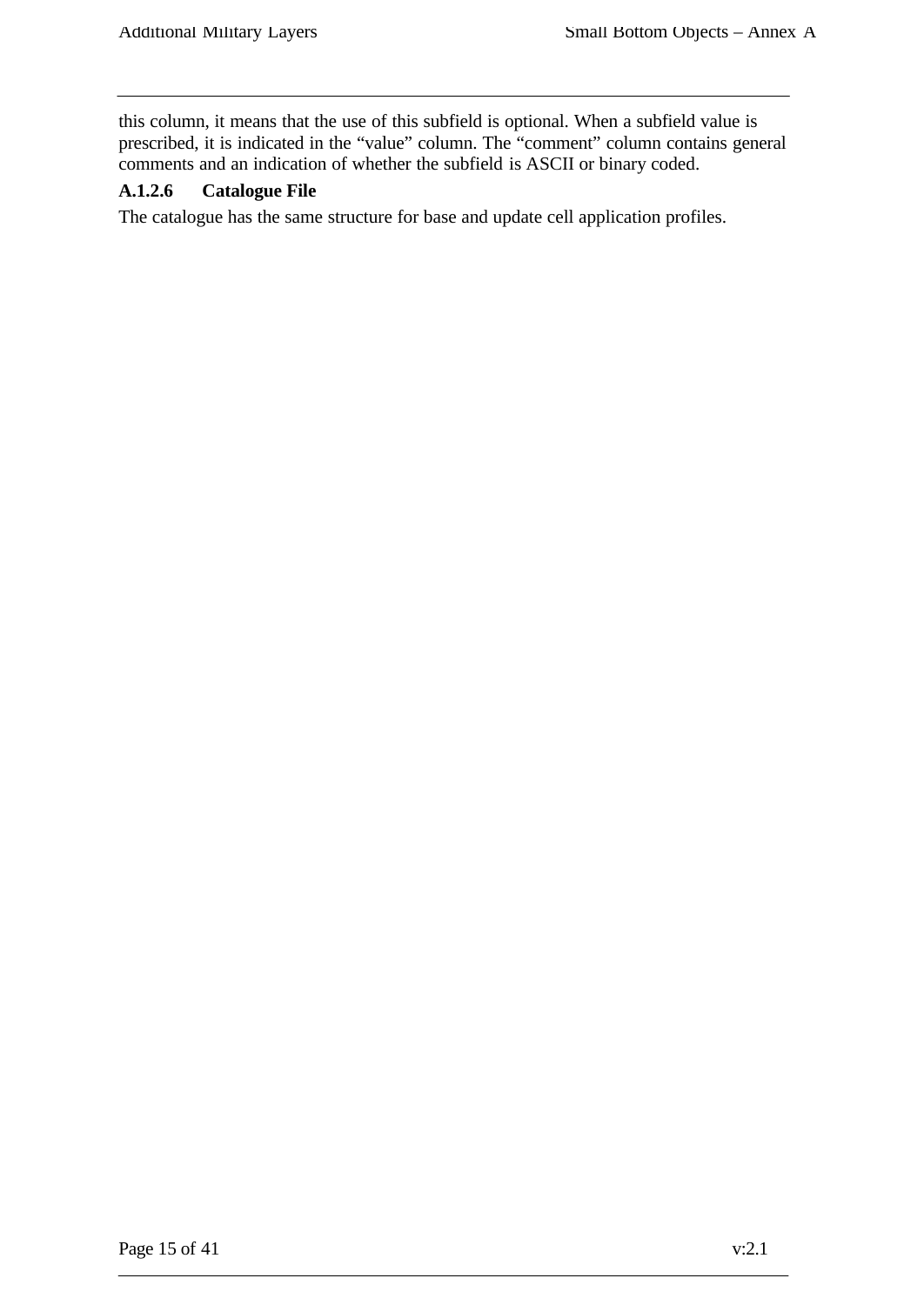#### *A.1.2.6.1 Catalogue File Structure*

#### **Catalogue file**

|

 $\overline{ }$ 

|

#### |--<R>--**Catalogue Directory record**

|--0001-- ISO/IEC 8211 Record identifier

|--<1>-- CATD - Catalogue directory field

*A.1.2.6.1.1 Catalogue Directory Field (CATD)*

NB: All subfield values are encoded as ASCII.

| tag         | subfield name                | <b>use</b> | value                                                                                                                                | comment                                                                                                                                                                                                                                                    |
|-------------|------------------------------|------------|--------------------------------------------------------------------------------------------------------------------------------------|------------------------------------------------------------------------------------------------------------------------------------------------------------------------------------------------------------------------------------------------------------|
| <b>RCNM</b> | Record name                  | M          | CD                                                                                                                                   |                                                                                                                                                                                                                                                            |
| RCID        | Record identification number | M          |                                                                                                                                      |                                                                                                                                                                                                                                                            |
| <b>FILE</b> | File name                    | M          |                                                                                                                                      | full path name                                                                                                                                                                                                                                             |
| <b>LFIL</b> | File long name               |            |                                                                                                                                      |                                                                                                                                                                                                                                                            |
| <b>VOLM</b> | Volume                       | M          |                                                                                                                                      | name of volume on which file appears                                                                                                                                                                                                                       |
| <b>IMPL</b> | Implementation               | M          | $\operatorname{ASC}$<br><b>BIN</b><br><b>TXT</b><br><b>TIF</b><br><b>PDF</b><br><b>HTM</b><br><b>JPG</b><br><b>AVI</b><br><b>MPG</b> | <b>Examples</b><br>for the catalogue file<br>for the data set files<br>for ASCII text files (including the README.TXT file)<br>for picture files<br>for document files<br>for document files<br>for photo files<br>for video/film files<br>for video files |
| <b>SLAT</b> | Southernmost latitude        |            |                                                                                                                                      | mandatory for data set files                                                                                                                                                                                                                               |
| <b>WLON</b> | Westernmost longitude        |            |                                                                                                                                      | mandatory for data set files                                                                                                                                                                                                                               |
| <b>NLAT</b> | Northernmost latitude        |            |                                                                                                                                      | mandatory for data set files                                                                                                                                                                                                                               |
| <b>ELON</b> | Easternmost longitude        |            |                                                                                                                                      | mandatory for data set files                                                                                                                                                                                                                               |
| <b>CRCS</b> | <b>CRC</b>                   | M          |                                                                                                                                      | except for README and catalogue files                                                                                                                                                                                                                      |
| <b>COMT</b> | Comment                      |            |                                                                                                                                      |                                                                                                                                                                                                                                                            |

#### **A.1.2.7 AML (Base Ce ll) File Structure**

The two letter identifier for AML SBO base cell application profiles is SN and applies to new data sets, re-issues and new editions of a data set.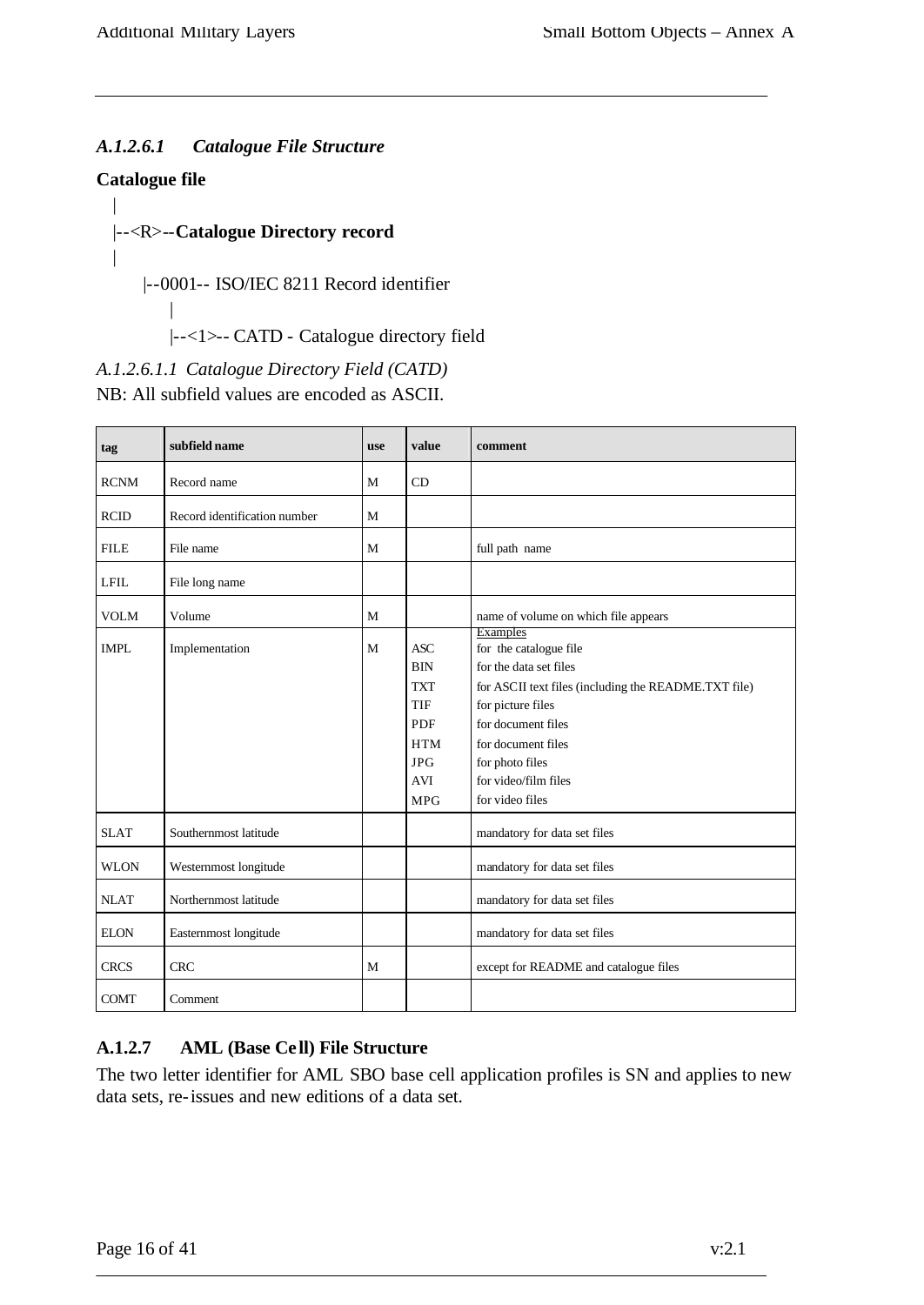```
Base cell file
| 
|--<1>--Data Set General Information record
| \cdot || |--0001 - ISO/IEC 8211 Record Identifier
| |
           | |--<1>-- DSID - Data Set Identification field
| |
                      | |--<1>--DSSI - Data Set Structure Information field
|
|--<1>--Data Set Geographic Reference record
\| \cdot \|| |--0001 - ISO/IEC 8211 Record Identifier
| |
           | |--<1>--DSPM - Data Set Parameter field
|
|--<R>--Vector record
    | |
    | |--0001 - ISO/IEC 8211 Record Identifier
| |
           | |--<1>--VRID - Vector Record Identifier field
| |
                  | |--<R>--ATTV* - Vector Record Attribute field
| |
                  | |--<R>--VRPT* - Vector Record Pointer field
| |
                  | |--<R>--SG2D* - 2-D Coordinate field
|
|--<R>--Feature record
    |
   |--0001 - ISO/IEC 8211 Record Identifier
       |
      |--<1>--FRID - Feature Record Identifier field
                |
                |--<1>--FOID - Feature Object Identifier field
                |
                |--<R>--ATTF* - Feature Record Attribute field
                |
                |--<R>--NATF* - Feature Record National Attribute field
                |
                |--<R>--FFPT* - Feature Record to Feature Object Pointer field
```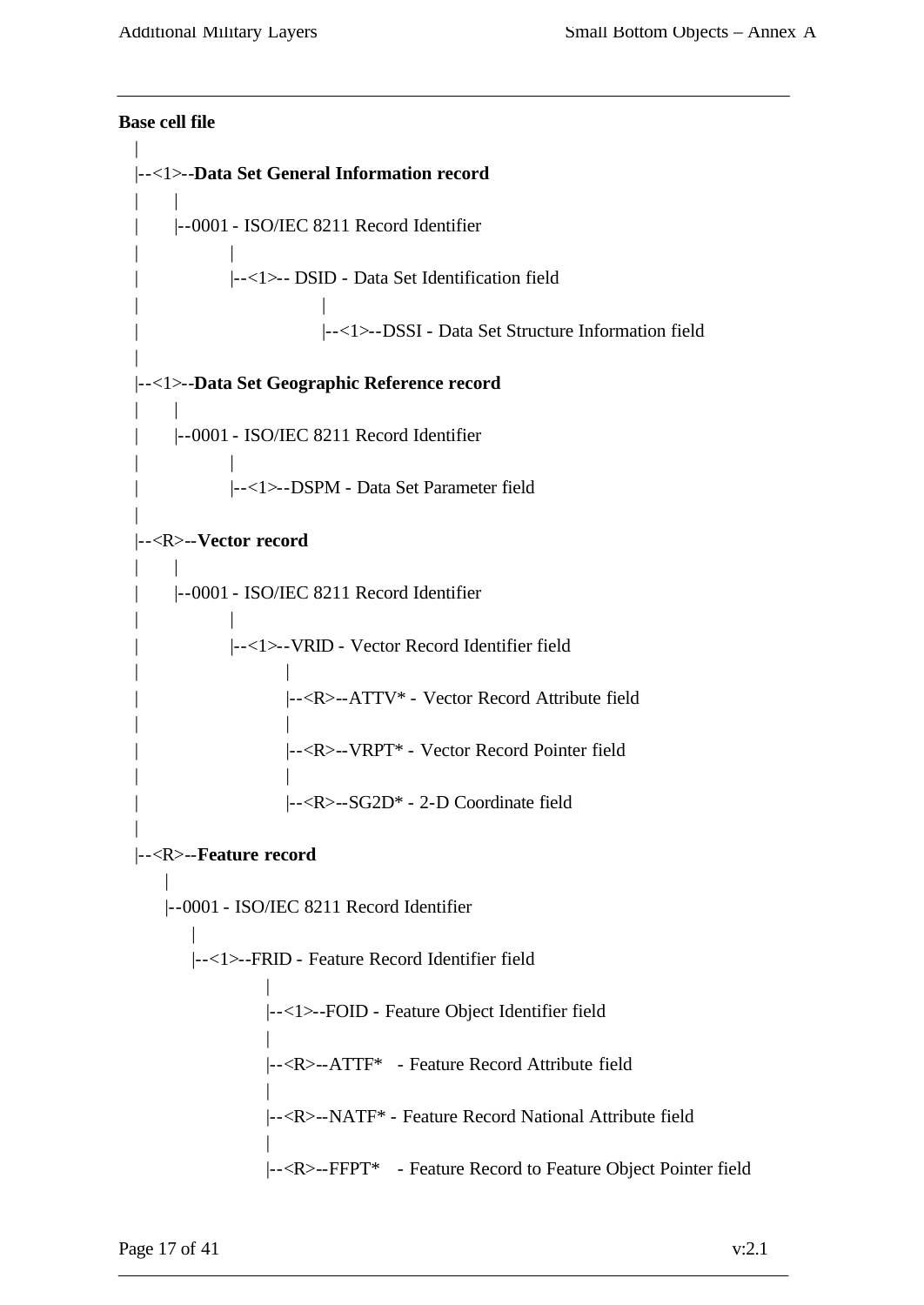|

 $\overline{\phantom{a}}$ 

|--<R>--FSPT\* - Feature Record to Spatial Record Pointer field

## *A.1.2.7.1 Data Set Descriptive (META) Field Content*

#### *A.1.2.7.1.1 Data Set Identification Field Structure (DSID)*

NB: Subfield values are encoded as ASCII or binary as indicated.

| tag         | subfield name                        | use          | <b>Value</b>                                                          | comment                                                              |
|-------------|--------------------------------------|--------------|-----------------------------------------------------------------------|----------------------------------------------------------------------|
| <b>RCNM</b> | Record name                          | М            | ${10}$                                                                | $= DS$ , binary                                                      |
| <b>RCID</b> | Record identification number         | М            |                                                                       | binary                                                               |
| <b>EXPP</b> | Exchange purpose                     | $\mathbf{M}$ | $\{1\}$                                                               | data set is new, binary                                              |
| <b>INTU</b> | Intended usage                       | M            | 100                                                                   | $=$ Unscaled data                                                    |
| <b>DSNM</b> | Data set name                        | M            |                                                                       | file name with extension excluding path, ASCII                       |
| <b>EDTN</b> | Edition number                       | M            |                                                                       | Refer to section A.1.1.8                                             |
| <b>UPDN</b> | Update number                        | M            |                                                                       | <b>ASCII</b>                                                         |
| <b>UADT</b> | Update application date              | М            |                                                                       | $\operatorname{ASCII}$                                               |
| <b>ISDT</b> | Issue date                           | M            |                                                                       | <b>ASCII</b>                                                         |
| <b>STED</b> | Edition number of S-57               | M            | 03.1                                                                  | <b>ASCII</b>                                                         |
| <b>PRSP</b> | Product specification                | M            | 56                                                                    | $=$ Small Bottom Objects                                             |
| <b>PSDN</b> | Product specification description    | M            | Additional<br>Military<br>Layers<br>Small<br><b>Bottom</b><br>Objects |                                                                      |
| <b>PRED</b> | Product specification version number | M            | 2.1                                                                   | <b>ASCII</b>                                                         |
| <b>PROF</b> | Application profile identification   | M            | 18                                                                    | $=$ Small Bottom Objects, new                                        |
| $\rm{AGEN}$ | Producing agency                     | M            |                                                                       | binary                                                               |
| <b>COMT</b> | Comment                              | М            |                                                                       | <b>IDO</b> status<br>Protective marking<br>Owner authority<br>Caveat |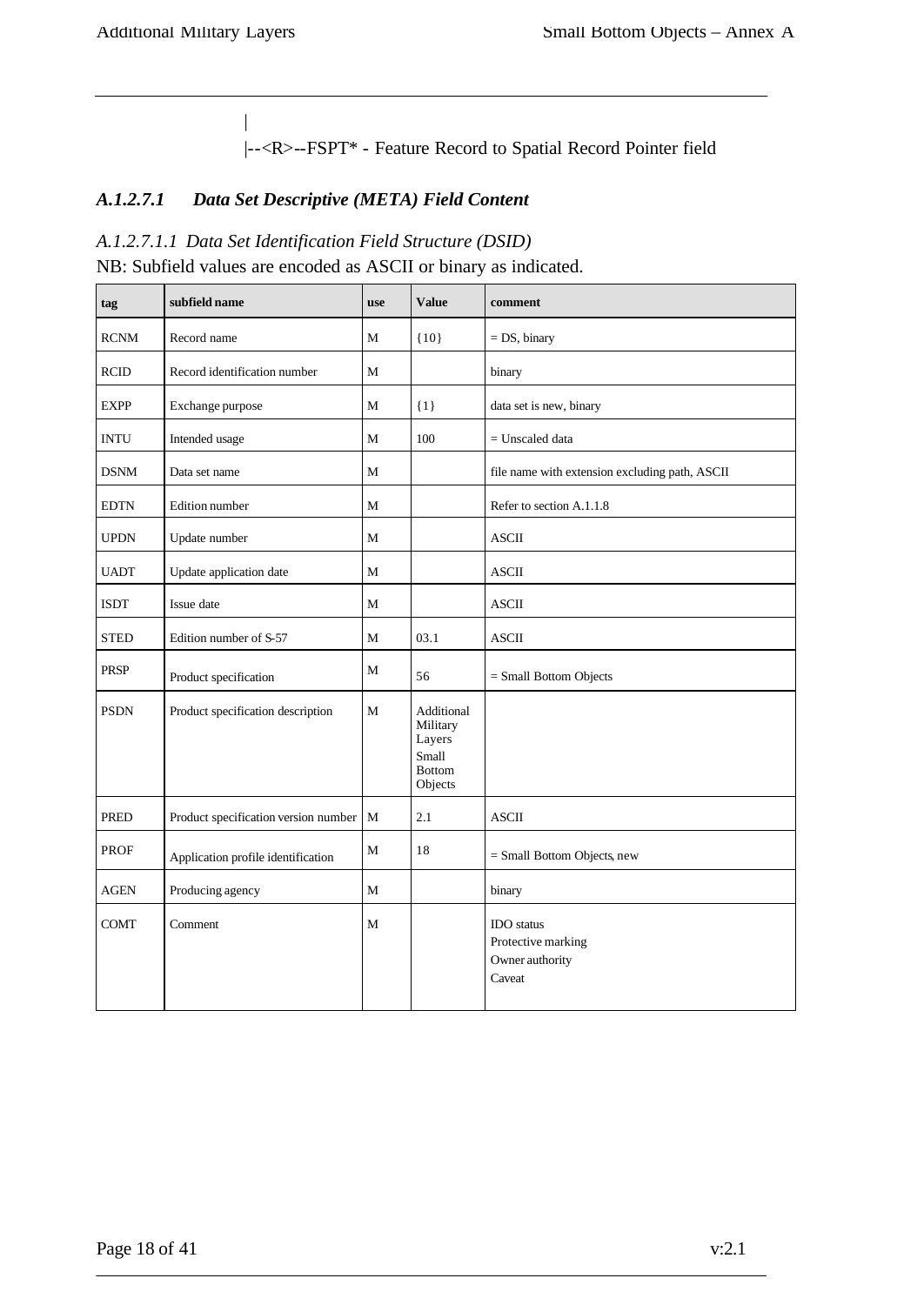| A.1.2.7.1.2 Data Set Structure Information Field Structure (DSSI) |  |
|-------------------------------------------------------------------|--|
|-------------------------------------------------------------------|--|

| tag         | subfield name                    | use | <b>Value</b>                 | comment                                         |
|-------------|----------------------------------|-----|------------------------------|-------------------------------------------------|
| <b>DSTR</b> | Data structure                   | M   | ${2}$                        | $=$ chain node                                  |
| <b>AALL</b> | <b>ATTF</b> lexical level        | M   | ${0}$ or ${1}$               |                                                 |
| <b>NALL</b> | <b>NATF</b> lexical level        | M   | $\{0\}, \{1\}$<br>or $\{2\}$ |                                                 |
| <b>NOMR</b> | Number of meta records           | M   |                              |                                                 |
| <b>NOCR</b> | Number of cartographic records   | M   | $\{0\}$                      | cartographic records are not permitted          |
| <b>NOGR</b> | Number of geo record             | M   |                              |                                                 |
| <b>NOLR</b> | Number of collection records     | M   |                              |                                                 |
| <b>NOIN</b> | Number of isolated node records  | M   |                              |                                                 |
| <b>NOCN</b> | Number of connected node records | M   |                              |                                                 |
| <b>NOED</b> | Number of edge records           | M   |                              |                                                 |
| <b>NOFA</b> | Number of face records           | M   | ${0}$                        | faces are not permitted in chain node structure |

NB: All subfield values are encoded as binary.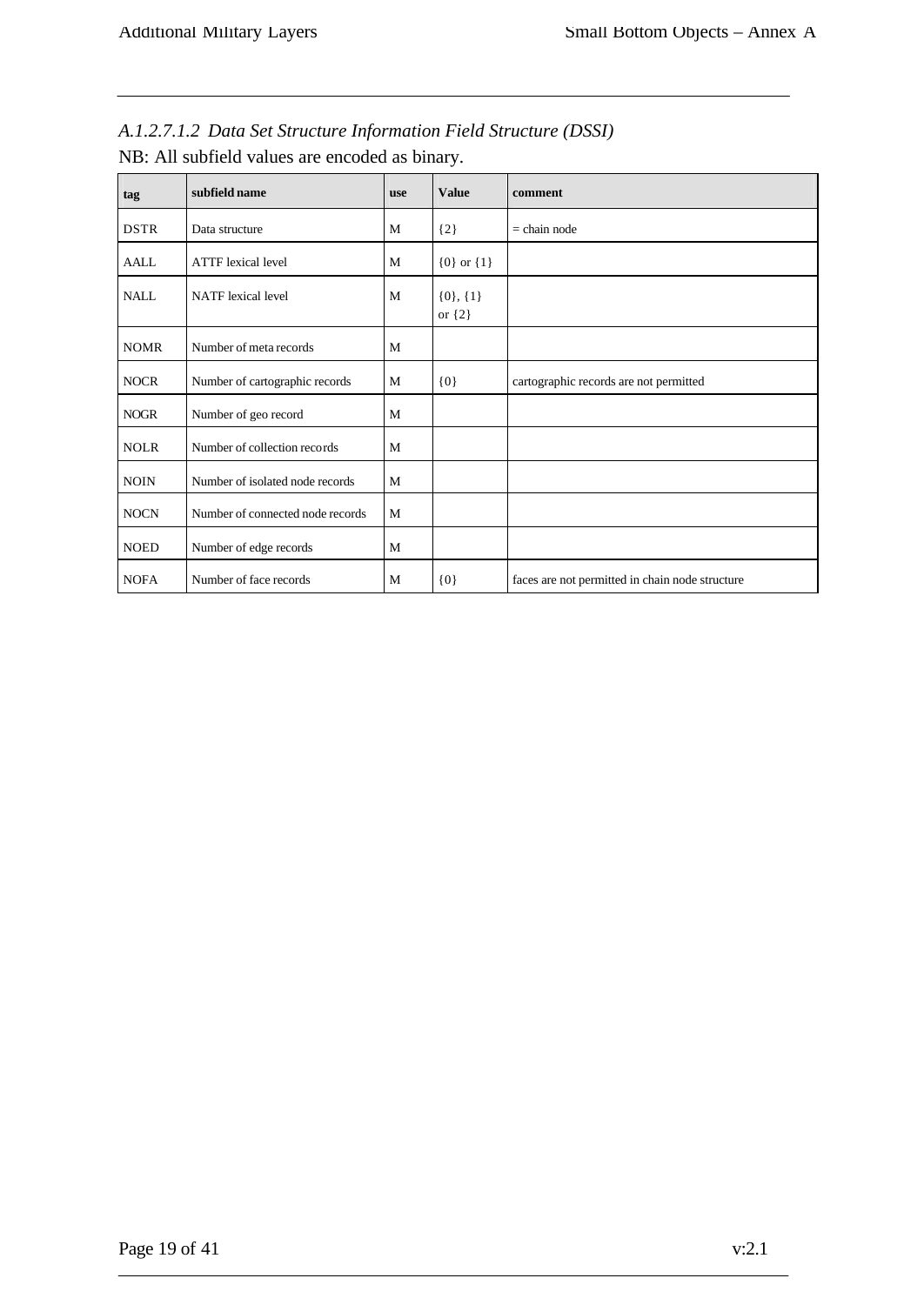| tag         | subfield name                        | <b>use</b> | <b>Value</b>        | comment                                    |
|-------------|--------------------------------------|------------|---------------------|--------------------------------------------|
| <b>RCNM</b> | Record name                          | M          | ${20}$              | $=$ DP, binary                             |
| <b>RCID</b> | Record identification number         | M          |                     | binary                                     |
| <b>HDAT</b> | Horizontal geodetic datum            | M          | ${2}$               | $=$ WGS 84, binary                         |
| <b>VDAT</b> | Vertical datum                       | M          | ${255}$             | binary                                     |
| <b>SDAT</b> | Sounding datum                       | M          |                     | binary                                     |
| <b>CSCL</b> | Compilation scale of data            | M          | $\{1\}$             | binary                                     |
| <b>DUNI</b> | Units of depth measurement           | M          | $\{1\}$<br>${2}$    | =metres, binary<br>$=$ fathoms $&$ feet    |
| <b>HUNI</b> | Units of height measurement          | M          | $\{1\}$ or<br>${2}$ | $1 =$ metres, binary<br>$2 =$ feet, binary |
| <b>PUNI</b> | Units of positional accuracy         | M          | $\{1\}$             | =metres, binary                            |
| <b>COUN</b> | Coordinate units                     | M          | $\{1\}$             | $=$ lat/long, binary                       |
| <b>COMF</b> | Coordinate multiplication factor     | M          |                     | binary, see S-57 Appendix B.1 clause 4.4   |
| <b>SOMF</b> | 3-D (sounding) multiplication factor | M          | ${10}$              | binary, see S-57 Appendix B.1 clause 4.4   |
| <b>COMT</b> | Comment                              | M          |                     | <b>ASCII</b>                               |

| A.1.2.7.1.3 Data Set Parameter Field Structure (DSPM) NB: Subfield values are encoded as |  |  |
|------------------------------------------------------------------------------------------|--|--|
| ASCII or binary as indicated.                                                            |  |  |

## *A.1.2.7.2 Spatial Field Content*

## *A.1.2.7.2.1 Vector Record Identifier Field Structure (VRID)*

NB: All subfield values are encoded as binary.

| tag         | subfield name                | <b>use</b> | <b>Value</b>                        | comment                                                          |
|-------------|------------------------------|------------|-------------------------------------|------------------------------------------------------------------|
| <b>RCNM</b> | Record name                  | M          | ${110}$<br>or ${120}$<br>or ${130}$ | $= VI$ , isolated node<br>$=$ VC, connected node<br>$=$ VE, edge |
| <b>RCID</b> | Record identification number | M          |                                     |                                                                  |
| <b>RVER</b> | Record version               | M          |                                     |                                                                  |
| <b>RUIN</b> | Record update instruction    | M          | $\{1\}$                             | $=$ insert                                                       |

#### *A.1.2.7.2.2 Vector Record Attribute Field Structure (ATTV)*

NB: Subfield values are encoded as ASCII or binary as indicated.

| tag         | subfield name        | <b>use</b> | <b>Value</b> | comment                                                                                 |
|-------------|----------------------|------------|--------------|-----------------------------------------------------------------------------------------|
| <b>ATTL</b> | Attribute label/code | М          |              | binary code for an attribute                                                            |
| <b>ATVL</b> | Attribute value      | M          |              | ASCII value. Missing attribute value $=$ attribute is relevant<br>but value is unknown. |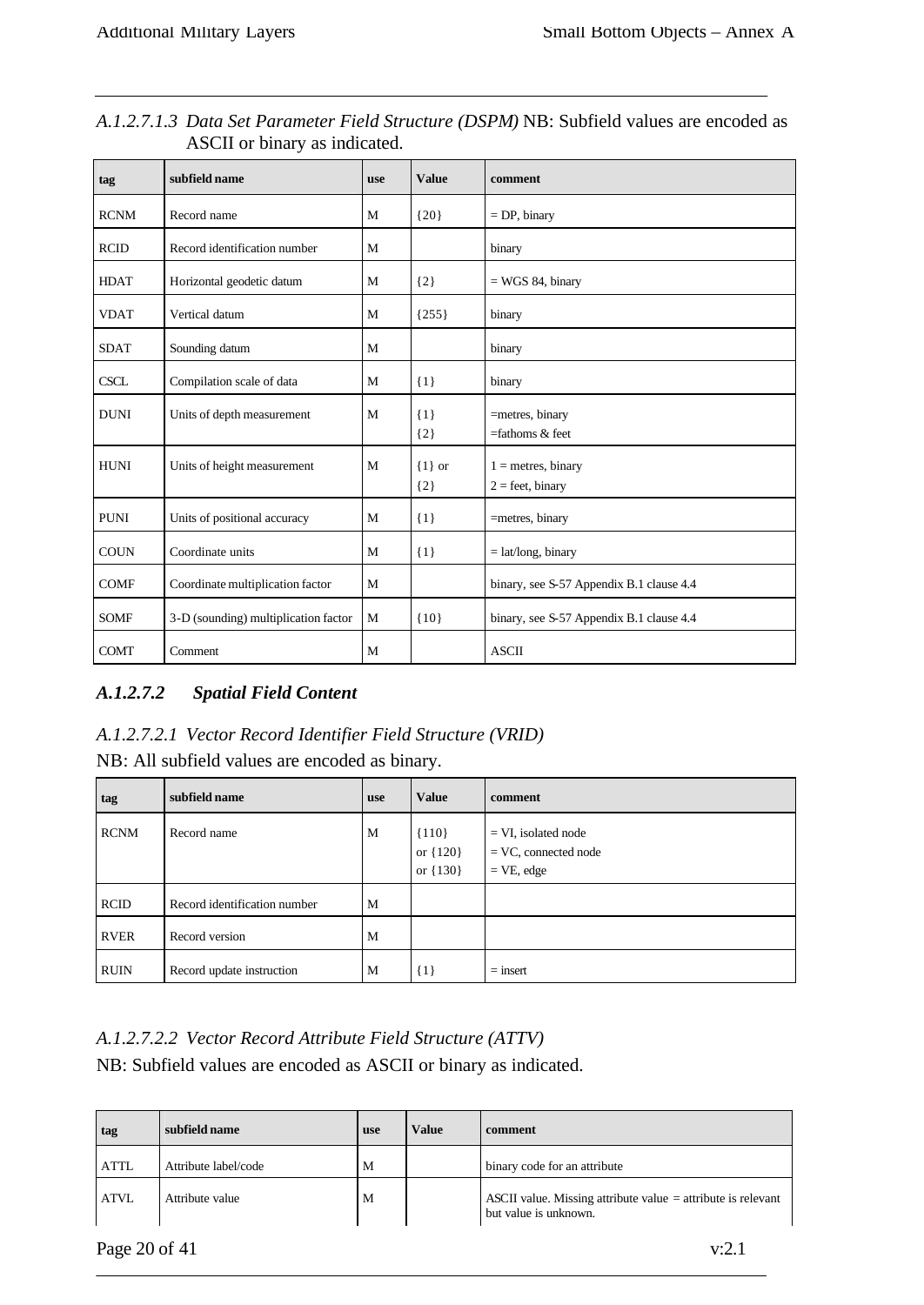#### *A.1.2.7.2.3 Vector Record Pointer Field Structure (VRPT)*

| NB: Subfield values are encoded as ASCII or binary as indicated. |  |  |  |
|------------------------------------------------------------------|--|--|--|
|------------------------------------------------------------------|--|--|--|

| tag         | subfield name      | <b>use</b> | <b>Value</b>        | comment                            |
|-------------|--------------------|------------|---------------------|------------------------------------|
| <b>NAME</b> | Name               | M          |                     |                                    |
| <b>ORNT</b> | Orientation        | M          | ${255}$             | $=$ null                           |
| <b>USAG</b> | Usage indicator    | M          | ${255}$             | $=$ null                           |
| <b>TOPI</b> | Topology indicator | M          | ${1}$<br>or $\{2\}$ | $=$ beginning node<br>$=$ end node |
| <b>MASK</b> | Masking indicator  | M          | ${255}$             | $=$ null                           |

*A.1.2.7.2.4 2-D Coordinate Field Structure(SG2D)*

NB: All subfield values are encoded as binary.

| tag         | subfield name        | <b>use</b> | Value | comment                                      |
|-------------|----------------------|------------|-------|----------------------------------------------|
| YCOO        | Coordinate in Y axis | M          |       | latitude (see S-57 Appendix B.1 clause 4.4)  |
| <b>XCOO</b> | Coordinate in X axis | M          |       | longitude (see S-57 Appendix B.1 clause 4.4) |

#### *A.1.2.7.3 Feature Field Content*

*A.1.2.7.3.1 Feature Record Identifier Field Structure (FRID)*

NB: All subfield values are encoded as binary.

| tag         | subfield name                | <b>use</b> | <b>Value</b>                                      | comment                                              |
|-------------|------------------------------|------------|---------------------------------------------------|------------------------------------------------------|
| <b>RCNM</b> | Record name                  | M          | ${100}$                                           | $=$ FE                                               |
| <b>RCID</b> | Record identification number | M          |                                                   |                                                      |
| PRIM        | Object geometric primitive   | M          | $\{1\}$<br>or $\{2\}$<br>or $\{3\}$<br>or ${255}$ | $=$ point<br>$=$ line<br>$=$ area<br>$=$ no geometry |
| <b>GRUP</b> | Group                        | M          | ${255}$                                           | $=$ null                                             |
| OBJL        | Object label                 | M          |                                                   | binary code for an object class                      |
| <b>RVER</b> | Record version               | M          |                                                   |                                                      |
| <b>RUIN</b> | Record update instruction    | M          | $\{1\}$                                           | $=$ insert                                           |

*A.1.2.7.3.2 Feature Object Identifier Field Structure (FOID)*

NB: All subfield values are encoded as binary.

| tag         | subfield name                      | <b>use</b> | Value | comment |
|-------------|------------------------------------|------------|-------|---------|
| <b>AGEN</b> | Producing agency                   | M          |       |         |
| <b>FIDN</b> | Feature identification number      | M          |       |         |
| <b>FIDS</b> | Feature identification subdivision | M          |       |         |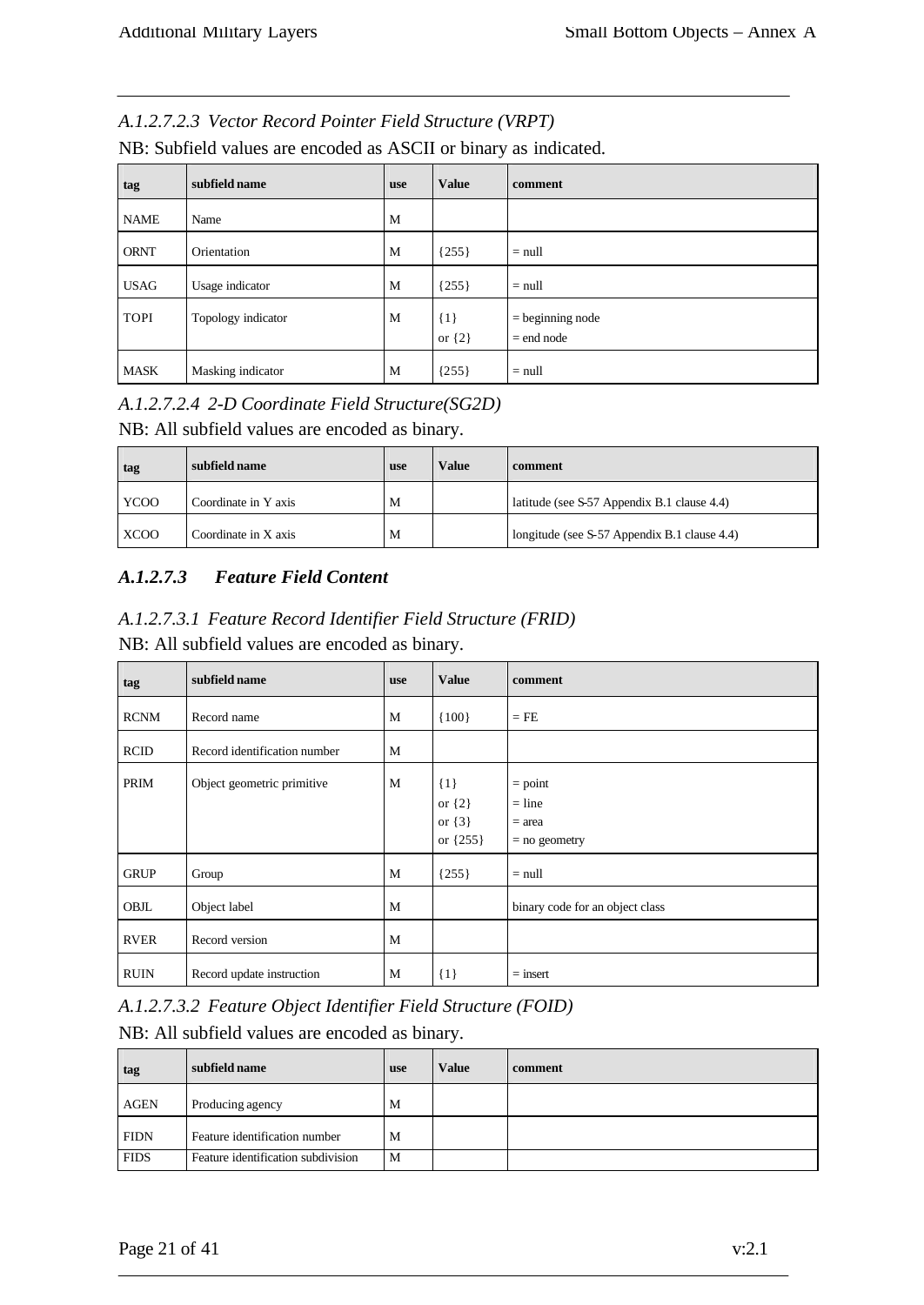#### *A.1.2.7.3.3 Feature Record Attribute Field Structure (ATTF)*

NB: Subfield values are encoded as ASCII or binary as indicated.

| tag         | subfield name        | <b>use</b> | Value | comment                                                                                 |
|-------------|----------------------|------------|-------|-----------------------------------------------------------------------------------------|
| <b>ATTL</b> | Attribute label/code | M          |       | binary code for an attribute                                                            |
| <b>ATVL</b> | Attribute value      |            |       | ASCII value. Missing attribute value $=$ attribute is relevant<br>but value is unknown. |

*A.1.2.7.3.4 Feature Record National Attribute Field Structure (NATF)*

NB: Subfield values are encoded as ASCII or binary as indicated.

| tag         | subfield name        | use | Value | comment                                                                                |
|-------------|----------------------|-----|-------|----------------------------------------------------------------------------------------|
| <b>ATTL</b> | Attribute label/code | M   |       | binary code for an attribute                                                           |
| <b>ATVL</b> | Attribute value      |     |       | ASCII value. Missing attribute value $=$ attribute is relevant<br>but value is unknown |

*A.1.2.7.3.5 Feature Record to Feature Object Pointer Field Structure (FFPT)*

NB: Subfield values are encoded as ASCII or binary as indicated.

| tag         | subfield name          | <b>use</b> | <b>Value</b>        | comment                               |
|-------------|------------------------|------------|---------------------|---------------------------------------|
| <b>LNAM</b> | Long name              | M          |                     | binary                                |
| <b>RIND</b> | Relationship indicator | M          | ${2}$<br>or $\{3\}$ | $=$ slave, binary<br>$=$ peer, binary |
| <b>COMT</b> | Comment                |            |                     | <b>ASCII</b>                          |

*A.1.2.7.3.6 Feature Record to Spatial Pointer Field Structure (FSPT)*

NB: All subfield values are encoded as binary.

| tag         | subfield name     | <b>use</b> | <b>Value</b>                                    | comment                                                                                      |
|-------------|-------------------|------------|-------------------------------------------------|----------------------------------------------------------------------------------------------|
| <b>NAME</b> | Name              | M          |                                                 |                                                                                              |
| <b>ORNT</b> | Orientation       | M          | $\{1\}$<br>or $\{2\}$<br>or ${255}$             | $=$ forward<br>$=$ reverse<br>$=$ null                                                       |
| <b>USAG</b> | Usage indicator   | M          | $\{1\}$<br>or $\{2\}$<br>or $\{3\}$<br>or {255} | $=$ exterior<br>$=$ interior<br>= exterior boundary, truncated by the data limit<br>$=$ null |
| <b>MASK</b> | Masking indicator | M          | $\{1\}$<br>or $\{2\}$<br>or {255}               | $=$ mask<br>$=$ show<br>$=$ null                                                             |

#### **A.1.2.8 AML (Update) File Structure**

The two letter identifier for AML SBO update cell application profiles is SR and applies to updates to a data set.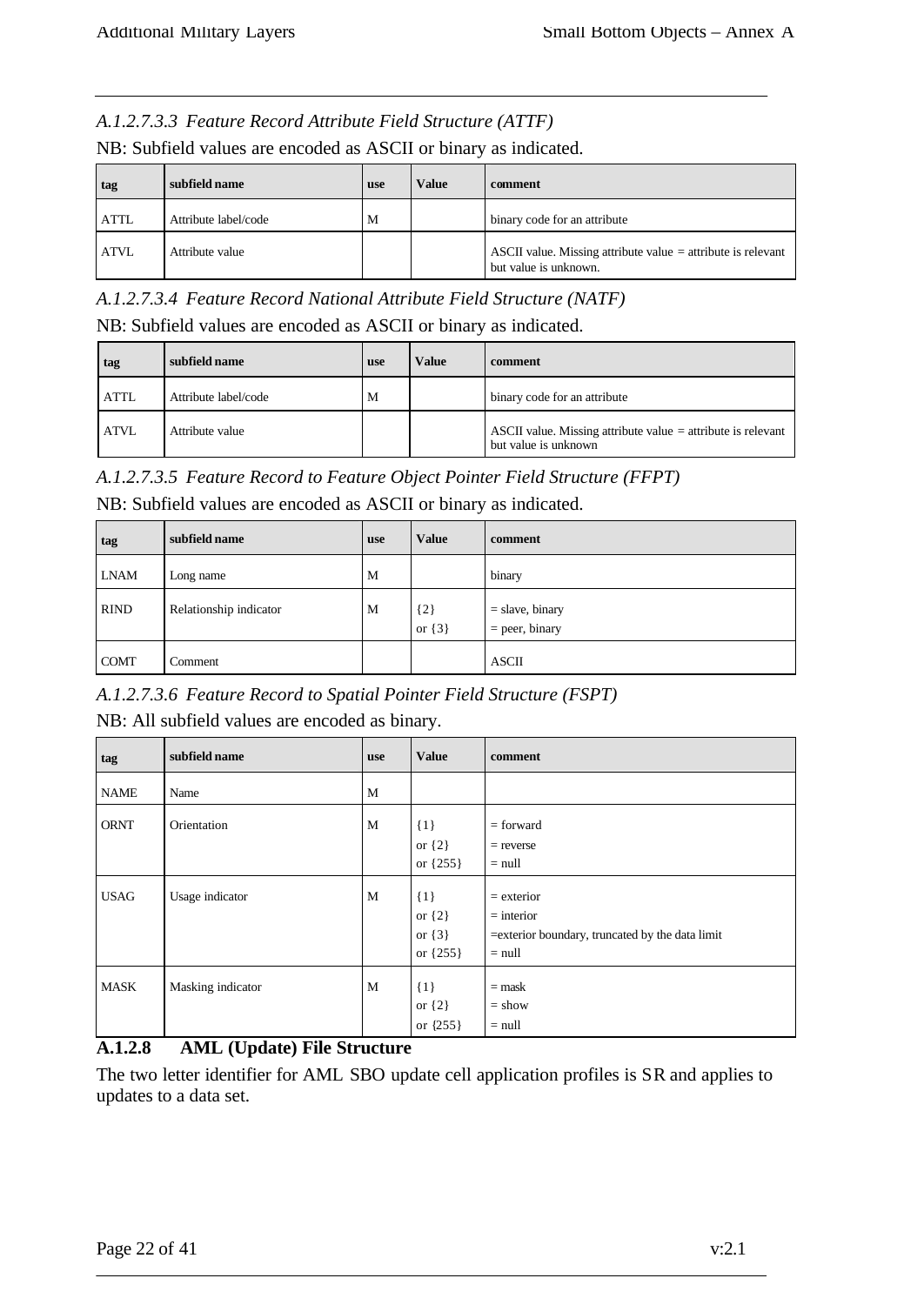```
Update cell file
|
|--<1>--Data Set General Information record
| \cdot || |--0001 - ISO/IEC 8211 Record Identifier
| |
           | |--<1>--DSID - Data Set Identification field
| |
                      | |--<1>--DSSI - Data Set Structure Information field
|
|--<R>--Vector record
\| \cdot \|| |--0001 - ISO/IEC 8211 Record identifier
| |
           | |--<1>--VRID - Vector Record Identifier field
| |
                  | |--<R>--ATTV* - Vector Record Attribute field
| |
                  | |--<1>--VRPC - Vector Record Pointer Control field
| |
                  | |--<R>--VRPT* - Vector Record Pointer field
| |
                  | |--<1>--SGCC - Coordinate Control field
| |
                  | |--<R>--SG2D* - 2-D Coordinate field
|
|--<R>--Feature record
   |
   |--0001 - ISO/IEC 8211 Record identifier
       |
      |--<1>--FRID - Feature Record Identifier field
                |
               |--<1>--FOID - Feature Object Identifier field
                |
               |--<R>--ATTF* - Feature Record Attribute field
                |
               |--<R>--NATF* - Feature Record National Attribute field
                |
               |--<1>--FFPC - Feature Record to Feature Object Pointer Control field
                |
               |--<R>--FFPT* - Feature Record to Feature Object Pointer field
```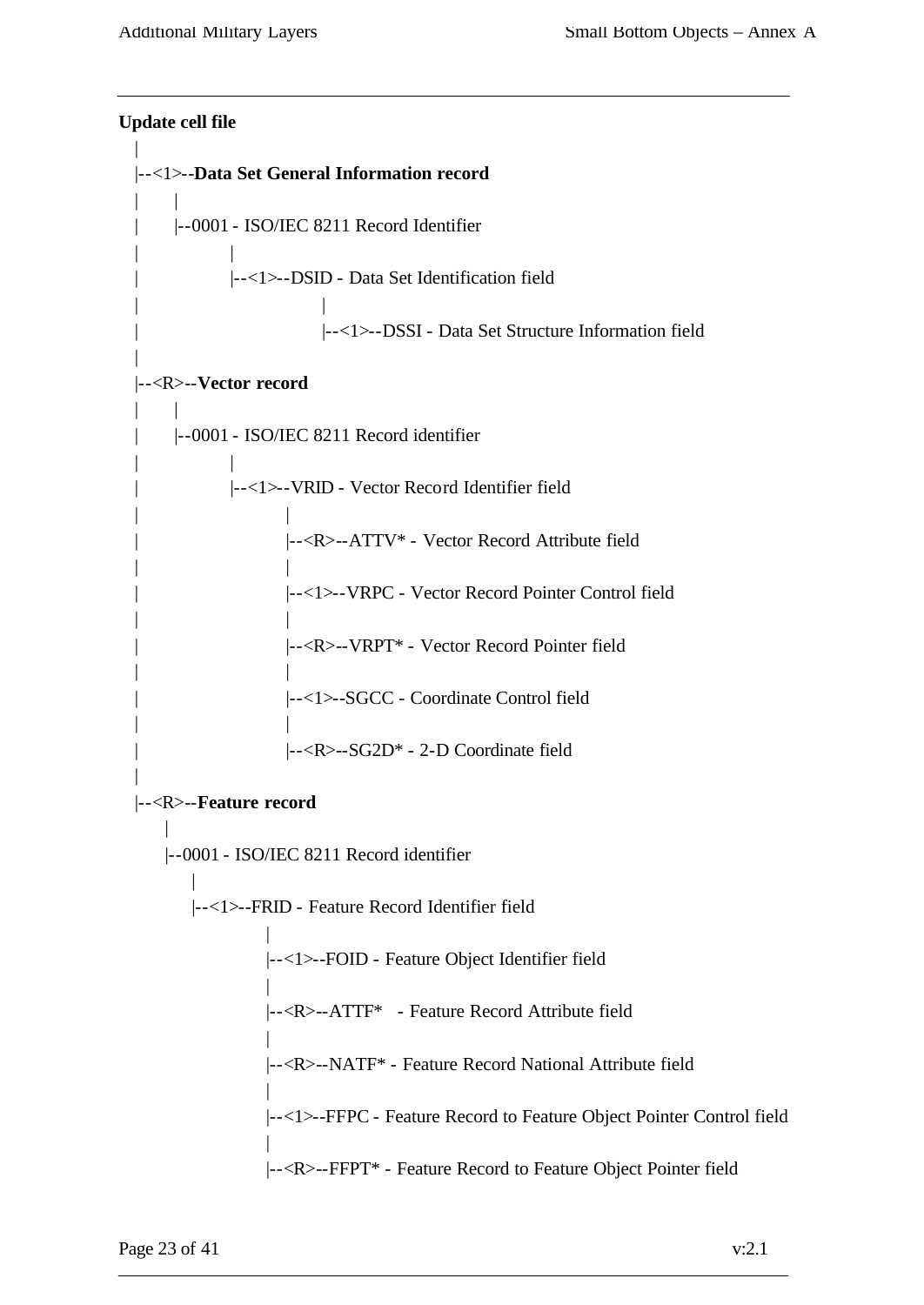|

|

 $\overline{1}$ 

|--<1>--FSPC - Feature Record to Spatial Record Pointer Control field

|--<R>--FSPT\* - Feature Record to Spatial Record Pointer field

#### *A.1.2.8.1 Data Set Descriptive (META) Field Content*

#### *A.1.2.8.1.1 Data Set Identification Field Structure (DSID)*

NB: Subfield values are encoded as ASCII or binary as indicated.

| tag         | subfield name                        | use          | <b>Value</b>                                                          | comment                                                              |
|-------------|--------------------------------------|--------------|-----------------------------------------------------------------------|----------------------------------------------------------------------|
| <b>RCNM</b> | Record name                          | M            | ${10}$                                                                | $= DS$ , binary                                                      |
| <b>RCID</b> | Record identification number         | M            |                                                                       | binary                                                               |
| <b>EXPP</b> | Exchange purpose                     | M            | $\{2\}$                                                               | data set is a revision, binary                                       |
| <b>INTU</b> | Intended usage                       | M            | 100                                                                   | $=$ Unscaled data                                                    |
| <b>DSNM</b> | Data set name                        | M            |                                                                       | file name with extension excluding path, ASCII                       |
| <b>EDTN</b> | Edition number                       | $\mathbf{M}$ |                                                                       | Refer to section A.1.1.8                                             |
| <b>UPDN</b> | Update number                        | M            |                                                                       | <b>ASCII</b>                                                         |
| <b>UADT</b> | Update application date              | $\mathbf{P}$ |                                                                       | empty, ASCII                                                         |
| <b>ISDT</b> | Issue date                           | M            |                                                                       | $\operatorname{ASCII}$                                               |
| <b>STED</b> | Edition number of S-57               | M            | 03.1                                                                  | <b>ASCII</b>                                                         |
| <b>PRSP</b> | Product specification                | M            | 56                                                                    | $=$ Small Bottom Objects                                             |
| <b>PSDN</b> | Product specification description    | M            | Additional<br>Military<br>Layers<br>Small<br><b>Bottom</b><br>Objects |                                                                      |
| PRED        | Product specification version number | $\mathbf{M}$ | 2.1                                                                   | $\boldsymbol{\mathsf{ASCII}}$                                        |
| <b>PROF</b> | Application profile identification   | M            | 19                                                                    | = Small Bottom Objects, revision                                     |
| <b>AGEN</b> | Producing agency                     | M            |                                                                       | binary                                                               |
| <b>COMT</b> | Comment                              | М            |                                                                       | <b>IDO</b> status<br>Protective marking<br>Owner authority<br>Caveat |

*A.1.2.8.1.2 Data Set Structure Information Field Structure (DSSI)*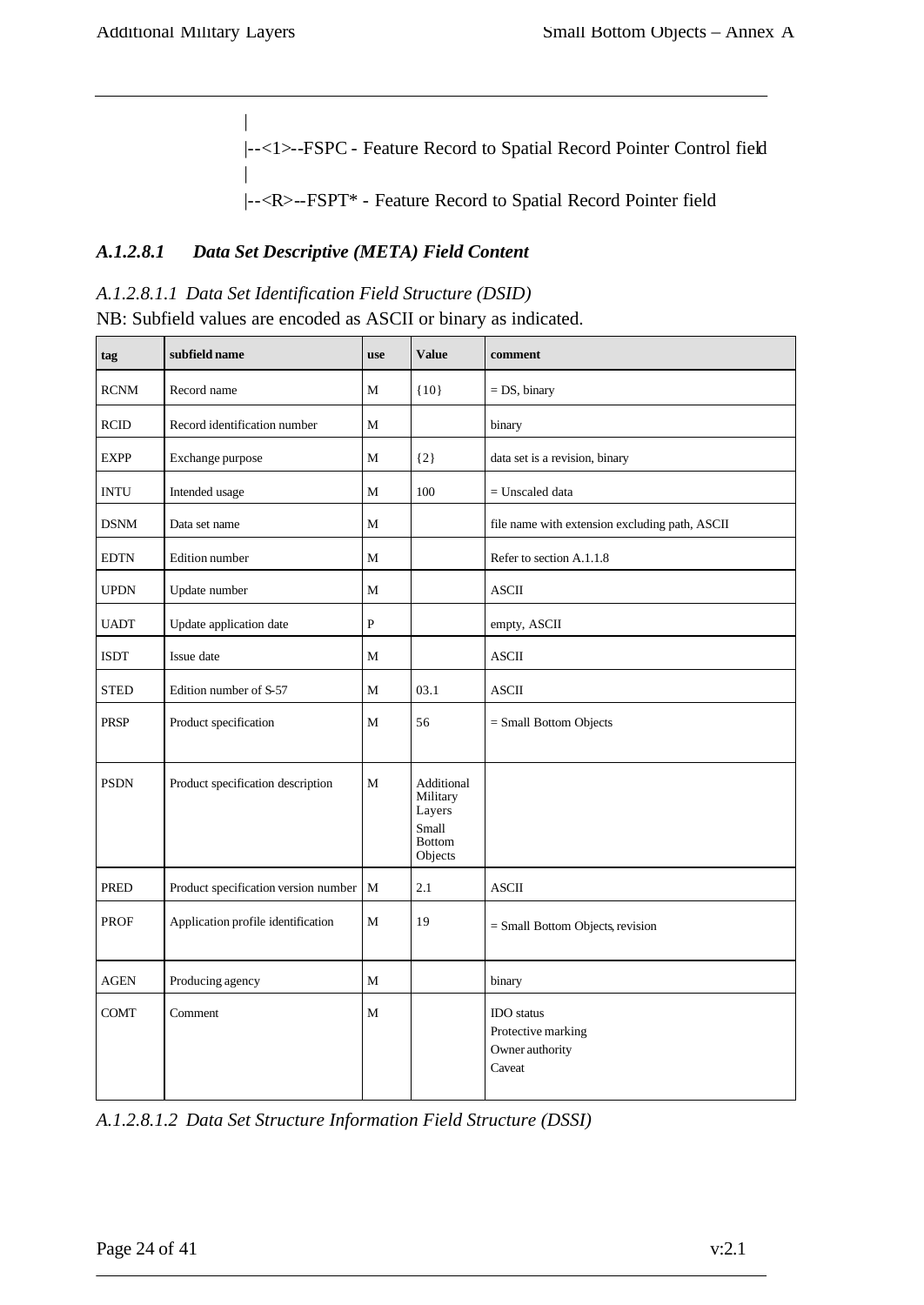| tag         | subfield name                    | <b>use</b> | <b>Value</b>                 | comment                                         |
|-------------|----------------------------------|------------|------------------------------|-------------------------------------------------|
| <b>DSTR</b> | Data structure                   | M          | ${2}$                        | $=$ chain node                                  |
| AALL        | <b>ATTF</b> lexical level        | M          | ${0}$ or ${1}$               |                                                 |
| <b>NALL</b> | <b>NATF</b> lexical level        | M          | ${0}$ or ${1}$<br>or $\{2\}$ |                                                 |
| <b>NOMR</b> | Number of meta records           | M          |                              |                                                 |
| <b>NOCR</b> | Number of cartographic records   | M          | ${0}$                        | cartographic records are not permitted          |
| <b>NOGR</b> | Number of geo records            | M          |                              |                                                 |
| <b>NOLR</b> | Number of collection records     | M          |                              |                                                 |
| <b>NOIN</b> | Number of isolated node records  | M          |                              |                                                 |
| <b>NOCN</b> | Number of connected node records | M          |                              |                                                 |
| <b>NOED</b> | Number of edge records           | M          |                              |                                                 |
| $\sf{NOFA}$ | Number of face records           | M          | ${0}$                        | faces are not permitted in chain node structure |

NB: All subfield values are encoded as binary.

## *A.1.2.8.2 Spatial Field Content*

*A.1.2.8.2.1 Vector Record Identifier Field Structure (VRID)* NB: All subfield values are encoded as binary.

| tag         | subfield name                | use | <b>Value</b>                          | comment                                                          |
|-------------|------------------------------|-----|---------------------------------------|------------------------------------------------------------------|
| <b>RCNM</b> | Record name                  | M   | ${110}$<br>or ${120}$<br>or $\{130\}$ | $= VI$ , isolated node<br>$=$ VC, connected node<br>$=$ VE, edge |
| <b>RCID</b> | Record identification number | M   |                                       |                                                                  |
| <b>RVER</b> | Record version               | M   |                                       |                                                                  |
| <b>RUIN</b> | Record update instruction    | M   | $\{1\}$<br>or $\{2\}$<br>or $\{3\}$   | $=$ insert<br>$=$ delete<br>$=$ modify                           |

*A.1.2.8.2.2 Vector Record Attribute Field Structure (ATTV)*

#### NB : Subfield values are encoded as ASCII or binary as indicated.

| tag          | subfield name        | <b>use</b> | Value | comment                                                                                                                |
|--------------|----------------------|------------|-------|------------------------------------------------------------------------------------------------------------------------|
| <b>ATTL</b>  | Attribute label/code | M          |       | binary code for an attribute                                                                                           |
| <b>LATVL</b> | Attribute value      |            |       | ASCII value, missing attribute value $=$ attribute value is<br>deleted or unknown (see S-57 Appendix B.1 clause 3.5.1) |

*A.1.2.8.2.3 Vector Record Pointer Control Field Structure (VRPC)*

NB: All subfield values are encoded as binary.

| Value<br>$1 - 60$<br>use<br>tag<br>subfield name | comment |
|--------------------------------------------------|---------|
|--------------------------------------------------|---------|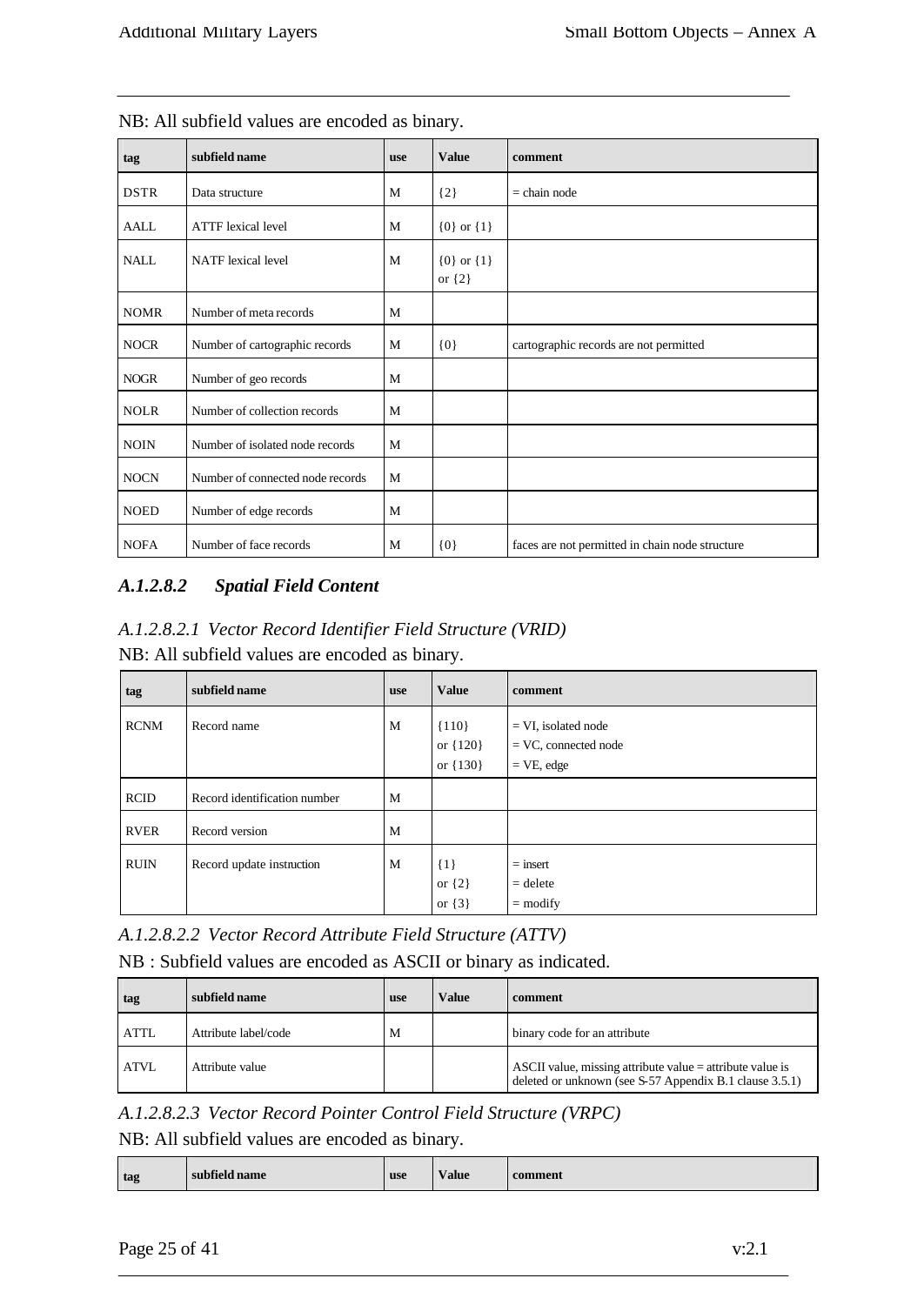| <b>VPUI</b> | Vector record pointer update<br>instruction | M | {1}<br>or $\{2\}$<br>or $\{3\}$ | $=$ insert<br>$=$ delete<br>$=$ modify |
|-------------|---------------------------------------------|---|---------------------------------|----------------------------------------|
| <b>VPIX</b> | Vector record pointer index                 | M |                                 |                                        |
| <b>NVPT</b> | Number of vector record pointers            | M |                                 |                                        |

*A.1.2.8.2.4 Vector Record Pointer Field Structure (VRPT)*

NB: All subfield values are encoded as binary.

| tag         | subfield name      | <b>use</b> | <b>Value</b>          | comment                            |
|-------------|--------------------|------------|-----------------------|------------------------------------|
| <b>NAME</b> | Name               | M          |                       |                                    |
| <b>ORNT</b> | Orientation        | M          | ${255}$               | $=$ null                           |
| <b>USAG</b> | Usage indicator    | M          | ${255}$               | $=$ null                           |
| <b>TOPI</b> | Topology indicator | M          | $\{1\}$<br>or $\{2\}$ | $=$ beginning node<br>$=$ end node |
| MASK        | Masking indicator  | M          | ${255}$               | $=$ null                           |

*A.1.2.8.2.5 Coordinate Control Field Structure (SGCC)*

NB: All subfield values are encoded as binary.

| tag         | subfield name                 | <b>use</b> | <b>Value</b>                        | comment                                |
|-------------|-------------------------------|------------|-------------------------------------|----------------------------------------|
| <b>CCUI</b> | Coordinate update instruction | M          | $\{1\}$<br>or $\{2\}$<br>or $\{3\}$ | $=$ insert<br>$=$ delete<br>$=$ modify |
| <b>CCIX</b> | Coordinate index              | M          |                                     |                                        |
| <b>CCNC</b> | Number of coordinates         | M          |                                     |                                        |

#### *A.1.2.8.2.6 2-D Coordinate Field Structure(SG2D)* NB: All subfield values are encoded as binary.

| TVD. All subficial values are encoused as billary. |  |  |  |  |
|----------------------------------------------------|--|--|--|--|
|                                                    |  |  |  |  |

| tag         | subfield name        | use | Value | comment                                      |
|-------------|----------------------|-----|-------|----------------------------------------------|
| <b>YCOO</b> | Coordinate in Y axis | M   |       | latitude (see S-57 Appendix B.1 clause 4.4)  |
| <b>XCOO</b> | Coordinate in X axis | M   |       | longitude (see S-57 Appendix B.1 clause 4.4) |

#### *A.1.2.8.3 Feature Field Content*

*A.1.2.8.3.1 Feature Record Identifier Field Structure (FRID)*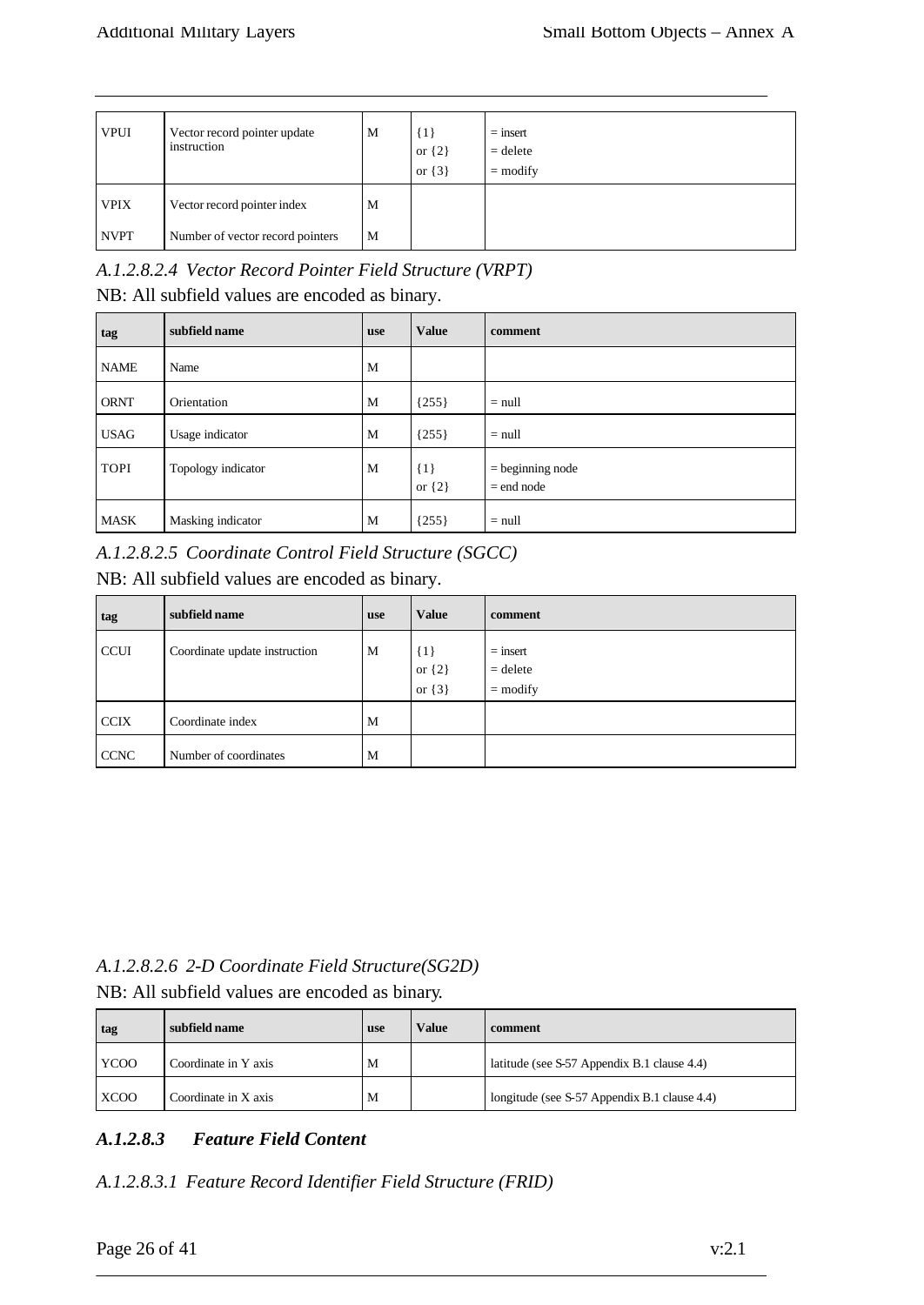| tag         | subfield name                | use | <b>Value</b>                                      | comment                                              |
|-------------|------------------------------|-----|---------------------------------------------------|------------------------------------------------------|
| <b>RCNM</b> | Record name                  | M   | ${100}$                                           | $=$ FE                                               |
| <b>RCID</b> | Record identification number | M   |                                                   |                                                      |
| PRIM        | Object geometric primitive   | M   | $\{1\}$<br>or $\{2\}$<br>or $\{3\}$<br>or ${255}$ | $=$ point<br>$=$ line<br>$=$ area<br>$=$ no geometry |
| <b>GRUP</b> | Group                        | M   | ${255}$                                           | $=$ null                                             |
| OBJL        | Object label                 | M   |                                                   | binary code for an object class                      |
| <b>RVER</b> | Record version               | M   |                                                   |                                                      |
| <b>RUIN</b> | Record update instruction    | M   | $\{1\}$<br>or $\{2\}$<br>or $\{3\}$               | $=$ insert<br>$=$ delete<br>$=$ modify               |

| NB: All subfield values are encoded as binary. |  |
|------------------------------------------------|--|
|------------------------------------------------|--|

*A.1.2.8.3.2 Feature Object Identifier Field Structure (FOID)* NB: All subfield values are encoded as binary.

| tag         | subfield name                      | <b>use</b> | Value | comment |
|-------------|------------------------------------|------------|-------|---------|
| <b>AGEN</b> | Producing agency                   | M          |       |         |
| <b>FIDN</b> | Feature identification number      | M          |       |         |
| <b>FIDS</b> | Feature identification subdivision | M          |       |         |

*A.1.2.8.3.3 Feature Record Attribute Field Structure (ATTF)*

NB: Subfield values are encoded as ASCII or binary as indicated.

| tag         | subfield name        | <b>use</b> | Value | comment                                                                                                                |
|-------------|----------------------|------------|-------|------------------------------------------------------------------------------------------------------------------------|
| <b>ATTL</b> | Attribute label/code | M          |       | binary code for an attribute                                                                                           |
| <b>ATVL</b> | Attribute value      |            |       | ASCII value. Missing attribute value $=$ attribute value is<br>deleted or unknown (see S-57 Appendix B.1 clause 3.5.1) |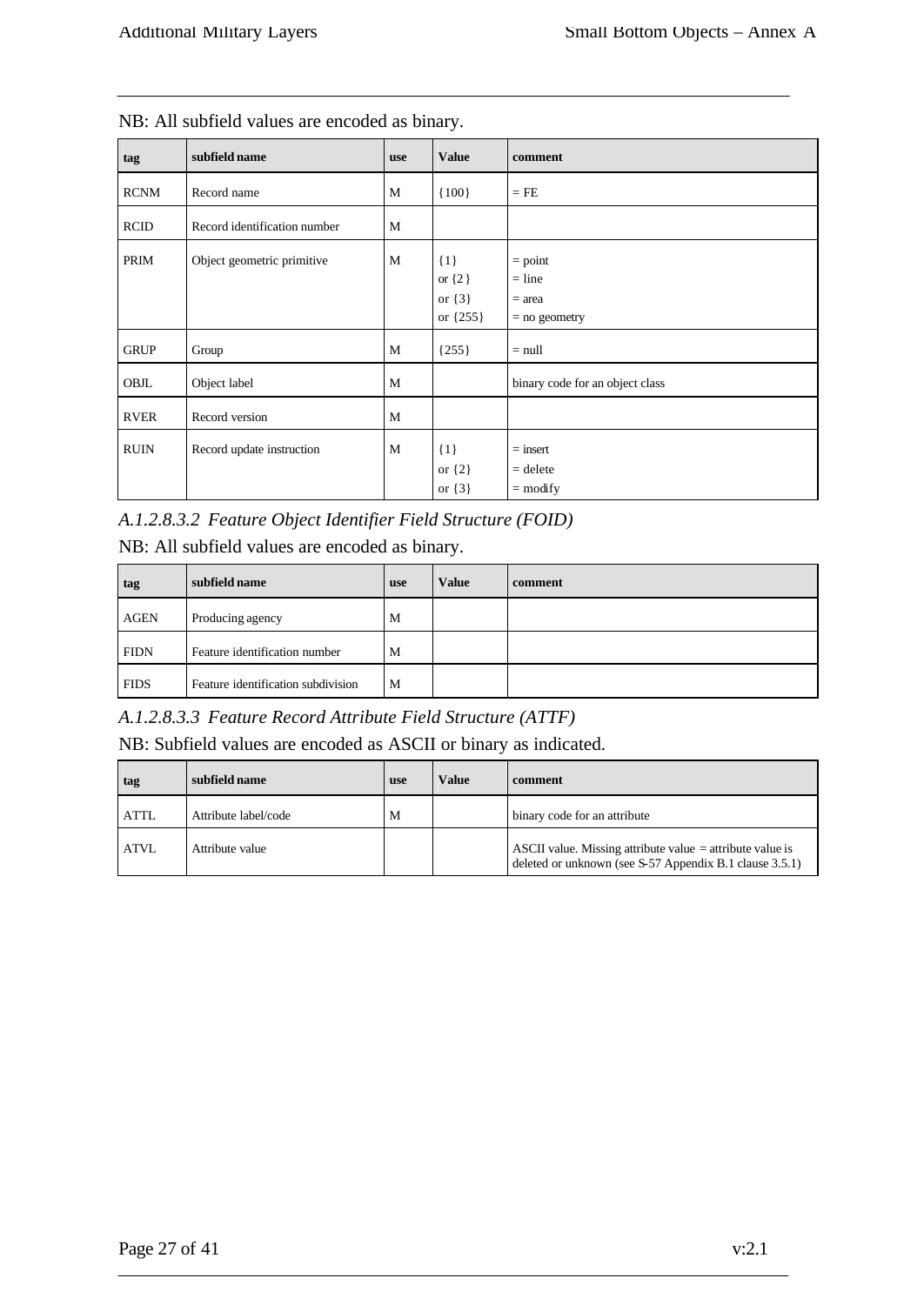# *A.1.2.8.3.4 Feature Record National Attribute Field Structure (NATF)*

| tag         | subfield name        | <b>use</b> | Value | comment                                                                 |
|-------------|----------------------|------------|-------|-------------------------------------------------------------------------|
| <b>ATTL</b> | Attribute label/code | M          |       | binary code for an attribute                                            |
| <b>ATVL</b> | Attribute value      |            |       | ASCII value. Missing attribute value $=$ attribute value is<br>deleted. |

NB: Subfield values are encoded as ASCII or binary as indicated.

*A.1.2.8.3.5 Feature Record to Feature Object Pointer Control Field Structure (FFPC)* NB: All subfield values are encoded as binary.

| tag         | subfield name                                | <b>use</b> | <b>Value</b>                        | comment                                |
|-------------|----------------------------------------------|------------|-------------------------------------|----------------------------------------|
| <b>FFUI</b> | Feature object pointer update<br>instruction | M          | $\{1\}$<br>or $\{2\}$<br>or $\{3\}$ | $=$ insert<br>$=$ delete<br>$=$ modify |
| <b>FFIX</b> | Feature object pointer index                 | M          |                                     |                                        |
| <b>NFPT</b> | Number of feature object pointers            | M          |                                     |                                        |

*A.1.2.8.3.6 Feature Record to Feature Object Pointer Field Structure (FFPT)*

NB: Subfield values are encoded as ASCII or binary as indicated.

| tag         | subfield name          | <b>use</b> | <b>Value</b>        | comment                               |
|-------------|------------------------|------------|---------------------|---------------------------------------|
| <b>LNAM</b> | Long name              | M          |                     | binary                                |
| <b>RIND</b> | Relationship indicator | M          | ${2}$<br>or $\{3\}$ | $=$ slave, binary<br>$=$ peer, binary |
| <b>COMT</b> | Comment                |            |                     | <b>ASCII</b>                          |

*A.1.2.8.3.7 Feature Record to Spatial Record Pointer Control Field Structure (FSPC)* NB: All subfield values are encoded as binary.

| tag         | subfield name                                           | <b>use</b> | <b>Value</b>                        | comment                                |
|-------------|---------------------------------------------------------|------------|-------------------------------------|----------------------------------------|
| <b>FSUI</b> | Feature to spatial record pointer<br>update instruction | M          | $\{1\}$<br>or $\{2\}$<br>or $\{3\}$ | $=$ insert<br>$=$ delete<br>$=$ modify |
| <b>FSIX</b> | Feature to spatial record pointer<br>index              | M          |                                     |                                        |
| <b>NSPT</b> | Number of feature to spat ial record<br>pointers        | M          |                                     |                                        |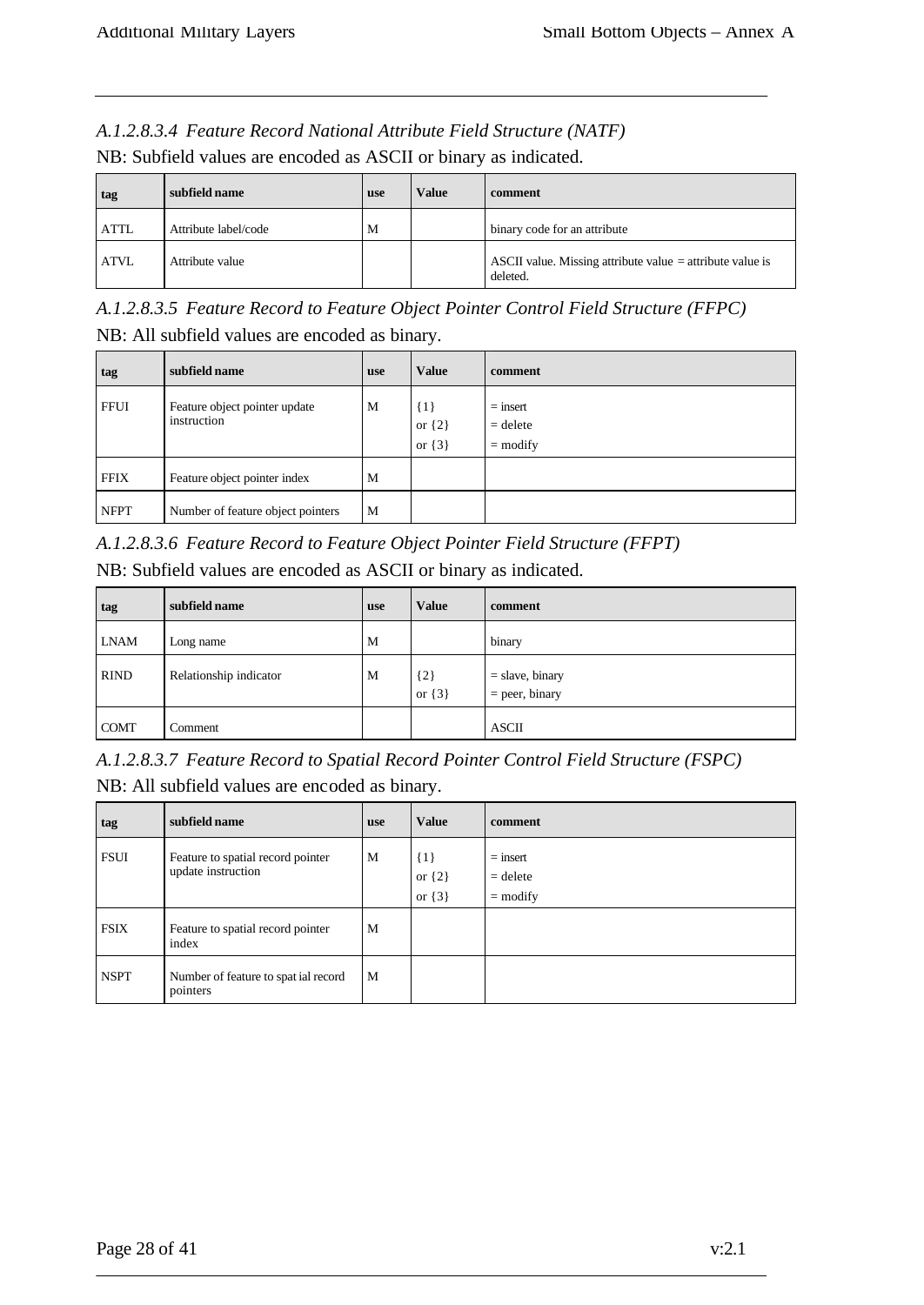*A.1.2.8.3.8 Feature Record to Spatial Pointer Field Structure (FSPT)* NB: All subfield values are encoded as binary.

| tag         | subfield name     | use | <b>Value</b>                                      | comment                                                                                        |
|-------------|-------------------|-----|---------------------------------------------------|------------------------------------------------------------------------------------------------|
| <b>NAME</b> | name              | M   |                                                   |                                                                                                |
| <b>ORNT</b> | orientation       | M   | $\{1\}$<br>or $\{2\}$<br>or ${255}$               | $=$ forward<br>$=$ reverse<br>$=$ null                                                         |
| <b>USAG</b> | usage indicator   | M   | $\{1\}$<br>or $\{2\}$<br>or $\{3\}$<br>or ${255}$ | $=$ exterior<br>$=$ interior<br>$=$ exterior boundary, truncated by the data limit<br>$=$ null |
| <b>MASK</b> | Masking indicator | M   | $\{1\}$<br>or $\{2\}$<br>or ${255}$               | $=$ mask<br>$=$ show<br>$=$ null                                                               |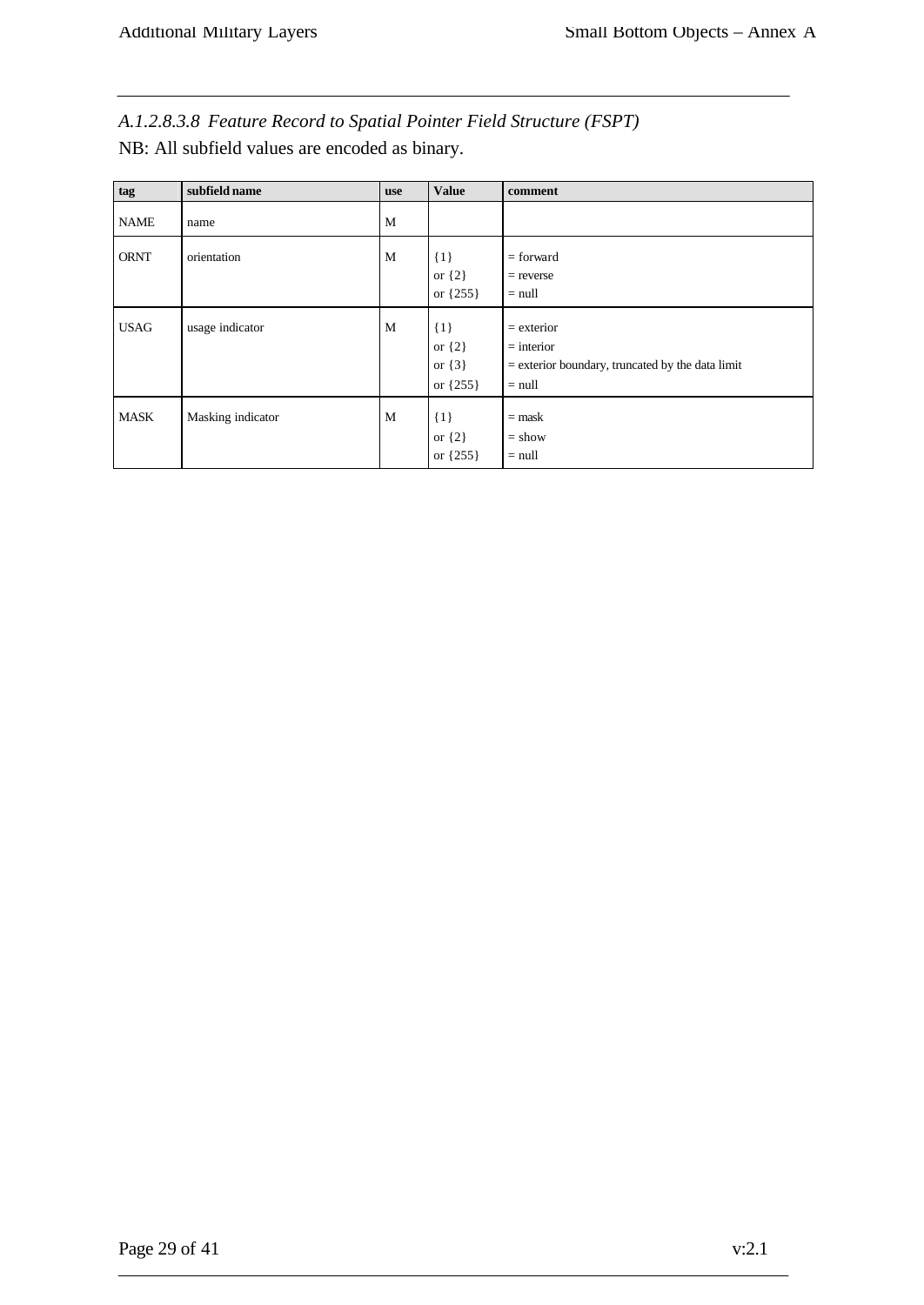# **A.2 AML S-57 Data Dictionary**

## **A.2.1 GENERAL GUIDELINES**

## **A.2.1.1 Feature Object Identifiers**

Each feature object must have a unique world-wide identifier. This identifier, called the feature object identifier, is formed by the binary concatenation of the contents of the subfields of the "Feature Object Identifier" [FOID] field.

The feature object identifier may be used to identify multiple instances of the same object. For example, the same object may appear in different scale bands, or an object may be split by the cell structure. In these circumstances, each instance of this object may have the same identifier.

Feature object identifiers must not be reused, even when a feature has been deleted

#### **A.2.1.2 Cartographic Objects**

The use of cartographic objects is prohibited.

#### **A.2.1.3 Time Varying Objects**

Specific AML products may contain information about magnetic variation, tides, tidal streams and currents. However, depth information should only be displayed as it has been provided in the AML product and not adjusted by tidal height.

#### **A.2.1.4 Prohibited Attributes**

Attributes not included in this Product Specification are prohibited.

#### **A.2.1.5 Numeric Attribute Values**

Floating point or integer attribute values must not be padded by non-significant zeros (e.g. 2.5 and not 02.500) unless they are required to specify units of resolution where trailing zeros will become significant in order to distinguish between values (e.g. 3.2 may need to be differentiated from 3.200).

#### **A.2.1.6 Text Attribute Values**

The lexical level used for the "Feature Record Attribute" [ATTF] field must be 1 (ISO 8859-1) (see sections A.1.2.7.3.3 and A.1.2.8.3.3). Lexical level 1 or 2 may be used for the "Feature Record National Attribute" [NATF] field (see sections A.1.2.7.3.4 and A.1.2.8.3.4). Format effecting (C0) characters, as defined in S-57 Part 3, Annex B, are prohibited. The delete character is only used in the update mechanism (see S-57 part 3, clause 8.4.2.2.a and 8.4.3.2.a).

#### **A.2.2 UNKNOWN ATTRIBUTE VALUES**

In a base data set (SN application profile), when an attribute code is present but the attribute value is missing, it means that the producer wishes to indicate that this attribute value is unknown.

In a revision data set (SR application profile), when an attribute code is present but the attribute value is missing it means: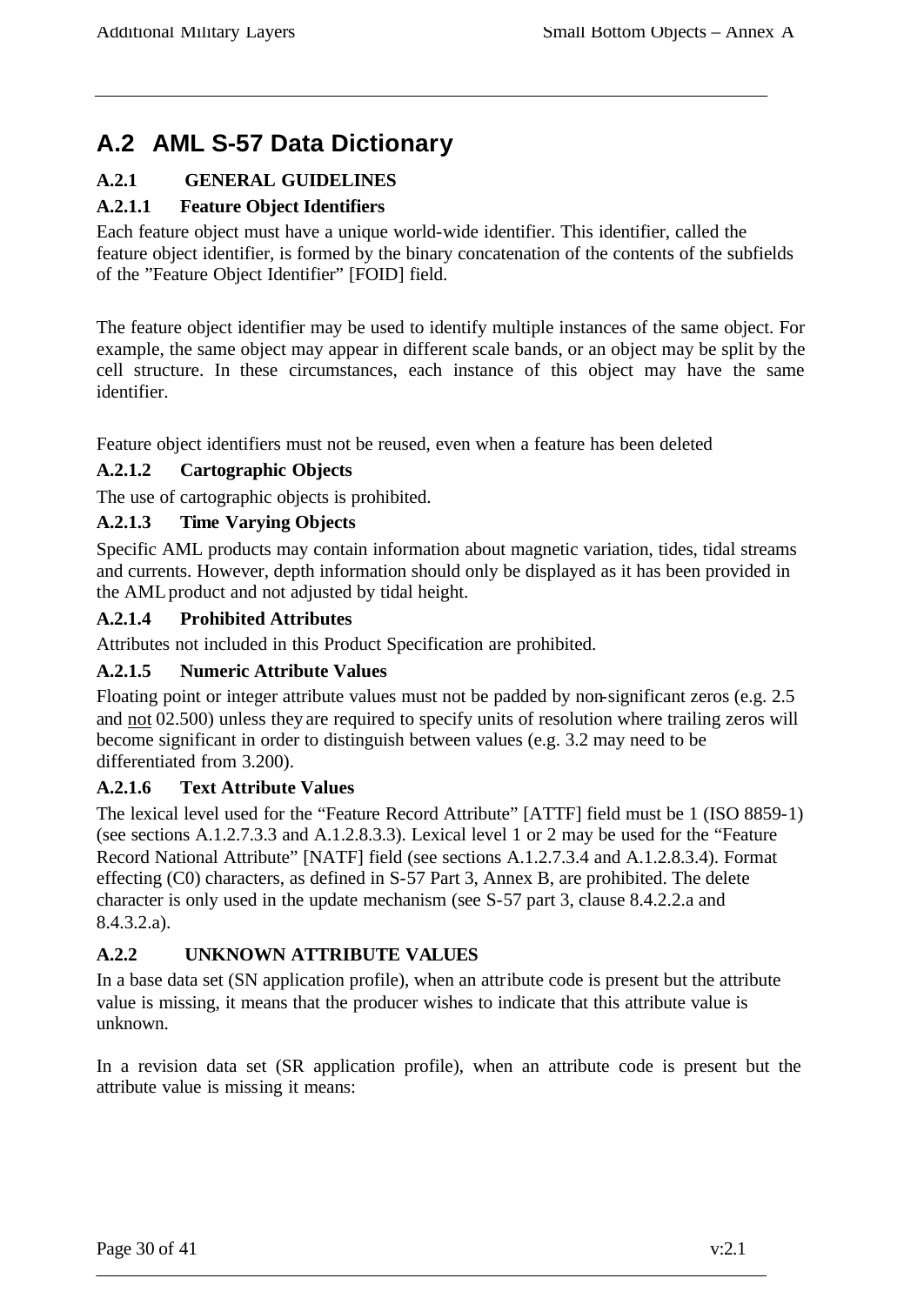- that the value of this attribute is to be replaced by an unknown value if it was present in the original data set
- that an unknown value is to be inserted if the attribute was not present in the original data set

In both cases the missing attribute value is encoded by the means described in S-57 Part 3, clause 2.1.

#### **A.2.3 USE OF META INFORMATION**

#### **A.2.3.1 AML Data Set Metadata**

For all AML Products, the Data Set Descriptive records (defined in the application profile structures - sections A.1.2.7.1 and A.1.2.8.1) are used to contain the metadata of the dataset. The mandatory meta information specified in section 5.3 is encoded in S-57 as indicated in the table below.

| <b>General/Production</b>    | <b>Field</b> | Sub-field   |
|------------------------------|--------------|-------------|
| <b>Information</b>           |              |             |
| <b>Production Agency</b>     | <b>DSID</b>  | <b>AGEN</b> |
| <b>Dataset Name</b>          | <b>DSID</b>  | <b>DSNM</b> |
| <b>Edition Number</b>        | <b>DSID</b>  | <b>EDTN</b> |
| Date of Release              | <b>DSID</b>  | <b>ISDT</b> |
| <b>Product Specification</b> | <b>DSID</b>  | <b>PRSP</b> |
| Description                  | <b>DSID</b>  | <b>PSDN</b> |
| <b>Product Specification</b> | <b>DSID</b>  | <b>PRED</b> |
| <b>Version Number</b>        |              |             |
| <b>Product Scale Band</b>    | <b>DSID</b>  | <b>INTU</b> |
| <b>Compilation Scale</b>     | <b>DSPM</b>  | <b>CSCL</b> |

| <b>Security Classification</b><br><b>Information</b> | <b>Field</b> | Sub-field                            |
|------------------------------------------------------|--------------|--------------------------------------|
| <b>IDO</b> status                                    | <b>DSID</b>  | <b>COMT</b>                          |
| <b>Protective Marking</b>                            | <b>DSID</b>  | (stored as comma-separated values in |
| <b>Owner Authority</b>                               | <b>DSID</b>  | free-text subfield)                  |
| Caveat                                               |              |                                      |

| <b>Update</b><br><b>Information</b> | <b>Field</b> | Sub-field   |
|-------------------------------------|--------------|-------------|
| <b>Update Application Date</b>      | DSID         | <b>UADT</b> |
| <b>Update Number</b>                | <b>NSID</b>  | <b>UPDN</b> |

| Datums & Units            | <b>Field</b> | Sub-field   |
|---------------------------|--------------|-------------|
| Horizontal Geodetic Datum | DSPM         | <b>HDAT</b> |
| Vertical Datum            | DSPM         | <b>VDAT</b> |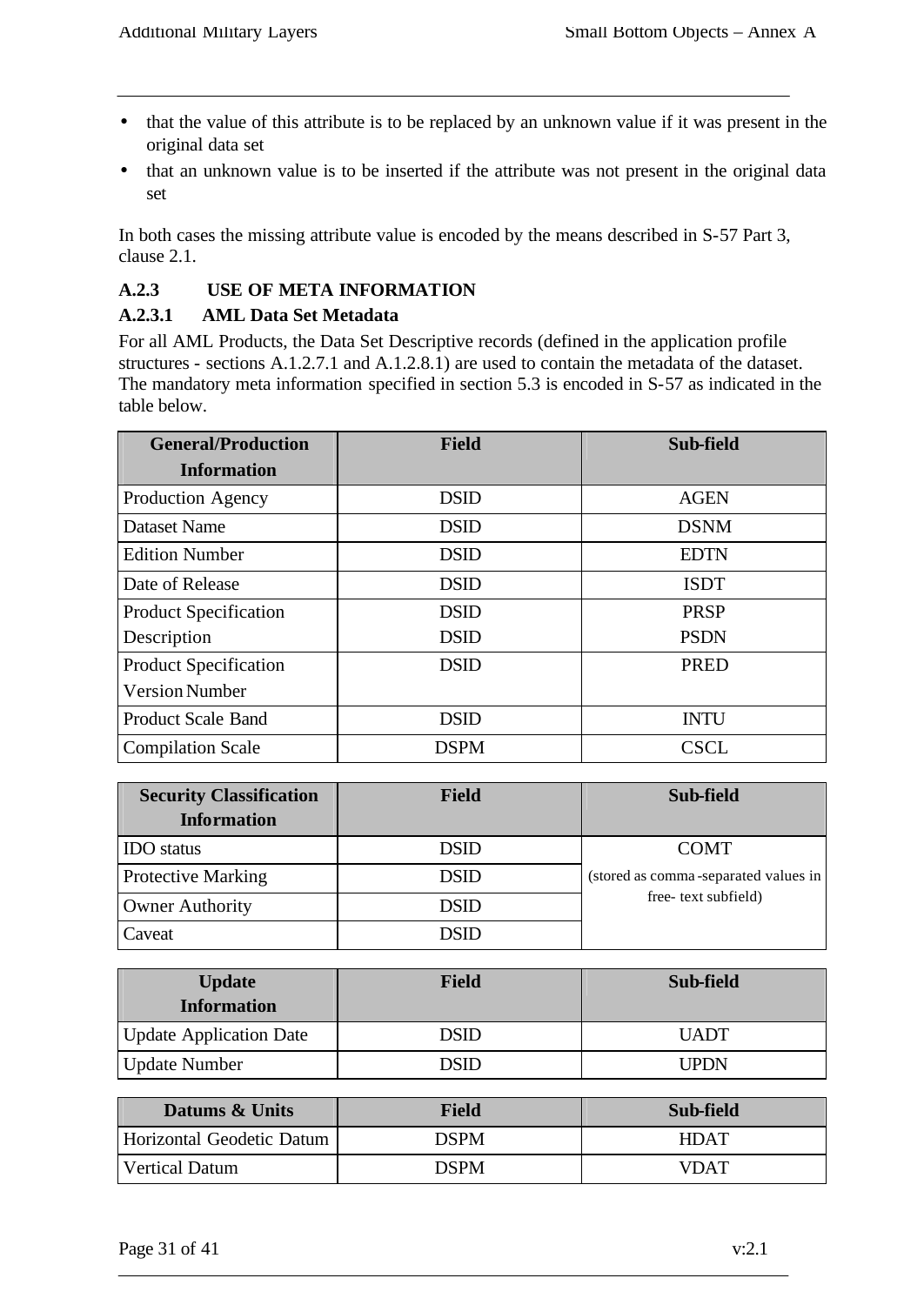| Datums & Units            | <b>Field</b> | Sub-field   |
|---------------------------|--------------|-------------|
| <b>Sounding Datum</b>     | <b>DSPM</b>  | <b>SDAT</b> |
| Co-ordinate Units         | <b>DSPM</b>  | <b>COUN</b> |
| Depth Units               | <b>DSPM</b>  | <b>DUNI</b> |
| Height/Length Units       | <b>DSPM</b>  | <b>HUNI</b> |
| Positional Accuracy Units | <b>DSPM</b>  | <b>PUNI</b> |

## **A.2.3.2 Hierarchy of Meta Data**

Any meta data stored as attributes of Meta Objects, or, Geo or Spatial features will override meta information stored in the Data Set Descriptive records. The table below indicates which AML meta objects and associated attributes supersede information stored in the data set subfields (see sections A.2.3.1, A.1.2.7.1, and A.1.2.8.1).

#### NOTES:

In the following tables, acronyms shown in upper-case type, are those approved by the IHO for use in the S-57 data schema. However, additional acronyms have been created for use in the AML data schema. These are shown in lower-case type.

Additionally, the terms 'specific' and 'generic' are used in the tables to indicate an attribute's association to a feature. Attributes that are 'generic' apply to all features listed in this Product Specification. Attributes listed as 'specific' relate only to those in the Real-World Features table in section 5.5.1, when included in the 'Associated Attributes' column.

| <b>Field</b> | Sub-field                  | S-57 Meta<br><b>Object</b> | $S-57$<br><b>Attribute</b> | <b>S-57 Geo</b><br><b>Object</b> | $S-57$<br><b>Attribute</b> |
|--------------|----------------------------|----------------------------|----------------------------|----------------------------------|----------------------------|
| <b>DSID</b>  | <b>AGEN</b>                | M PROD                     | <b>AGENCY</b>              | generic                          | <b>AGENCY</b>              |
| <b>DSPM</b>  | <b>CSCL</b>                | M_CSCL                     | <b>CSCALE</b>              | generic                          | <b>CSCALE</b>              |
| <b>DSID</b>  | <b>COMT</b>                | m_clas                     | secido                     | generic                          | secido                     |
|              | (stored as                 |                            | secpmk                     | generic                          | secpmk                     |
|              | comma-<br>separated values |                            | secown                     | generic                          | secown                     |
|              | in free-text<br>subfield)  |                            | seccyt                     | generic                          | seccyt                     |

| <b>Field</b> | Sub-field   | S-57 Meta<br><b>Object</b> | $S-57$<br><b>Attribute</b> | <b>S-57 Geo</b><br><b>Object</b> | $S-57$<br><b>Attribute</b> |
|--------------|-------------|----------------------------|----------------------------|----------------------------------|----------------------------|
| <b>DSPM</b>  | <b>SDAT</b> | M SDAT                     | soudat                     | specific                         | soudat                     |
| <b>DSPM</b>  | <b>HUNI</b> | M UNIT                     | <b>HUNITS</b>              | specific                         | <b>HUNITS</b>              |
| <b>DSPM</b>  | <b>DUNI</b> | M UNIT                     | <b>DUNITS</b>              | specific                         | <b>DUNITS</b>              |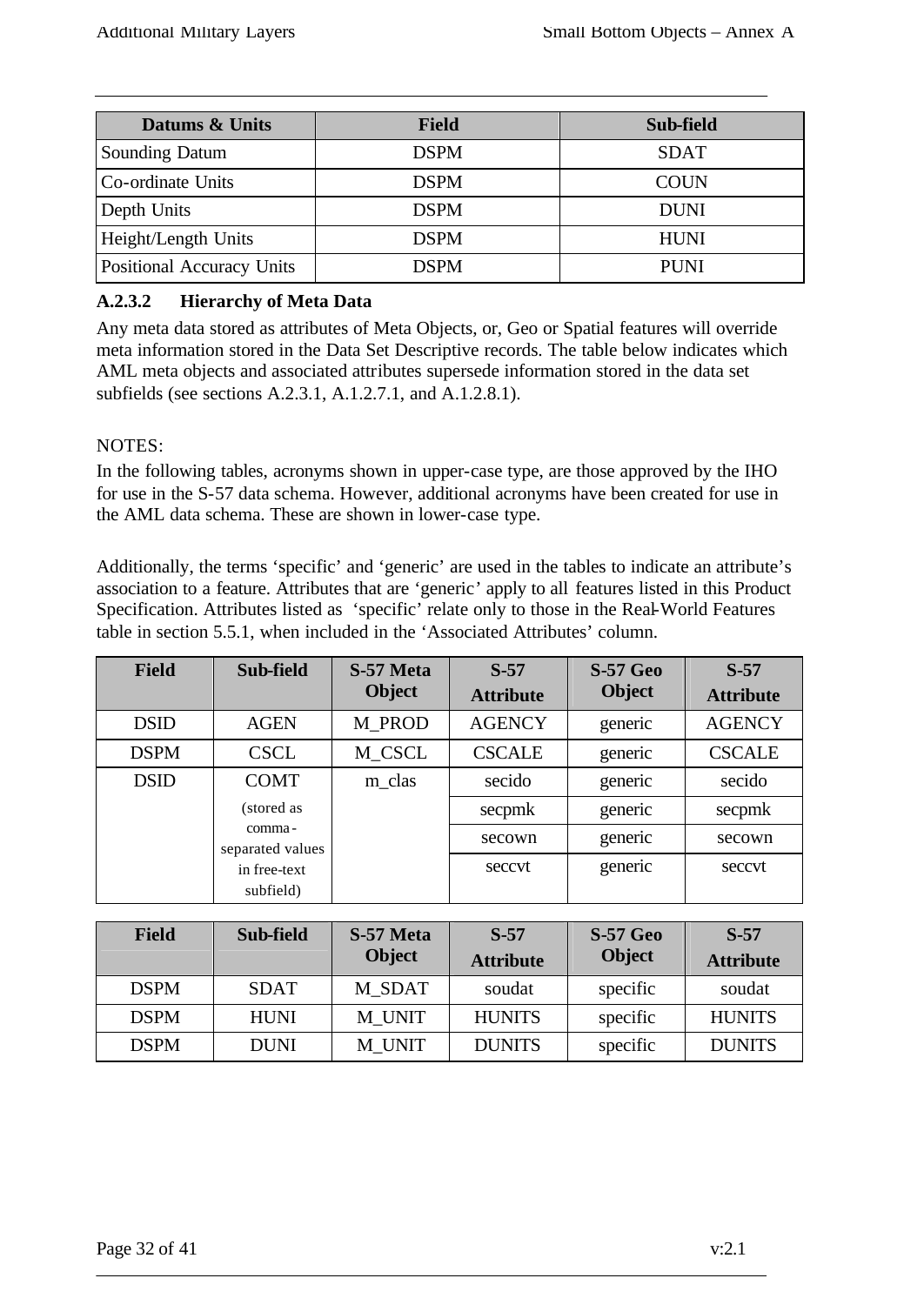## **A.2.4 SCHEMA**

## **A.2.4.1 AML SBO Meta Information Table**

The meta information specified in section 5.3 is encoded in S-57 as indicated in the table below.

| <b>Production Information</b> | S-57 Meta<br><b>Object</b> | $S-57$<br><b>Attribute</b> | <b>S-57 Geo</b><br><b>Object</b> | $S-57$<br><b>Attribute</b> |
|-------------------------------|----------------------------|----------------------------|----------------------------------|----------------------------|
| Capture Date                  | M PROD                     | <b>RECDAT</b>              | generic                          | <b>RECDAT</b>              |
| <b>Copyright Statement</b>    | M_PROD                     | cpyrit                     | generic                          | cpyrit                     |
| Production Agency             | M PROD                     | <b>AGENCY</b>              | generic                          | <b>AGENCY</b>              |
| Producing Country             | M_PROD                     | <b>PRCTRY</b>              | generic                          | <b>PRCTRY</b>              |
| Data Coverage                 | <b>M_COVR</b>              | <b>CATCOV</b>              | N/A                              | N/A                        |

| <b>Security Classification</b><br><b>Information</b> | S-57 Meta<br><b>Object</b> | $S-57$<br><b>Attribute</b> | <b>S-57 Geo</b><br><b>Object</b> | $S-57$<br><b>Attribute</b> |
|------------------------------------------------------|----------------------------|----------------------------|----------------------------------|----------------------------|
| <b>IDO</b> status                                    | m_clas                     | secido                     | generic                          | secido                     |
| <b>Protective Marking</b>                            | m_clas                     | secpmk                     | generic                          | secpmk                     |
| <b>Owner Authority</b>                               | m clas                     | secown                     | generic                          | secown                     |
| Caveat                                               | m_clas                     | seccvt                     | generic                          | seccvt                     |

| <b>Geo-Reference</b><br><b>Information</b> | S-57 Meta<br><b>Object</b> | $S-57$<br><b>Attribute</b> | <b>S-57 Geo</b><br><b>Object</b> | $S-57$<br><b>Attribute</b> |
|--------------------------------------------|----------------------------|----------------------------|----------------------------------|----------------------------|
| <b>Sounding Datum</b>                      | M SDAT                     | soudat                     | specific                         | soudat                     |
| Height Units                               | M UNIT                     | <b>HUNITS</b>              | specific                         | <b>HUNITS</b>              |
| Depth Units                                | M UNIT                     | <b>DUNITS</b>              | specific                         | <b>DUNITS</b>              |
| Length/Width Units                         | M UNIT                     | <b>HUNITS</b>              | specific                         | <b>HUNITS</b>              |

| <b>Source</b><br><b>Information</b> | S-57 Meta<br><b>Object</b> | $S-57$<br><b>Attribute</b> | <b>S-57 Geo</b><br><b>Object</b> | $S-57$<br><b>Attribute</b> |
|-------------------------------------|----------------------------|----------------------------|----------------------------------|----------------------------|
| Source Date                         | M CSCL                     | <b>SORDAT</b>              | generic                          | <b>SORDAT</b>              |
| <b>Source Country</b>               | M CSCL                     | <b>SORIND</b>              | generic                          | <b>SORIND</b>              |
| Source Agency                       | M CSCL                     | <b>SORIND</b>              | generic                          | <b>SORIND</b>              |
| Source ID                           | M CSCL                     | <b>SORIND</b>              | generic                          | <b>SORIND</b>              |
| Source Type                         | M CSCL                     | <b>SORIND</b>              | generic                          | <b>SORIND</b>              |
| <b>Source Scale</b>                 | M CSCL                     | <b>CSCALE</b>              | generic                          | <b>CSCALE</b>              |

| <b>Data Quality</b><br><b>Information</b> | S-57 Meta<br><b>Object</b> | $S-57$<br><b>Attribute</b> | <b>S-57 Geo</b><br><b>Object</b> | $S-57$<br><b>Attribute</b> |
|-------------------------------------------|----------------------------|----------------------------|----------------------------------|----------------------------|
| Absolute Horizontal                       | M_ACCY                     | <b>POSACC</b>              | generic                          | <b>POSACC</b>              |
| Accuracy                                  | (non-                      |                            |                                  | (may be encoded)           |
|                                           | bathymetric data)          |                            |                                  | on the spatial             |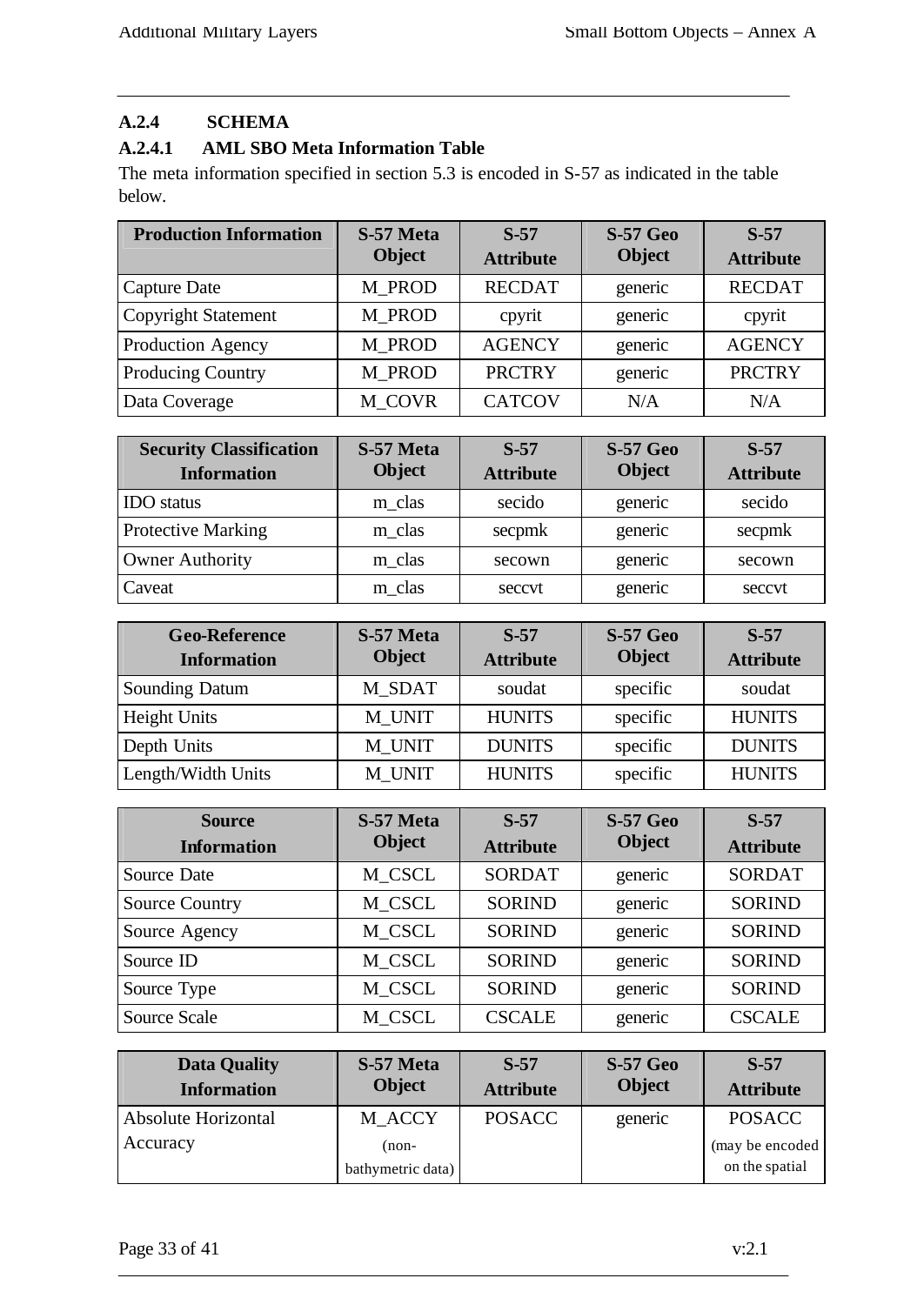| <b>Data Quality</b><br><b>Information</b> | S-57 Meta<br><b>Object</b>             | $S-57$<br><b>Attribute</b> | <b>S-57 Geo</b><br><b>Object</b> | $S-57$<br><b>Attribute</b>                              |
|-------------------------------------------|----------------------------------------|----------------------------|----------------------------------|---------------------------------------------------------|
|                                           |                                        |                            |                                  | object)                                                 |
| Error Ellipse                             | M_ACCY<br>$(non-$<br>bathymetric data) | errell                     | generic                          | errell<br>(may be encoded)<br>on the spatial<br>object) |
| <b>Absolute Vertical</b><br>Accuracy      | M_ACCY                                 | elvacc                     | generic                          | elvacc                                                  |
| <b>Relative Horizontal</b><br>Accuracy    | M ACCY                                 | <b>HORACC</b>              | generic                          | <b>HORACC</b>                                           |

| <b>Data Quality</b>               | S-57 Meta<br><b>Object</b> | $S-57$           | <b>S-57 Geo</b><br><b>Object</b> | $S-57$           |
|-----------------------------------|----------------------------|------------------|----------------------------------|------------------|
| <b>Information</b>                |                            | <b>Attribute</b> |                                  | <b>Attribute</b> |
| <b>Relative Vertical Accuracy</b> | M_ACCY                     | <b>VERACC</b>    | generic                          | <b>VERACC</b>    |
| <b>Quality of Position</b>        | M SREL                     | <b>QUAPOS</b>    | generic                          | <b>QUAPOS</b>    |
|                                   |                            |                  |                                  | (may be encoded  |
|                                   |                            |                  |                                  | on the spatial   |
|                                   |                            |                  |                                  | object)          |
| <b>Quality of Sounding</b>        | M SREL                     | <b>QUASOU</b>    | specific                         | <b>QUASOU</b>    |
| Measurement                       |                            |                  |                                  |                  |
| Technique of sounding             | M SREL                     | <b>TECSOU</b>    | specific                         | <b>TECSOU</b>    |
| measurement                       |                            |                  |                                  |                  |
| Completeness for the              | m_conf                     | catcnf           | N/A                              | N/A              |
| <b>Product Specification</b>      |                            |                  |                                  |                  |

| <b>External Reference</b><br><b>Information</b> | S-57 Meta<br><b>Object</b> | $S-57$<br><b>Attribute</b>     | <b>S-57 Geo</b><br><b>Object</b> | $S-57$<br><b>Attribute</b>     |
|-------------------------------------------------|----------------------------|--------------------------------|----------------------------------|--------------------------------|
| Image File Link                                 | M NPUB                     | <b>PICREP</b>                  | generic                          | <b>PICREP</b>                  |
| <b>Text File Reference</b>                      | generic                    | <b>TXTDSC</b><br><b>NTXTDS</b> | generic                          | <b>TXTDSC</b><br><b>NTXTDS</b> |
| Reference to a publication                      | M NPUB                     | <b>PUBREF</b>                  | generic                          | <b>PUBREF</b>                  |

| <b>Other Supporting</b>           | S-57 Meta     | $S-57$                         | <b>S-57 Geo</b> | $S-57$                         |
|-----------------------------------|---------------|--------------------------------|-----------------|--------------------------------|
| <b>Information</b>                | <b>Object</b> | <b>Attribute</b>               | <b>Object</b>   | <b>Attribute</b>               |
| Supporting textual<br>information | generic       | <b>INFORM</b><br><b>NINFOM</b> | generic         | <b>INFORM</b><br><b>NINFOM</b> |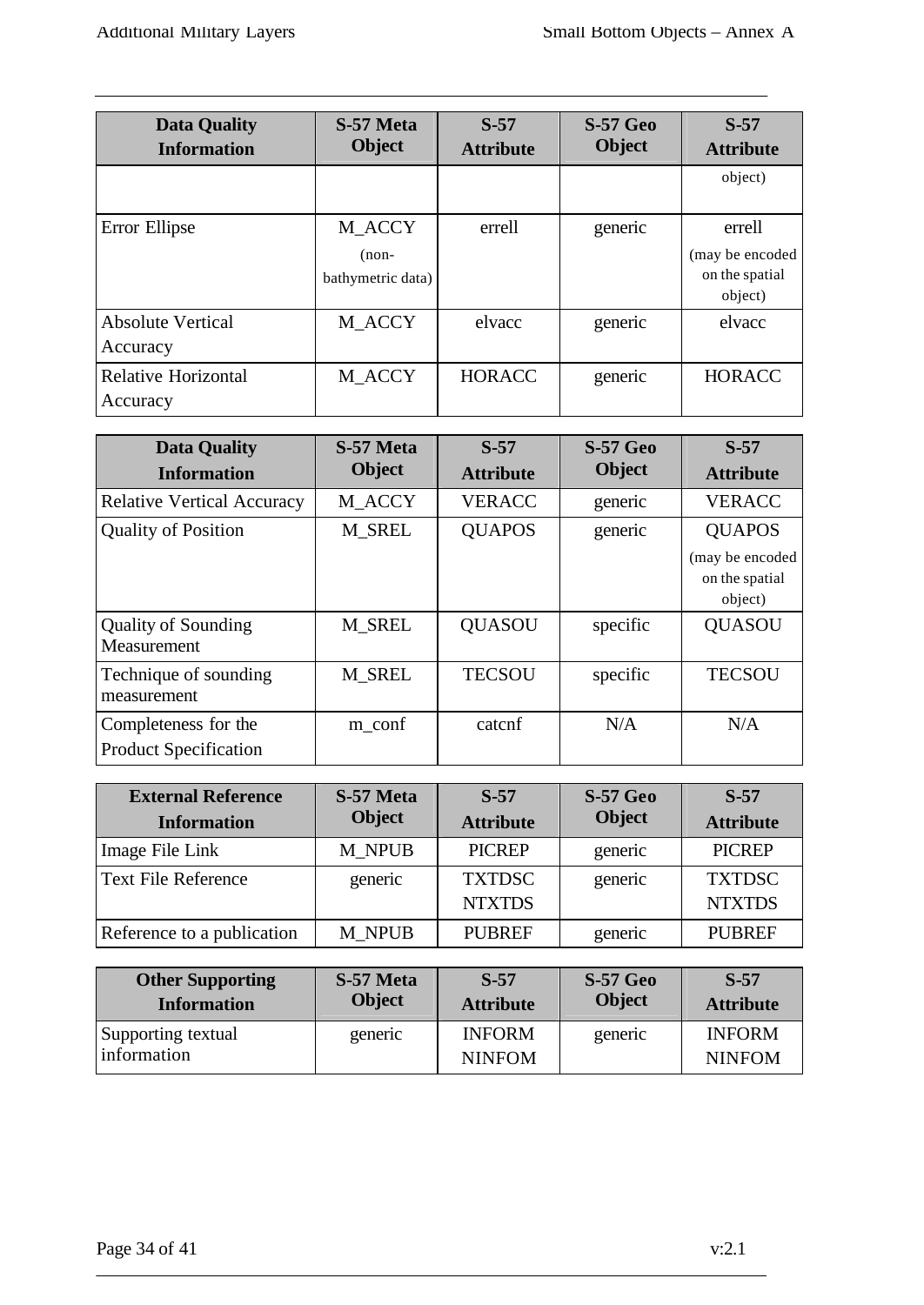#### Notes:

- 1. When there is no meta object attribute, an individual attribute can supersede a data set subfield.
- 2. It is prohibited to use an attribute on an individual object, if this attribute has the same value as the general value defined by the meta object or the equivalent data set subfield.
- 3. It is prohibited to use a meta object, if the information given by this meta object is the same as the value given by the equivalent data set subfield.

#### **A.2.4.2 AML SBO Object Table**

The table below defines the S-57/AML six-letter acronym for each of the features described in section 5.5.1.

The tables provide the following details:

- feature name
- the six-character alpha-numeric code for the feature

| <b>Feature (Geo Object)</b> | Acronym |
|-----------------------------|---------|
| <b>Contact History</b>      | histob  |
| <b>Small Bottom Object</b>  | smalbo  |
| Viewpoint                   | viewpt  |
| User defined                | u defd  |

| <b>Collection &amp; Meta Objects</b>       | Acronym |
|--------------------------------------------|---------|
| Completeness for the Product Specification | m_conf  |
| Data Coverage                              | M_COVR  |
| Data Source Area                           | M_CSCL  |
| Survey Area                                | M SREL  |

#### **A.2.4.3 AML SBO Attribute Table**

The table below defines the S-57/AML six-letter acronym for each of the attributes described in section 5.5.2 of the Product Specification.

The tables provide the following details:

- the attribute name
- the six-character alpha-numeric code

Allowable attribute values for all the attributes listed are given in section 5.5, Schema.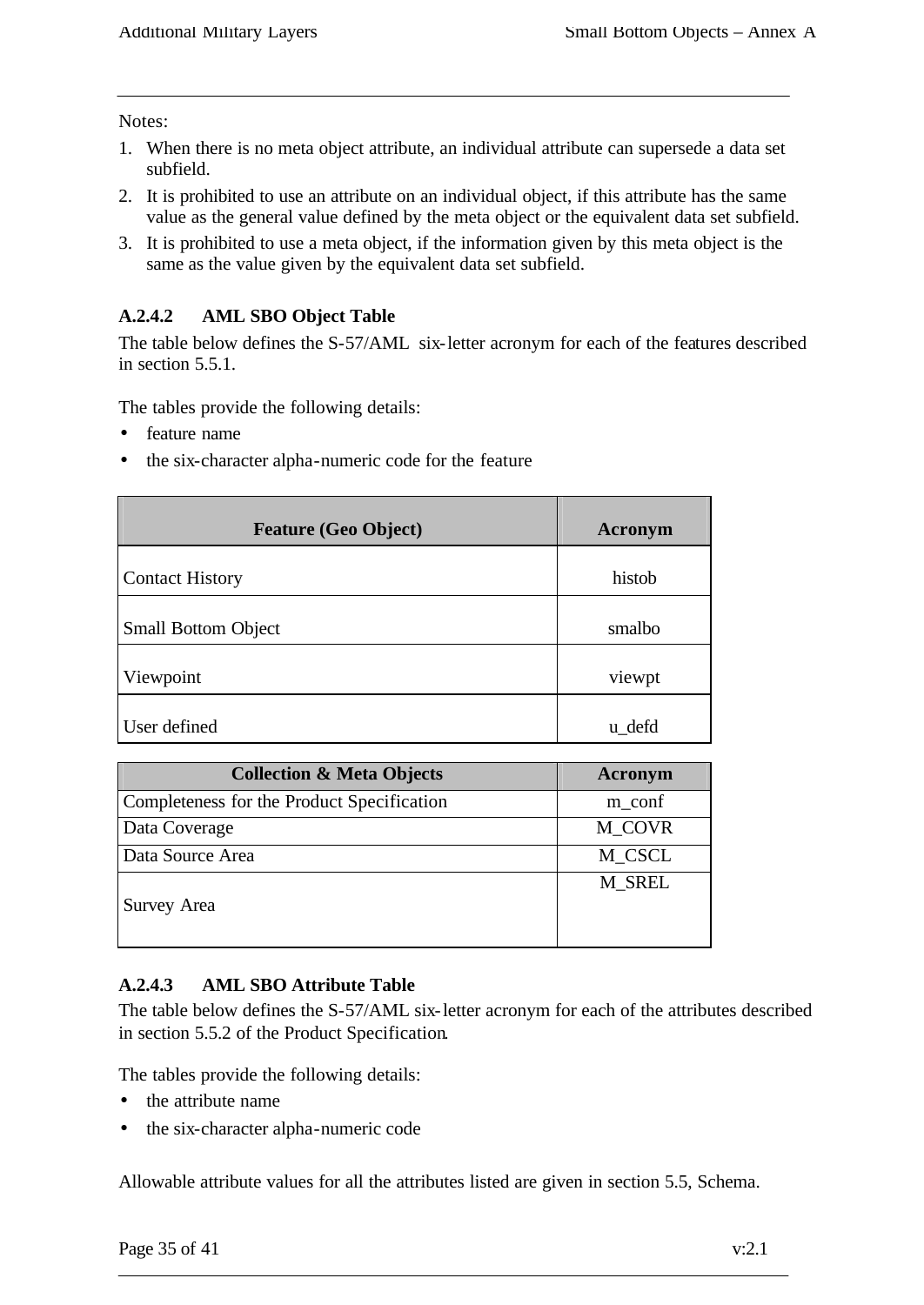| <b>Attribute</b>                                | <b>Acronym</b> |
|-------------------------------------------------|----------------|
| <b>Absolute Horizontal Accuracy</b>             | <b>POSACC</b>  |
| <b>Absolute Vertical Accuracy</b>               | elvacc         |
| Bearing                                         | bearng         |
| <b>Blind Zone</b>                               | blndzn         |
| <b>Burial Mechanism</b>                         | brmchm         |
| <b>Burial Percentage</b>                        | brpctg         |
| <b>Capture Date</b>                             | <b>RECDAT</b>  |
| Category of completeness                        | catcnf         |
| Category of coverage                            | <b>CATCOV</b>  |
| Caveat                                          | seccvt         |
| Colour                                          | <b>COLOUR</b>  |
| <b>Command System</b>                           | comsys         |
| <b>Object Reference Number</b>                  | objtrn         |
| <b>Object Shape</b>                             | objshp         |
| <b>Copyright Statement</b>                      | cpyrit         |
| <b>Current Scour Dimensions</b>                 | scrdim         |
| Depth of water over feature                     | <b>VALSOU</b>  |
| Depth Units                                     | <b>DUNITS</b>  |
| Distance from Small Bottom Object               | discon         |
| Error Ellipse                                   | errell         |
| <b>First Detection Year</b>                     | datfir         |
| <b>First Sensor</b>                             | senfir         |
| <b>General Water Depth</b>                      | gendep         |
| Height/Length Units                             | <b>HUNITS</b>  |
| Horizontal Length                               | <b>HORLEN</b>  |
| Horizontal Width                                | <b>HORWID</b>  |
| Image File Link                                 | <b>PICREP</b>  |
| Inclination                                     | incltn         |
| International Defence Organisation (IDO) status | secido         |
| <b>Last Detection Year</b>                      | datlst         |
| <b>Last Sensor</b>                              | senlst         |
| Lay Platform                                    | layptm         |
| Lay Reference Number                            | layrfn         |
| Lay Time                                        | laytim         |
| Magnetic Anomaly Detector (MAD) Signature       | madsig         |
| <b>Magnetic Intensity</b>                       | magint         |
| Maximum distance between survey lines           | <b>SDISMX</b>  |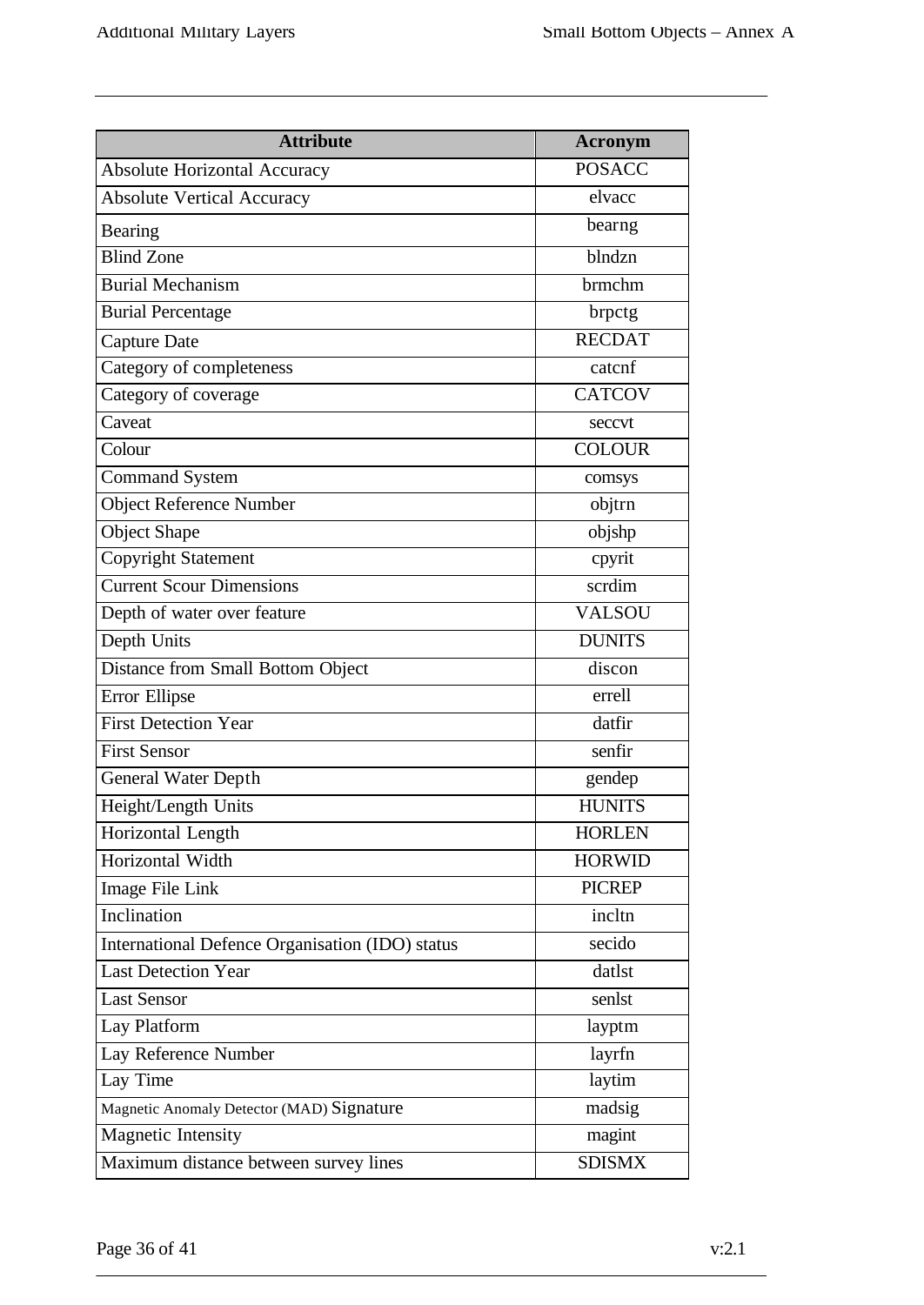| <b>Attribute</b>                       | <b>Acronym</b>          |
|----------------------------------------|-------------------------|
| Mine Index Mine Case                   | mnimnc                  |
| Mine Index Mine Type                   | mnimnt                  |
| <b>Mine Reference Number</b>           | minern                  |
| Minehunting System                     | mnhsys                  |
| Minesweeping System                    | mnssys                  |
| Minimum distance between survey lines  | <b>SDISMN</b>           |
| <b>Mission Classification</b>          | miscls                  |
| <b>Mission Comments</b>                | miscom                  |
| <b>Mission Date</b>                    | misdat                  |
| <b>Mission Name</b>                    | misnme                  |
| <b>Multiple Contacts</b>               | mulcon                  |
| <b>MWDC Reference Number</b>           | mwdcrn                  |
| <b>Nature of Construction</b>          | <b>NATCON</b>           |
| Navigation System                      | navsys                  |
| Not Found                              | notfnd                  |
| <b>Number of Previous Observations</b> | nmprob                  |
| On Sonar                               | onsonr                  |
| Orientation                            | <b>ORIENT</b>           |
| <b>Orientation of Best Observation</b> | orbobn                  |
| Origin of Data                         | orgdat                  |
| Originator                             | orgntr                  |
| <b>Owner Authority</b>                 | secown                  |
| Producing Country                      | <b>PRCTRY</b>           |
| Production Agency                      | <b>AGENCY</b>           |
| <b>Protective Marking</b>              | secpmk                  |
| Quality of position                    | <b>QUAPOS</b>           |
| Quality of sounding measurement        | <b>QUASOU</b>           |
| Reference to a publication             | <b>PUBREF</b>           |
| <b>Relative Horizontal Accuracy</b>    | <b>HORACC</b>           |
| <b>Relative Vertical Accuracy</b>      | <b>VERACC</b>           |
| Ship's Speed                           | shpspd                  |
| <b>Sonar Frequency</b>                 | snrfrq                  |
| Sonar Range Scale                      | snrrsc                  |
| Sonar Reflectivity                     | snrflc                  |
| Sounding Datum                         | soudat                  |
| Source Agency                          | <b>SORIND</b>           |
|                                        | (comma separated value) |
| <b>Source Country</b>                  | <b>SORIND</b>           |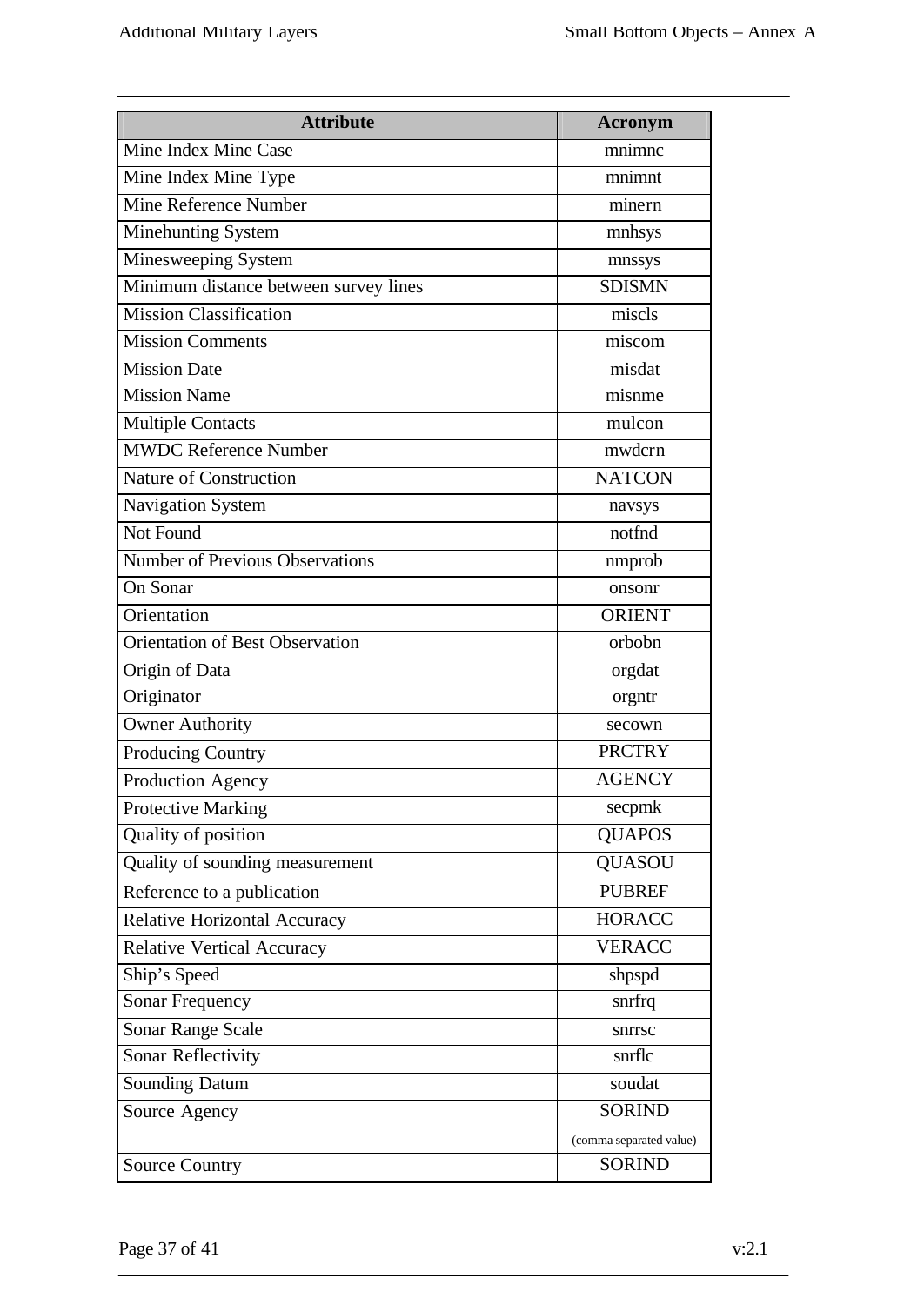| <b>Attribute</b>                                      | Acronym                 |
|-------------------------------------------------------|-------------------------|
|                                                       | (comma separated value) |
| <b>Source Date</b>                                    | <b>SORDAT</b>           |
| Source ID                                             | <b>SORIND</b>           |
|                                                       | (comma separated value) |
| <b>Source Scale</b>                                   | <b>CSCALE</b>           |
| Source Type                                           | <b>SORIND</b>           |
|                                                       | (comma separated value) |
| <b>Status of Small Bottom Object</b>                  | staobj                  |
| <b>Strength of Magnetic Anomaly</b>                   | magany                  |
| Supporting textual information                        | <b>INFORM</b>           |
| Supporting textual information (in national language) | <b>NINFOM</b>           |
| Survey authority                                      | <b>SURATH</b>           |
| <b>Survey Date and Time</b>                           | surdat                  |
| Survey date end                                       | <b>SUREND</b>           |
| Survey date start                                     | <b>SURSTA</b>           |
| Survey type                                           | <b>SURTYP</b>           |
| <b>Target Strength</b>                                | tarstg                  |
| Technique of Sounding Measurement                     | <b>TECSOU</b>           |
| <b>Text File Reference</b>                            | <b>TXTDSC</b>           |
| Text File Reference (in national language)            | <b>NTXTDS</b>           |
| <b>Textual description</b>                            | txtdes                  |
| The largest scale of survey information               | <b>SCVAL1</b>           |
| The smallest scale of survey information              | <b>SCVAL2</b>           |
| <b>Towed Body Depth</b>                               | twdbdp                  |
| <b>Underwater Reference Mark</b>                      | unwrfm                  |
| <b>Vertical Length</b>                                | <b>VERLEN</b>           |

## **A.2.4.4 Mandatory Attributes**

The table below specifies attributes that are mandatory to specific features in AML SBO. Features not included in this table have no mandatory attributes.

| <b>Feature</b>    | <b>Attributes</b> |        |                         |               |               |        |
|-------------------|-------------------|--------|-------------------------|---------------|---------------|--------|
| smalbo            | staobj            |        |                         |               |               |        |
| histob            | orgntr            | surdat |                         |               |               |        |
| M_ACCY            | <b>POSACC</b>     |        |                         |               |               |        |
| m_clas            | secpmk            | secown | either but not both of: |               | secido        | seccvt |
| $m_{\text{conf}}$ | catcnf            |        |                         |               |               |        |
| M_COVR            | <b>CATCOV</b>     |        |                         |               |               |        |
| M_CSCL            | <b>CSCALE</b>     |        |                         |               |               |        |
| M_PROD            | cpyrit            |        | at least one of:        | <b>AGENCY</b> | <b>PRCTRY</b> |        |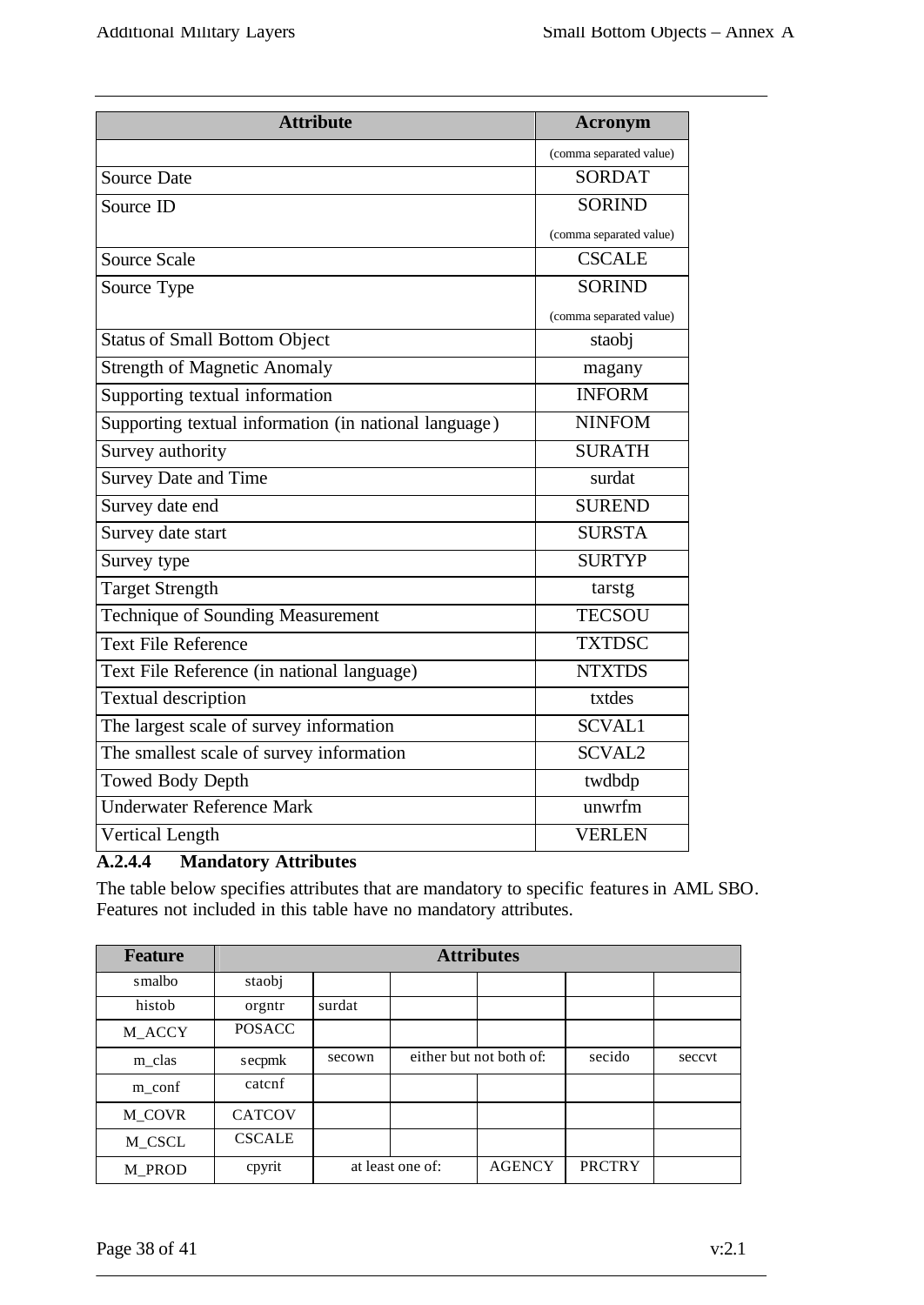| <b>Feature</b> | <b>Attributes</b> |               |               |               |  |  |
|----------------|-------------------|---------------|---------------|---------------|--|--|
|                |                   |               |               |               |  |  |
| <b>M_NPUB</b>  | at least one of:  |               | <b>PICREP</b> | <b>PUBREF</b> |  |  |
| M_SDAT         | soudat            |               |               |               |  |  |
| <b>M_SREL</b>  | <b>SURATH</b>     | <b>SUREND</b> | <b>SURSTA</b> |               |  |  |
| M_UNIT         | at least one of:  |               | <b>HUNITS</b> | <b>DUNITS</b> |  |  |
| m_vepa         | vershf            |               |               |               |  |  |

#### **A.2.4.5 Mandatory Features**

There are no mandatory features in AML SBO.

#### **A.2.4.6 Attribute Definitions**

AML attribute definitions, permissible values, formats, together with details of S-57 encoding, are given in the AML Object & Attribute Catalogue.

#### **A.2.4.7 Relationships Between Features**

Relationships are defined between features in AML SBO by using the methods specified in section A.2.4.7.1. The application of these relationships is described in section A.3, 'AML SBO Guidance on Feature Coding and Attribution'.

#### *A.2.4.7.1 Nominated Master feature Record*

All hierarchical relationships (master to slave) must be encoded by using a nominated 'master' feature record carrying the pointers to the 'slave' objects in the 'Relationship Indicator' [RIND] subfield in the 'Feature Record to Feature Object Pointer' [FFPT] field with the value  ${2}$  = slave.

#### **A.2.4.8 Dependency Between Attributes**

Refer to sections A.2.4.3 and A.3, for details of relationships between attributes.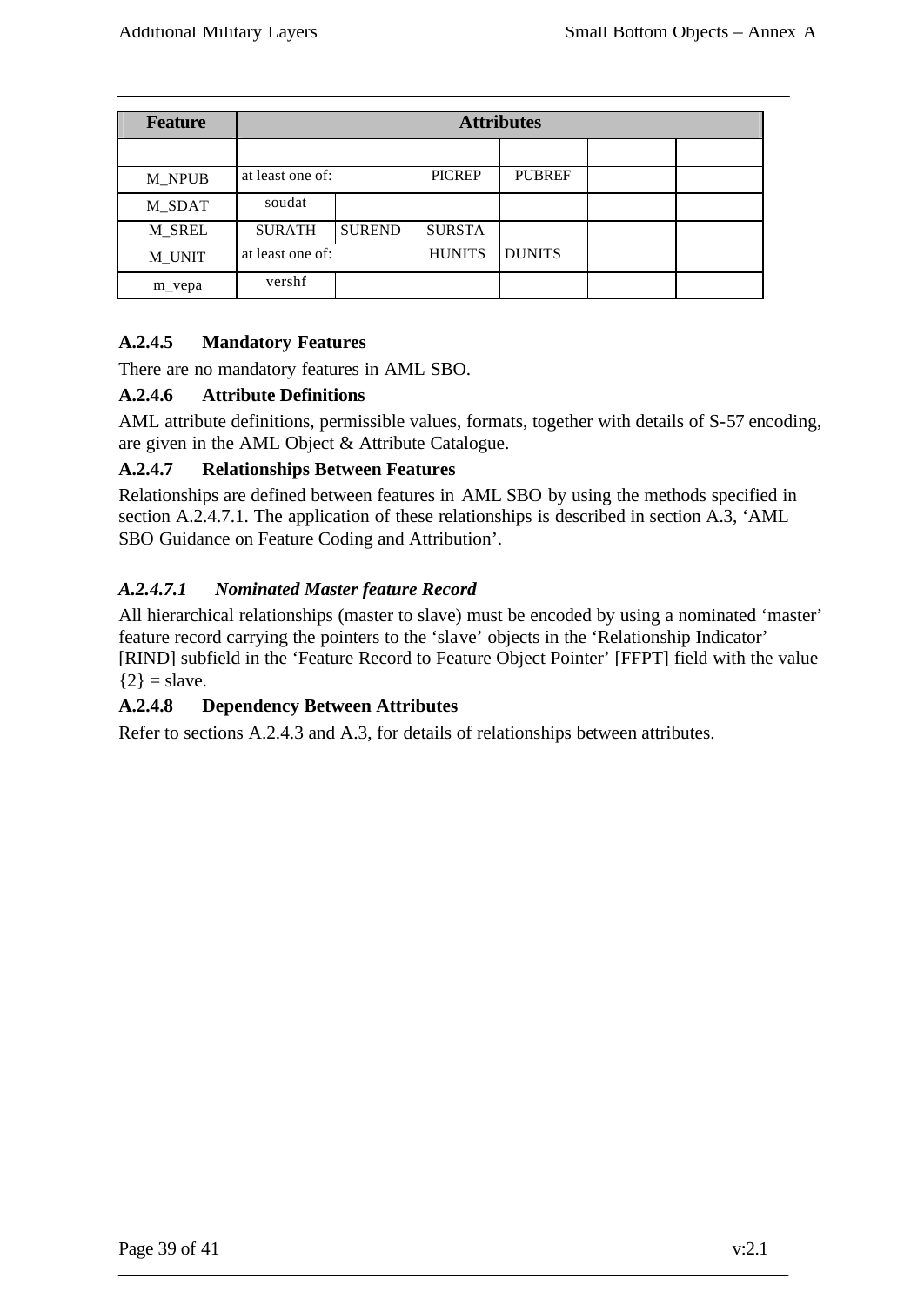# **A.3 AML SBO Guidance on Feature Coding and Attribution**

## **A.3.1 SCOPE**

The following clauses specify the conventions that are to be used to encode the geometry and semantic description of objects in AML SBO.

This document describes how to encode information that the cartographer considers relevant to a specific purpose. The content of AML SBO is at the discretion of the producing authority provided that the conventions described below are followed.

#### **A.3.2 GENERAL RULES**

Generally, the conventions extant in S-57 APPENDIX B.1, Annex A, Use of the Object Catalogue for ENC will also apply to the AML SBO product. However, there may be some cases where the range of allowable attribute values may differ, or where additional attributes apply. The following guide-lines seek to clarify such amendments or additions for use in AML SBO.

This document must be used in conjunction with the AML SBO product specification. Note: only the object primitive point is allowable for any object/feature in SBO. Therefore any S-57 conventions applying to area or line primitives of an object/feature can be disregarded.

#### **A.3.2.1 Sounding Datum**

The default value for the entire data set is given in the 'Sounding Datum' [SDAT] subfield of the 'Data Set Parameter' [DSPM] field. If the sounding datum is different to the value given in the SDAT subfield for some part of the data set, it must be encoded as meta object M\_SDAT.

The areas covered by meta objects M\_SDAT must be mutually exclusive.

Meta object : Sounding datum (M\_SDAT) Attributes : soudat INFORM NINFOM

The sounding datum attribute 'soudat' can also apply on an individual object (see note).

#### NOTE:

When using the attributes VALSOU, gendep and twdbdp on an individual object the following criteria apply:

1. The 'soudat' attribute must be populated if the sounding datum:

• differs from the sounding datum specified in the SDAT subfield of the Data Set Parameter (DSPM) field structure

or,

• differs from the sounding datum attribute 'soudat' specified by a M\_SDAT meta-object

#### **A.3.2.2 Units**

Units are specified in the 'Units of Depth Measurement' [DUNI] subfield and 'Units of Height Measurement' [HUNI] subfield of the 'Data Set Parameter' [DSPM] field. If the units for an individual object are different to either of the values given in the DUNI or HUNI subfields for some part of the data set, it must be encoded as meta object M\_UNIT.

The areas covered by meta objects M\_UNIT must be mutually exclusive.